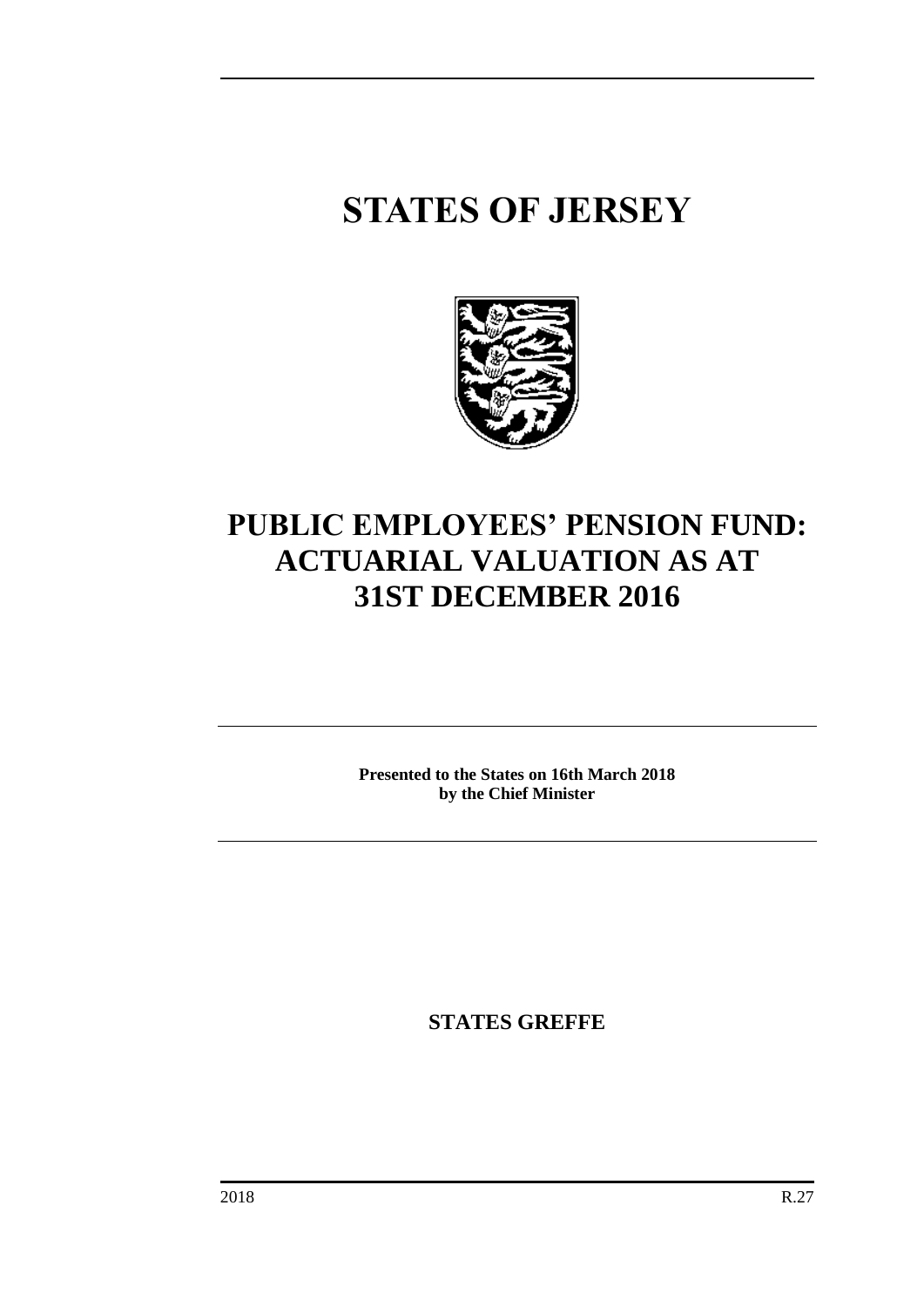#### **INTRODUCTORY REPORT**

#### **1. Background**

- 1.1 The Public Employees' Pension Fund ("PEPF") is "the Fund" as defined under Article 5 of the [Public Employees \(Pensions\) \(Jersey\) Law 2014](https://www.jerseylaw.je/laws/revised/Pages/16.640.aspx) ("the Law"). The Fund covers the final salary pension benefits provided by the Public Employees Contributory Retirement Scheme ("PECRS") and the CARE benefits provided by the Public Employees Pension Scheme ("PEPS").
- 1.2 The Fund has 15,000 scheme members, with around 7,000 of these members being active members employed by the States of Jersey and 26 Admitted Bodies. The PEPF is a statutory scheme with its governance, benefits and funding arrangements defined in Regulations. It is a funded scheme requiring regular actuarial valuations to assess whether Fund assets are sufficient to cover long-term liabilities.
- 1.3 This is the first actuarial valuation to be undertaken since the pension benefits of public servants, excluding teachers, were reviewed, and changes were implemented to introduce a CARE scheme. Since 1st January 2016, all new employees have been admitted to the CARE scheme. Existing employees will transfer to the CARE scheme for future accrual on 1st January 2019, with the exception of members who are within 7 years of their normal retirement age on 31st December 2018, who will have the option to remain in the final-salary scheme.
- 1.4 Under Regulation 3(1) of the [Public Employees \(Pension Scheme\) \(Funding](https://www.jerseylaw.je/laws/revised/Pages/16.640.20.aspx)  [and Valuation\) \(Jersey\) Regulations 2015](https://www.jerseylaw.je/laws/revised/Pages/16.640.20.aspx) ("the 2015 Regulations"), the Committee of Management shall instruct the Scheme Actuary to prepare –
	- (a) a valuation of the Fund as at 31st December 2016, 31st December 2018 and 31st December 2021, and thereafter at intervals of not more than 3 years;
	- (b) a report in respect of the valuation; and
	- (c) a rates and adjustments certificate, and

those documents shall collectively be referred to as the "valuation".

- 1.5 Under Regulation 3(2) of the 2015 Regulations, in preparing the actuarial valuation the Scheme Actuary must have regard to –
	- (a) the existing and prospective liabilities of the Fund in relation to the respective schemes; and
	- (b) the funding strategy statement (as revised from time to time).
- 1.6 Under Regulation 3(3) of the 2015 Regulations, the valuation must be presented to the (Chief) Minister by the Committee before the expiry of 15 months after the valuation date, and the Minister shall lay a copy of the valuation before the States as soon as practicable thereafter.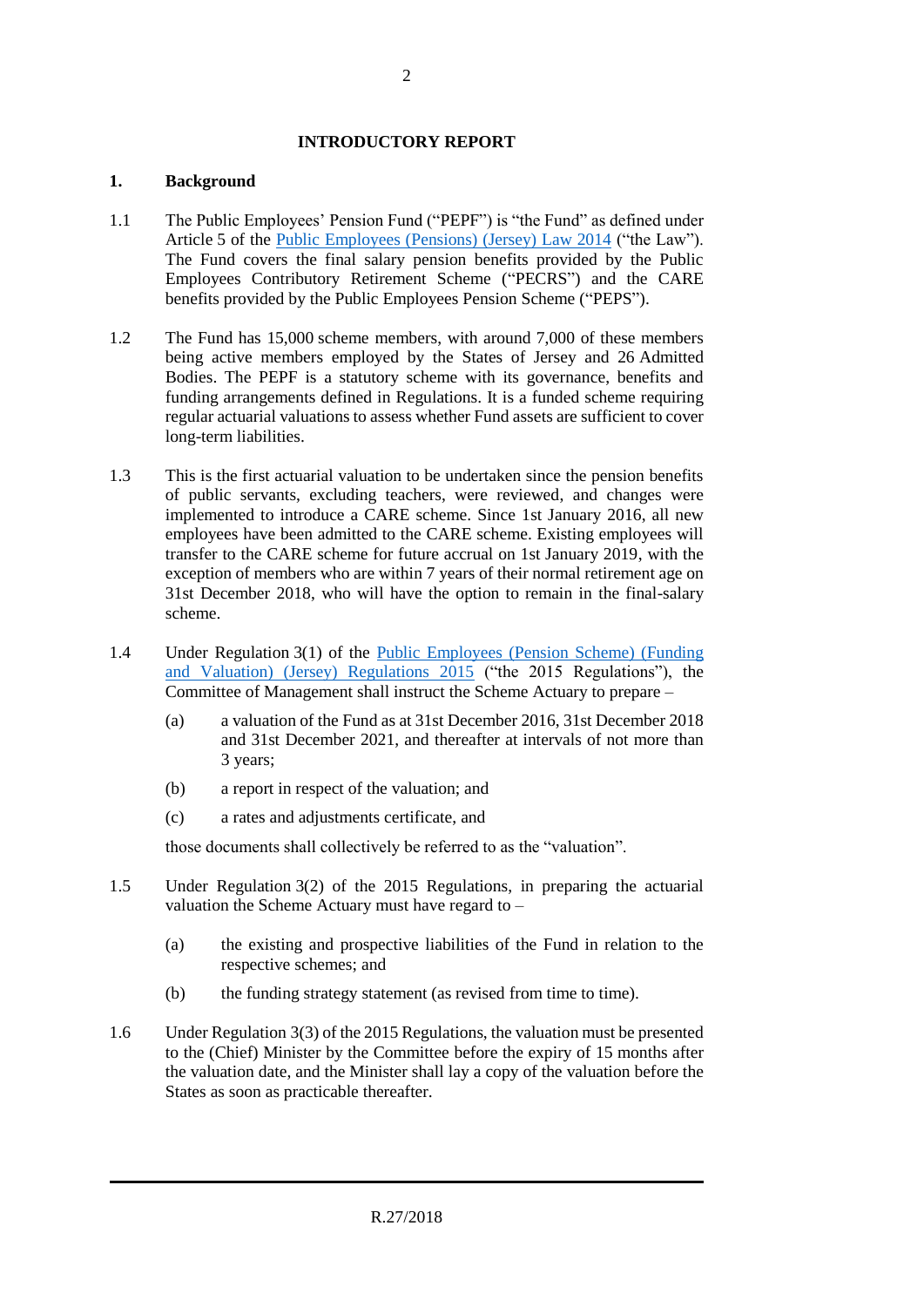- 1.7 The Funding Strategy Statement which sets out the funding strategy in respect of PECRS and PEPS has been prepared by the Scheme Actuary. Following review by the Employer's Actuary, the Funding Strategy Statement was agreed by the Minister for Treasury and Resources and finalised in October 2017. The Funding Strategy Statement sets out the high-level principles to be used when undertaking an actuarial valuation, and has been used by the Scheme Actuary to undertake this valuation.
- 1.8 The attached actuarial valuation report outlines the results of the 2016 actuarial valuation conducted by the Scheme Actuary, together with the assumptions used. As required by Regulation 3(4)(a) of the 2015 Regulations, the valuation report separately identifies the assets and liabilities of PECRS and PEPS.

#### **2. PECRS Actuarial Valuation Results**

- 2.1 The main conclusions from the PECRS actuarial valuation as at 31st December 2016 are –
	- there was a deficit of £68.5 million based on the assumptions adopted for the valuation, which is equivalent to a funding ratio of 97.0% (compared to 105% at the 2013 actuarial valuation);
	- in accordance with the Funding Strategy Statement and with the agreement of the Chief Minister, the Committee of Management will not make any adjustments to benefits, as the past service funding ratio is within the "funding corridor" of 95% to 105%;
	- since the valuation date, the funding position of PECRS has improved and at the date of signing the actuarial valuation in February 2018 the Scheme Actuary estimated the funding level was around 100%.
- 2.2 The actuarial valuation of PECRS is undertaken using best estimate assumptions. In the period since the last actuarial valuation as at 31st December 2013, the past service funding position has worsened. This has been due to changes in the assumed future investment returns relative to inflation, partially offset by lower actual pension and salary increases than assumed in previous valuation, higher investment returns than expected, and favourable demographic experience.
- 2.3 During the period since the last actuarial valuation, 31st December 2013 to 31st December 2016, the investment strategy adopted by the Committee of Management has achieved returns that have exceeded the long-term investment assumption assumed at the previous valuation. The investment strategy has exceeded the investment return assumed at the 2013 valuation by £68 million over the 3-year period.
- 2.4 Market expectations are that investment returns will be lower, relative to inflation in the future. In line with the approach taken at previous valuations, the Scheme Actuary has adopted a market-led approach to setting financial assumptions. The reduction in expected investment returns relative to inflation has worsened the past service funding position of PECRS.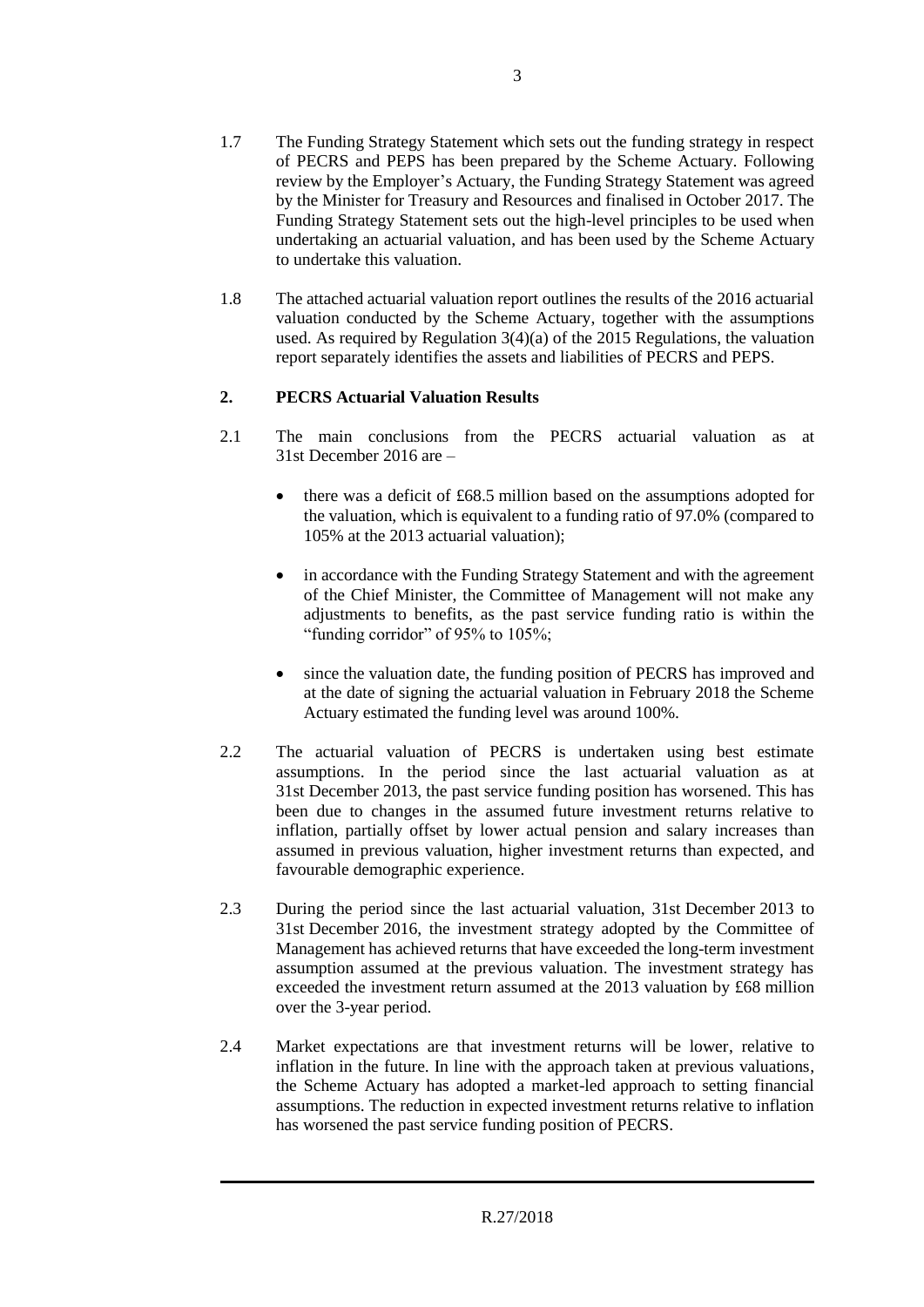- 2.5 Regulation 17(4) of the 2015 Regulations states
	- *(4) If the Actuary certifies that either or both of the respective schemes are operating within their maximum and minimum funding levels, and the Committee determines either that –*
		- *(a) no adjustments are required in respect of any of the rates specified in the rates and adjustments certificate; or*
		- *(b) adjustments are required in respect of some or all of the rates,*

*the Committee shall within 15 months of the valuation date, seek the Minister's agreement to that determination.*

The Scheme Actuary has certified that the valuation of PECRS as at 31st December 2016 is within the "funding corridor" of 95% to 105% specified in the regulations and the Committee determined that no adjustments to benefits are required. The Employers Actuary has confirmed that this is reasonable given the funding position is estimated to have since improved to around 100%.

#### **3. PEPS Actuarial Valuation Results**

- 3.1 The main conclusions from the PEPS actuarial valuation as at 31st December 2016 are –
	- there was a deficit of £0.44 million based on the assumptions adopted for the valuation, which is equivalent to a funding ratio of 73.5%;
	- that the small deficit has arisen due to the initial administration costs of setting up the scheme and that, in accordance with the transitional arrangements set out in the Funding and Valuation Regulations, this valuation will have no impact on the benefits payable or the contributions payable, and the deficit will be carried forward;
	- since the valuation date, the funding position of PEPS has improved and the funding ratio is estimated to be above 100%.
- 3.2 Regulation 2(2)(iv) of the 2015 Regulations requires that the actuarial valuation of PEPS is undertaken using prudent assumptions. The prudent assumptions have been agreed by Committee of Management and the Minister for Treasury and Resources, following consultation with the Treasurer and review by the Employer's Actuary.
- 3.3 On the valuation date at the end of 2016, the PEPS scheme had been admitting new starters for just one year and had not accumulated significant assets. This was anticipated, and the 2015 Regulations were drafted to include provisions requiring the 2016 valuation to have no impact on scheme benefits.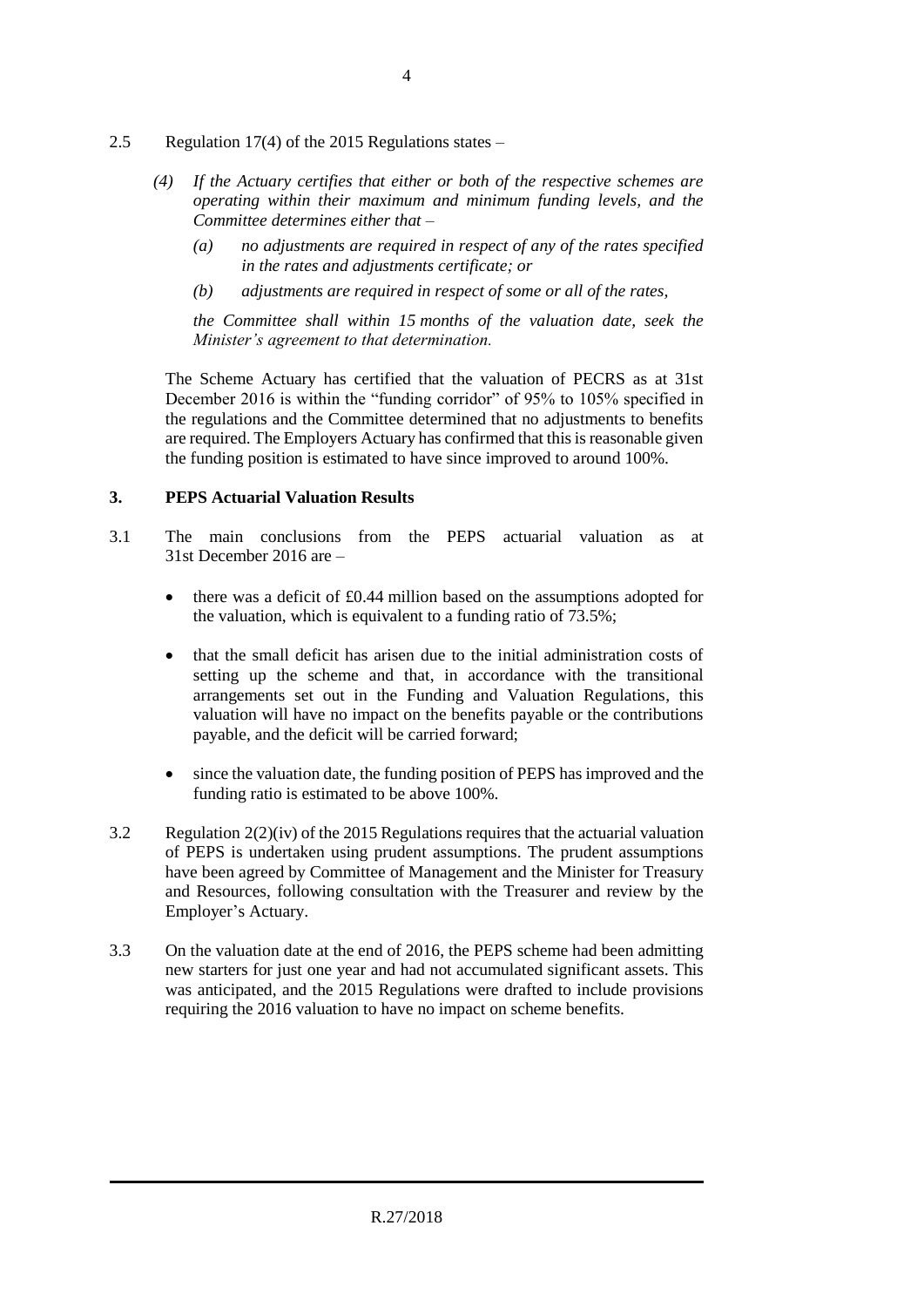#### **4. Summary**

- 4.1 The PECRS had a deficit of £68.5 million based on the assumptions adopted for the valuation, which is equivalent to a funding ratio of 97.0%. The PEPS had a deficit of £0.44 million based on the assumptions adopted for the valuation, which is equivalent to a funding ratio of 73.5%. Since the valuation date the funding position of both PECRS and PEPS has improved, and the Scheme Actuary has estimated that at the date of signing the valuation report, the funding ratio of PECRS was around 100% and the funding ratio of PEPS above 100%. It is recommended that –
	- the PECRS deficit as at 31st December 2016 will be carried forward, as it is within the funding corridor prescribed in Regulations;
	- the small PEPS deficit, in accordance with the transitional arrangements set out in the 2015 Regulations, will be carried forward.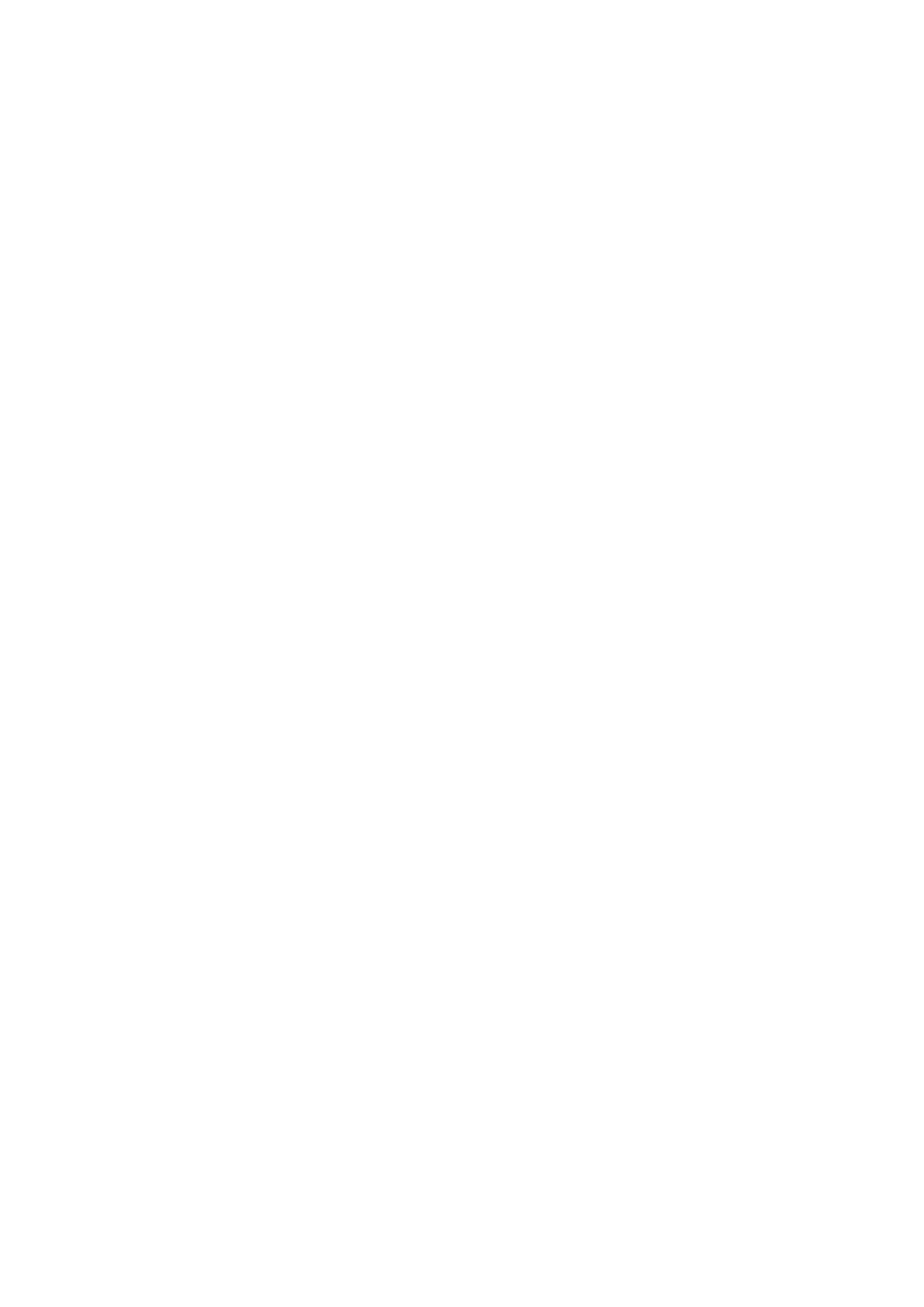

# <span id="page-6-0"></span>Public Employees Pension Fund

<span id="page-6-1"></span>Actuarial valuation at 31 December 2016

**Signed** 

Prepared for Committee of Management Prepared by Jonathan Teasdale Date 23 February 2018

Jonathan F. Teasdale

Jonathan Teasdale FIA jonathan.teasdale@aon.com

Copyright © 2018 Aon Hewitt Limited. All rights reserved. aon.com Aon Hewitt Limited is authorised and regulated by the Financial Conduct Authority. Registered in England & Wales No. 4396810 Registered office:

The Aon Centre | The Leadenhall Building | 122 Leadenhall Street | London | EC3V 4AN This report and any enclosures or attachments are prepared on the understanding that it is solely for the benefit of the addressee(s). Unless we provide express prior written consent no part of this report should be reproduced, distributed or communicated to anyone else and, in providing this report, we do not accept or assume any responsibility for any other purpose or to anyone other than the addressee(s) of this report.



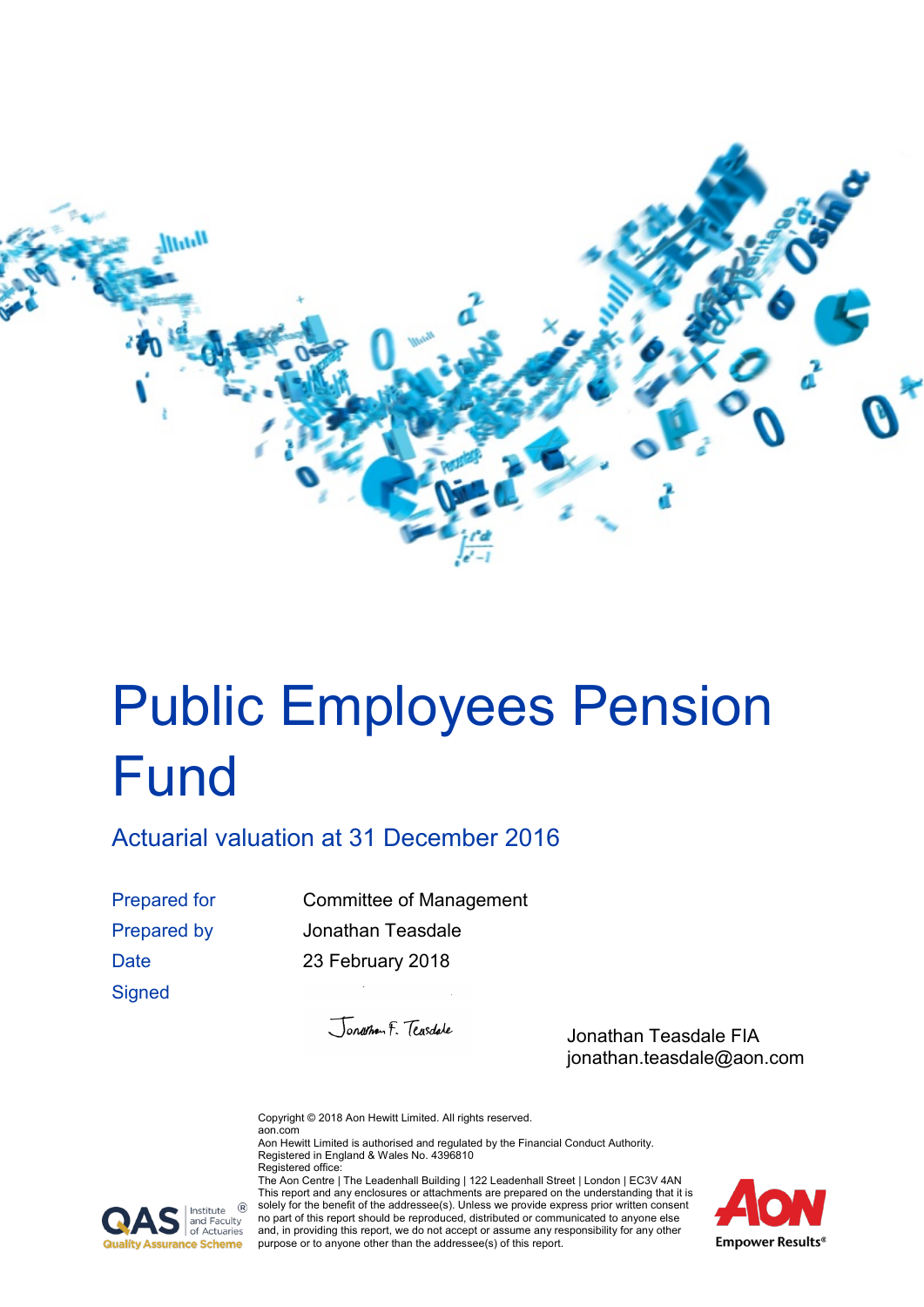### Executive Summary

#### *The key conclusions from the actuarial valuation at 31 December 2016 are set out below.*

We have carried out a valuation of the Public Employees Pension Fund ("the Fund") as at 31 December 2016 under Regulation 3 of the Public Employees (Pension Scheme) (Funding and Valuation) (Jersey) Regulations 2015 (the "Funding and Valuation Regulations").

The purpose of the valuation is to review the operation of the Fund since the previous valuation, and to report on the financial condition of the Fund and the adequacy or otherwise of the contributions to support the benefits of the Fund.

The assets of the Fund are used to provide pensions and other benefits under both the Public Employees Contributory Retirement Scheme (PECRS) and the Public Employees Pension Scheme (PEPS). As required by legislation, this valuation separately considers the funding positions of PECRS and PEPS.

The Funding Strategy Statement dated 31 October 2017 sets out the framework for the action to be taken at a valuation.

#### Public Employees Contributory Retirement Scheme

As required by the Funding and Valuation Regulations, the assumptions adopted for the PECRS valuation have been determined by the Actuary. The Actuary has determined the assumptions following consultation with the Treasurer, and having reached agreement with the Committee of Management and the Minister for Treasury and Resources. It has been confirmed that the assumptions adopted to determine the funding target for PECRS should be best-estimate assumptions.

Under best-estimate assumptions the future outcome is just as likely to be better or worse than assumed. The rationale for using best-estimate assumptions is discussed in Appendix 4.

In PECRS, there was a deficit of £68.5M based on the assumptions adopted for the valuation, which is equivalent to a **funding ratio** of 97.0%.

In accordance with the Funding Strategy Statement, subject to the agreement of the Chief Minister, the Committee of Management may determine that no adjustments to benefits are required to be made in PECRS if the past service funding ratio is within the "funding corridor" of 95% to 105%. The Committee of Management and Chief Minister have agreed that no adjustments to benefits are required following this valuation.

#### Public Employees Pension Scheme

PEPS was introduced on 1 January 2016 and new employees are now admitted into PEPS.

As required by the Funding and Valuation Regulations, the assumptions adopted for the PEPS valuation are prudent assumptions. The assumptions have been agreed by the Committee of Management and the Minister for Treasury and Resources, following consultation with the Treasurer.

In PEPS, there was a deficit of £0.44M based on the assumptions adopted for the valuation, which is equivalent to a **funding ratio** of 73.5%.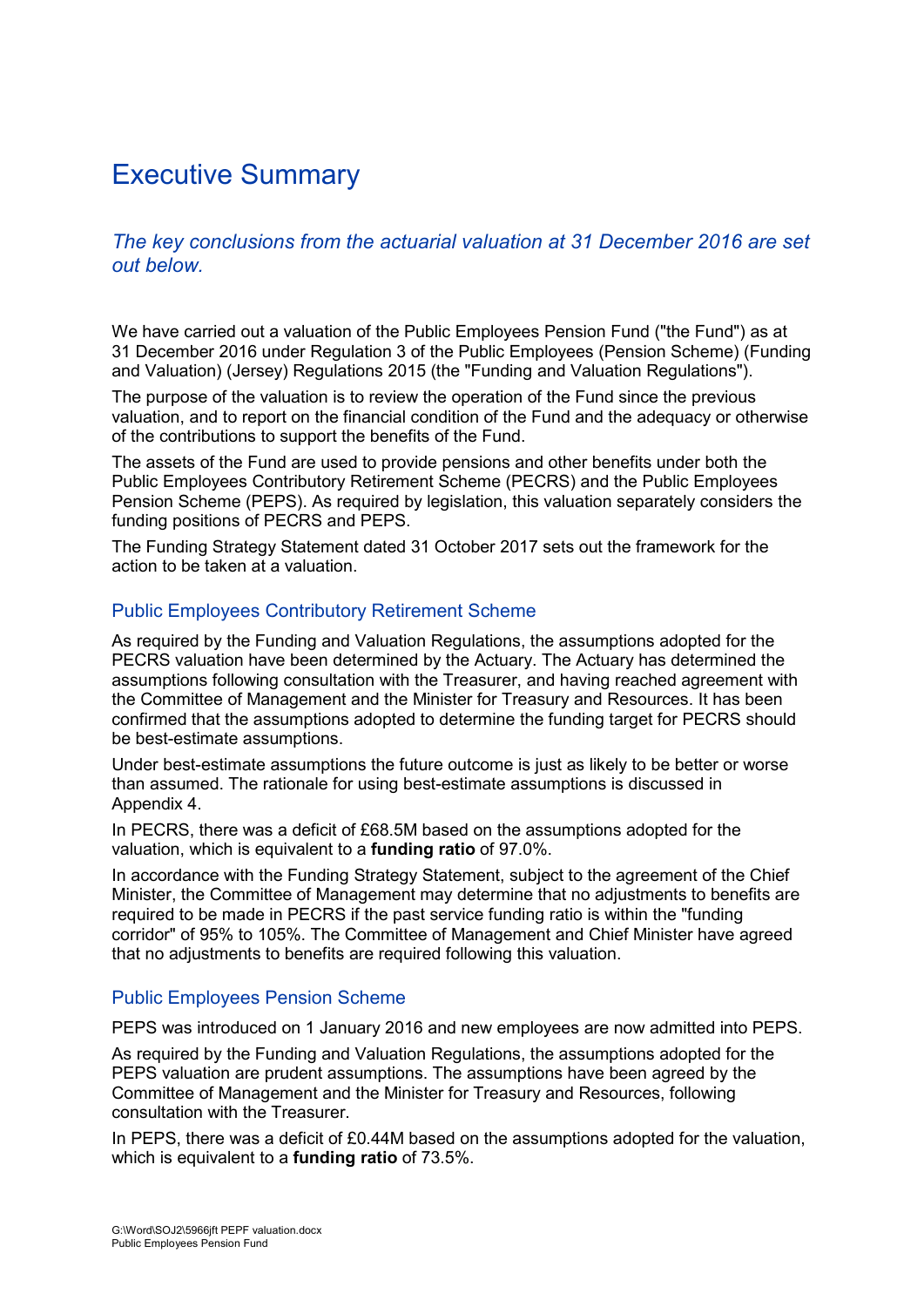The small deficit in PEPS has arisen due to the initial administration costs of setting up the scheme.

In accordance with the transitional arrangements set out in the Funding and Valuation Regulations, this valuation will have no impact on the benefits payable from PEPS or the contributions payable to the Fund and the deficit will be carried forward.

#### Developments since the valuation date

Since the valuation date, the funding position of both PECRS and PEPS has improved. The **funding ratio** of PECRS is currently estimated to be around 100% and the **funding ratio** of PEPS is currently estimated to be above 100%.

The funding position of PECRS has improved primarily because investment returns since the valuation date have been above those assumed in the valuation. In addition, for PEPS, the contributions being paid are higher than the cost of accrual for the current membership and the excess contributions have removed the small deficit in cash terms at the valuation date.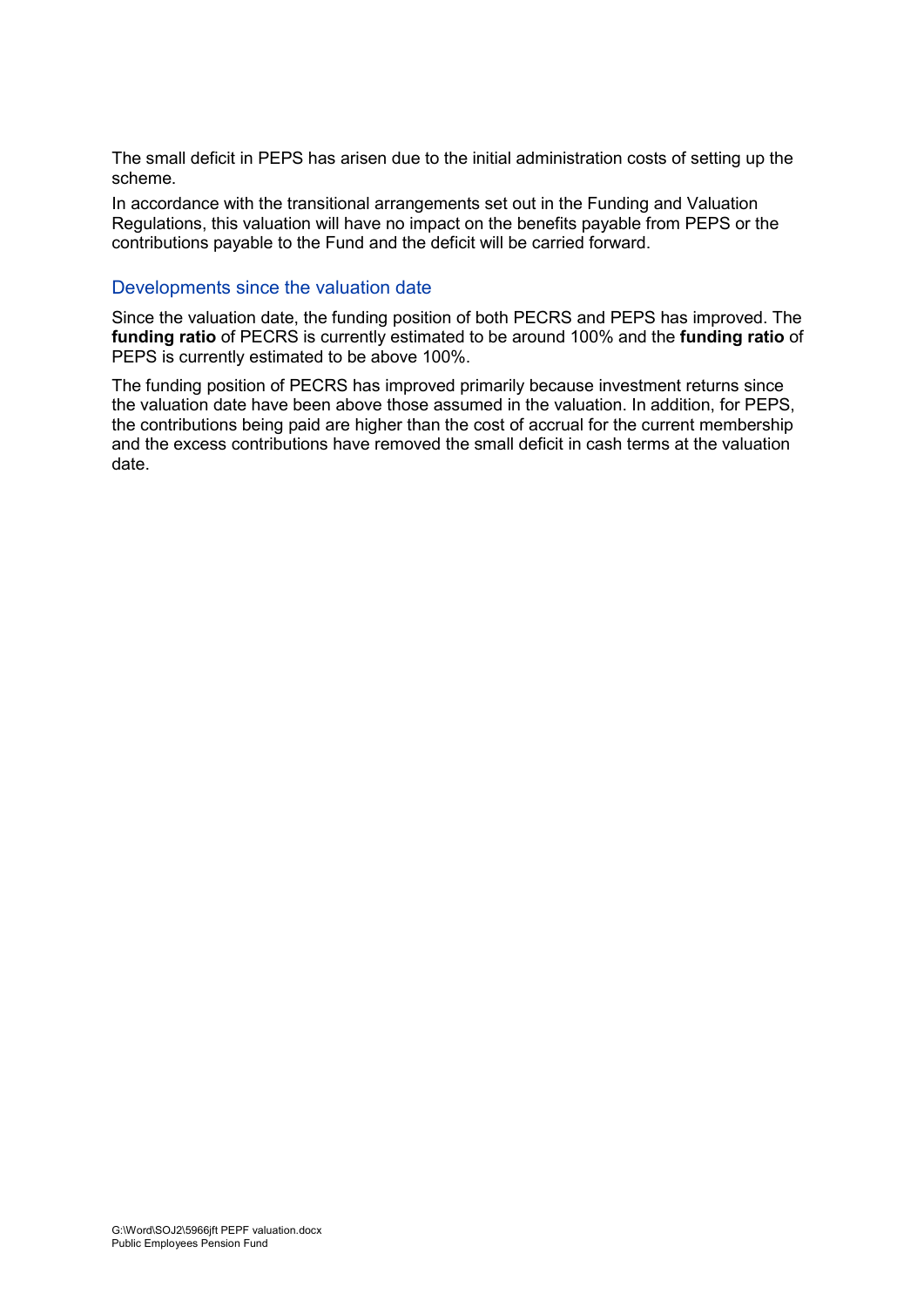## [Public Employees Pension Fund](#page-6-0) [Actuarial valuation at 31](#page-6-1) December 2016

### **Contents**

| <b>Introduction</b>                                                 | 2  |
|---------------------------------------------------------------------|----|
| Developments since the previous valuation                           | 4  |
| <b>Information used</b>                                             | 6  |
| <b>Valuation approach</b>                                           | 9  |
| <b>Asset data</b>                                                   | 14 |
| <b>Valuation results - PECRS</b>                                    | 15 |
| <b>Valuation results - PEPS</b>                                     | 17 |
| <b>Risks and sensitivity analysis</b>                               | 18 |
| <b>Summary and conclusions</b>                                      | 21 |
| <b>Appendix 1: Scope of advice</b>                                  | 23 |
| <b>Appendix 2: Provisions of scheme</b>                             | 24 |
| <b>Appendix 3: Membership data</b>                                  | 33 |
| Appendix 4: Rationale for best-estimate assumptions for PECRS       | 40 |
| <b>Appendix 5: Valuation method</b>                                 | 42 |
| <b>Appendix 6: Financial assumptions</b>                            | 43 |
| <b>Appendix 7: Demographic assumptions</b>                          | 47 |
| <b>Appendix 8: Summary of assumptions</b>                           | 54 |
| <b>Appendix 9: Discontinuance test</b>                              | 56 |
| Appendix 10: Agreed arrangements for dealing with the pre-1987 debt | 59 |
| <b>Appendix 11: Rates and adjustments certificate</b>               | 61 |
| <b>Glossary</b>                                                     | 63 |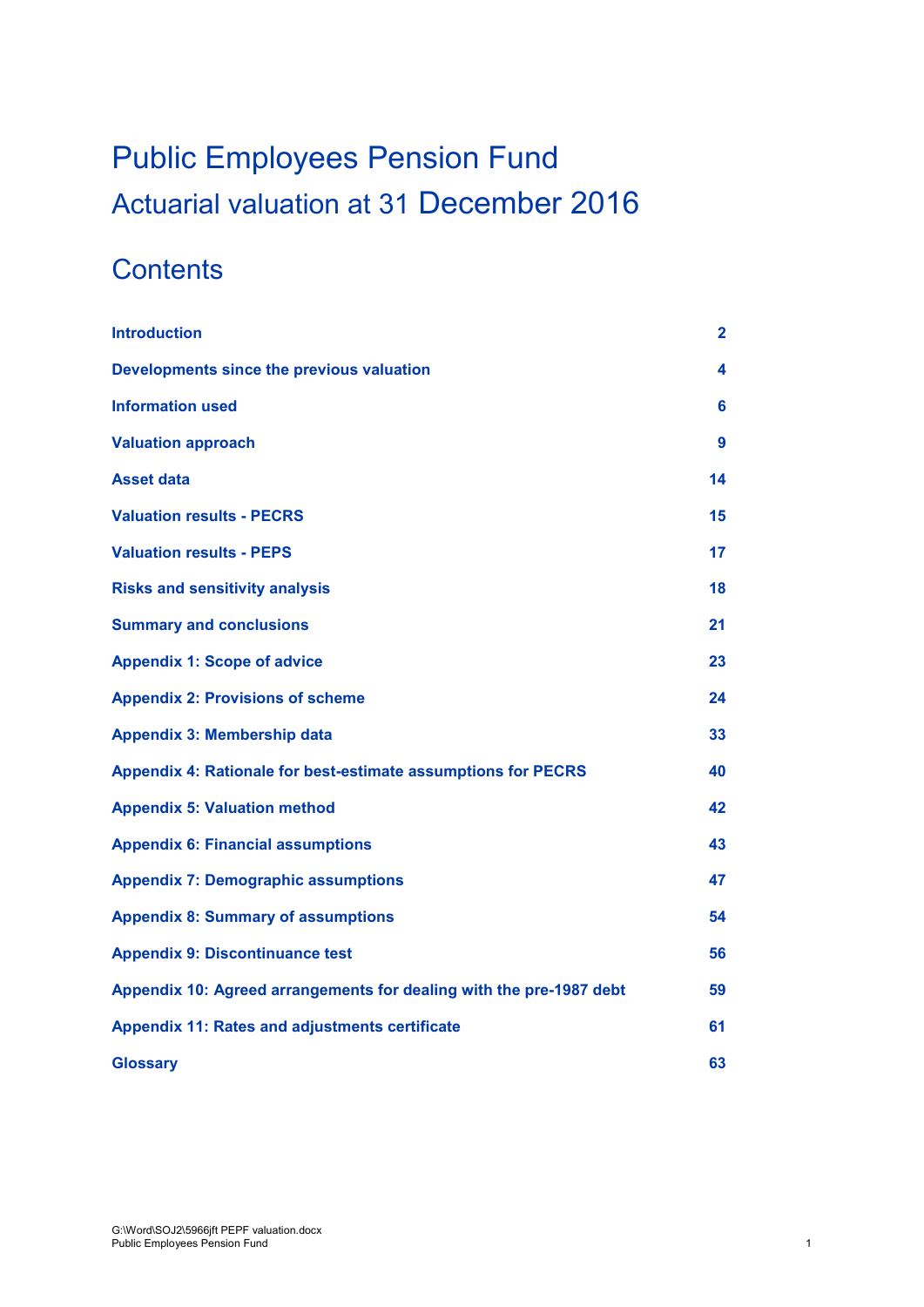### <span id="page-10-0"></span>**Introduction**

*This report has been prepared for the Committee of Management. It considers the financial position of the Fund as at 31 December 2016.*

#### **Legislation**

The valuation has been carried out under Regulation 3 of the Public Employees (Pension Scheme) (Funding and Valuation) (Jersey) Regulations 2015 (the "Funding and Valuation Regulations").

The Funding and Valuation Regulations require:

- the overarching principles for the setting of assumptions for the valuation to be set out in the Funding Strategy Statement;
- the assumptions for PEPS to be prudent and to be agreed by the Committee of Management and the Minister for Treasury and Resources, following consultation with the Treasurer; and
- following consultation with the Treasurer, the assumptions for PECRS shall be determined by the Actuary, who will aim to have firstly reached agreement with the Committee of Management and the Minister for Treasury and Resources.

Under the legislation, a valuation of the Fund must be carried out as at 31 December 2016, 31 December 2018 and at least once every three years thereafter.

The results of the valuation are based on the Regulations of the Fund in force at the date of signature of this report.

#### **Purpose**

The purpose of the valuation is to report on the financial condition of the Fund. In accordance with the Funding and Valuation Regulations, this report:

- separately identifies the assets and liabilities of PECRS and PEPS;
- includes an assessment of whether any change in the funding levels is due to long-term trends of a demographic, investment or other nature; and
- includes an assessment of whether the accrual of future benefits under PECRS and PEPS is affordable within the cost cap of 24.75% of pensionable earnings.

#### **Previous valuation**

Our previous valuation report dated 31 October 2014 considered the financial position of PECRS as at 31 December 2013.

PEPS was introduced on 1 January 2016 and so this is the first valuation that includes PEPS.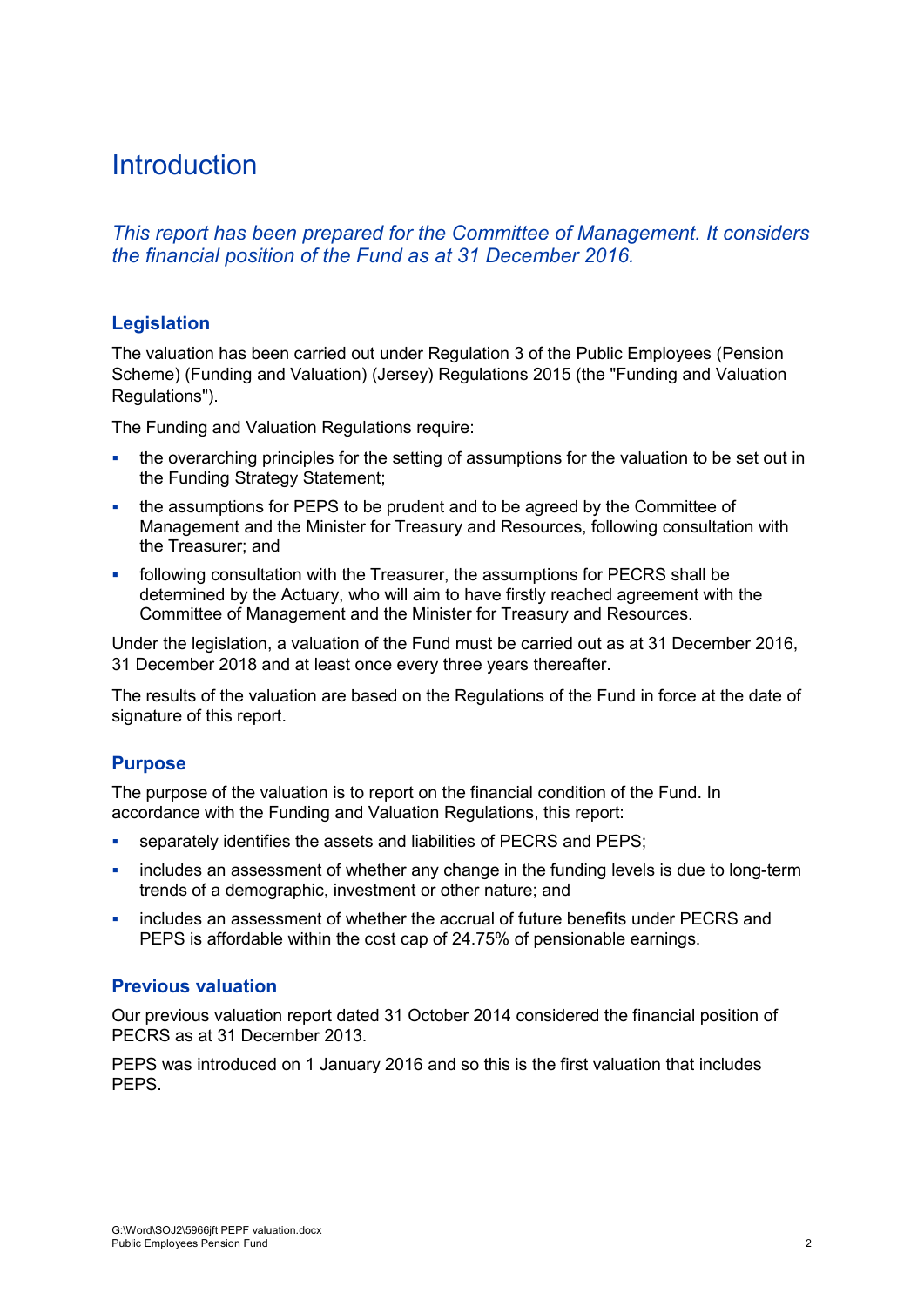#### **Contributions since the previous valuation**

Since the previous valuation contributions have continued to be paid at the rates specified in the Fund's Regulations from time to time.

#### **Next valuation**

The next valuation is due to be carried out as at 31 December 2018.

#### **Scope of advice**

The report is prepared for the Committee of Management. Please see Appendix 1 for further details of the scope of advice.

#### **Words used**

Our report includes some technical pension terms. The words shown in **bold print** are explained further in the glossary.

For brevity, we have also used the following shorthand:

| All Items Retail Prices Index for Jersey                                                                                           |
|------------------------------------------------------------------------------------------------------------------------------------|
| See Appendix 2                                                                                                                     |
| As defined in the Regulations                                                                                                      |
| <b>Public Employees Pension Fund</b>                                                                                               |
| Public Employees Contributory Retirement Scheme (referred to within<br>the Funding and Valuation Regulations as the "1967 Scheme") |
| Public Employees Pension Scheme (referred to within the Funding<br>and Valuation Regulations as the "Scheme")                      |
| 31 December 2016                                                                                                                   |
|                                                                                                                                    |

#### **Snapshot view**

The report concentrates on the Fund's financial position at the valuation date. As time moves on, the Fund's finances will fluctuate. If you are reading this report some time after it was produced, the Fund's financial position could have changed significantly.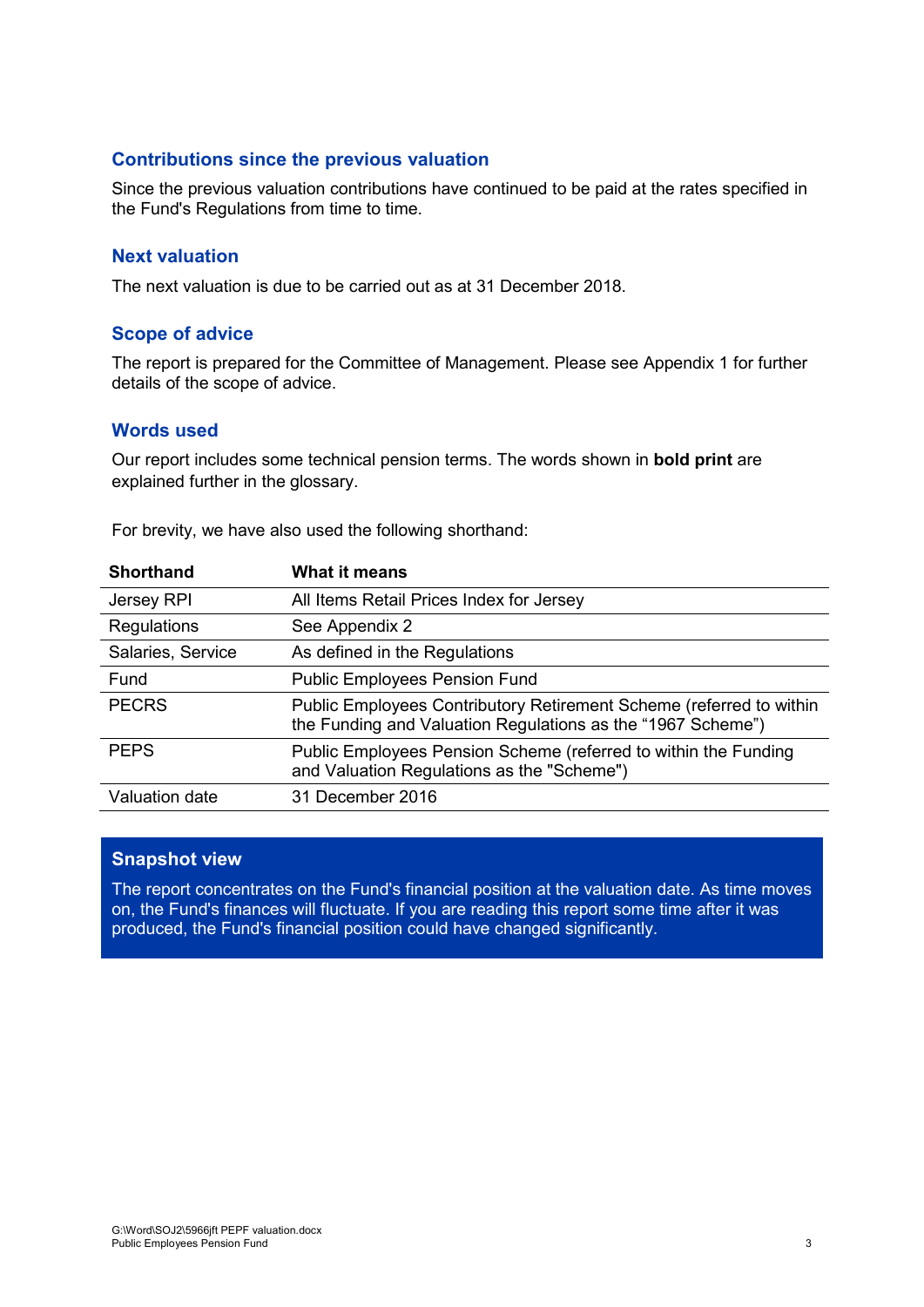### <span id="page-12-0"></span>Developments since the previous valuation

#### *This section summarises the key developments since the previous valuation.*

The financial health of the Fund depends fundamentally on how much cash is paid in, how well the assets perform, and on what benefits are paid out. The key developments since the previous valuation therefore include:

- The amount of contributions paid to the Fund.
- The actual returns on the Fund's investments.
- Whether there are changes to future expectations of benefit payments or investment returns.

These items are discussed later in this report. As well as these high level points, please note the developments below.

#### **Dealing with the 2013 valuation surplus – pension increases fully restored**

The valuation of PECRS as at 31 December 2013 revealed a surplus of £92.7M. This assumed that future increases in pensions and deferred pensions would be based on the annual increase in the Jersey RPI minus 0.15% p.a..

Under the Regulations in force at the 2013 valuation, the Committee of Management were required to restore any previous reduction or cancellation of increase in pension or deferred pension which had taken effect in the previous six years.

The surplus remaining after the restoration of pension increases was £54.6M (excluding the assets and liabilities in relation to the Jersey Post and Jersey Telecom ring-fenced funds). The remaining surplus was retained as a buffer against future adverse experience.

#### **Amendments to Regulations**

Significant changes were made to the Regulations governing the Fund with effect from 1 January 2016. The key changes included:

- **Introduction of PEPS for new employees;**
- Changes to valuation requirements, contributions and risk-sharing provisions;
- Confirmation of changes to the pre-1987 debt repayments which meant that the end date of the repayments by the States was brought forward from 31 December 2083 to 29 September 2053;
- An increase in the maximum amount of PECRS pension which can be commuted by members under the New Members or Existing Members Regulations, from 25% to 30% of pension.

A number of other minor amendments have been made to the Regulations but none of these changes have had a material impact on the funding position of the Fund.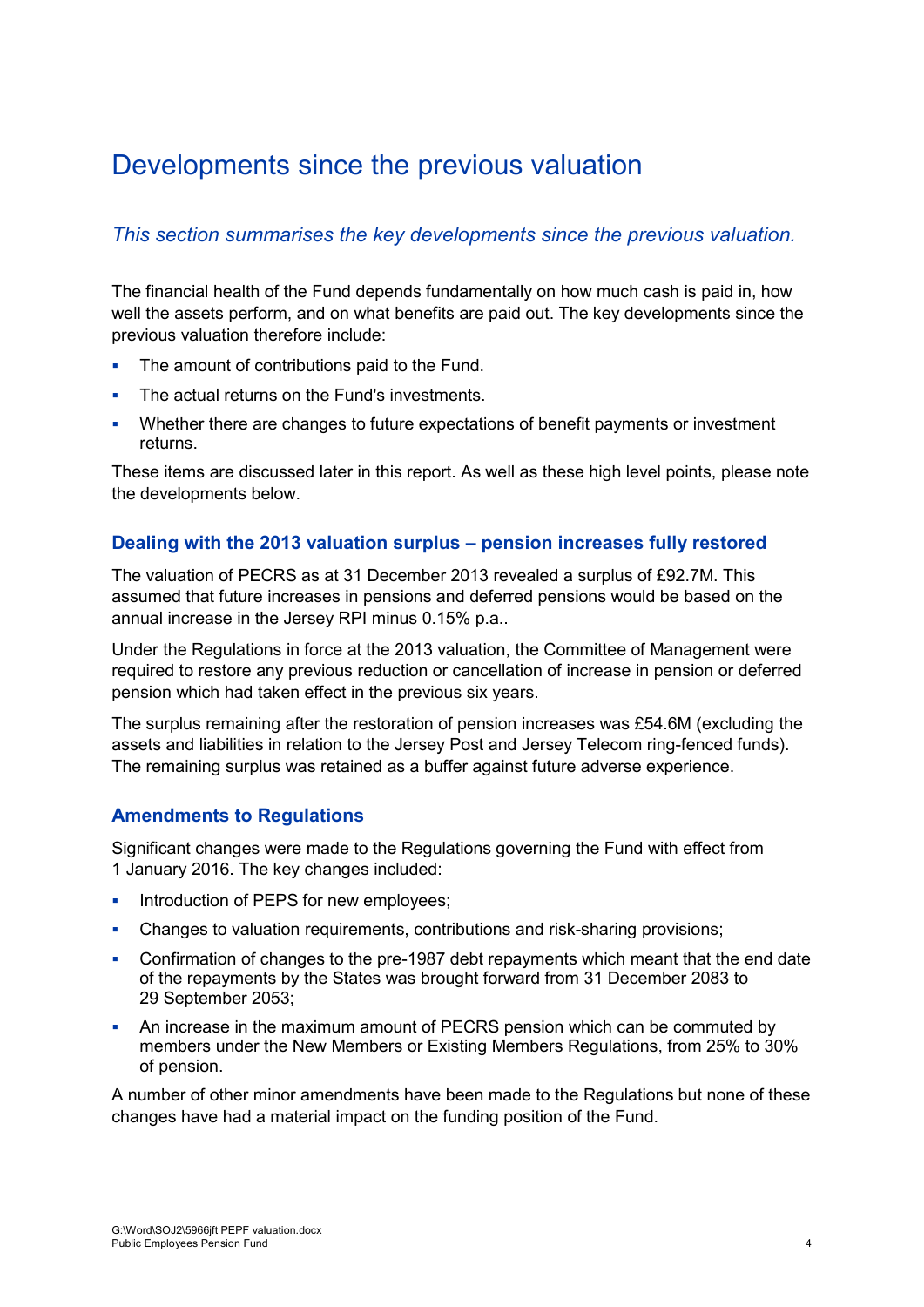#### **Andium Homes**

Andium Homes Limited as was admitted as a participating employer in June 2014. At that time, a lump sum payment of £1.9M was paid into the Fund in respect of Andium Homes' share of the pre-1987 debt.

#### **Ports of Jersey**

Ports of Jersey Limited was admitted as a participating employer in September 2015. At that time, a lump sum payment of £20.8M was paid into the Fund in respect of Ports of Jersey's share of the pre-1987 debt.

#### **Cessation of JTL and JPL ring-fenced funds**

The ring-fenced fund arrangements in respect of Jersey Post and Jersey Telecom ceased with effect from 1 October 2015 and the assets and liabilities were added to the PECRS assets and liabilities at that date.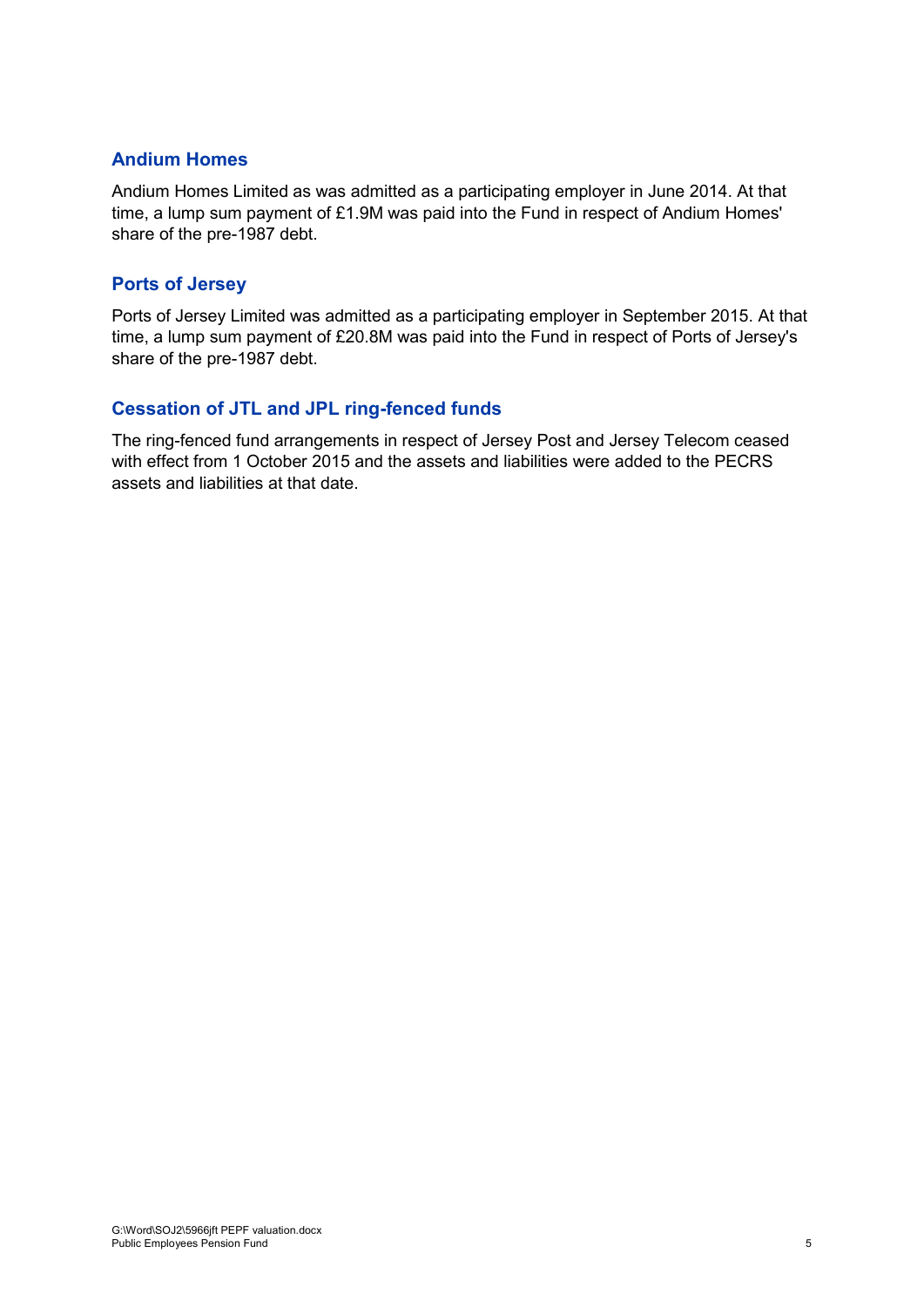### <span id="page-14-0"></span>Information used

#### *The information used for the valuation is summarised below.*

To carry out the valuation, we have obtained information separately for PECRS and PEPS on:

- The assets held by the Fund.
- How benefit entitlements are calculated.
- Member data.

This section sets out a high level summary of the information used. Further details are included in Appendices 2 and 3.

#### **Assets**

The Fund's assets had an audited market value of £1,935.1M at the valuation date.

The asset value for PECRS was £1,933.9M and the asset value for PEPS was £1.2M.

For further details, please see the Asset Data section.

#### **Benefits valued**

Members are entitled to benefits defined in the Regulations. We are not aware of any established practice of granting additional discretionary benefits and no allowance for such benefits has been made in this valuation. A summary of the benefits valued is set out in Appendix 2.

#### **Pre-1987 debt**

In 2003, agreement was reached between the Policy & Resources Committee (Act of Committee dated 20 November 2003) and the Committee of Management for dealing with the pre-1987 debt. By "pre-1987 debt" we mean the shortfall transferred to the PECRS arising from the changes made to the PECRS in 1987.

The contribution framework agreed between the Policy & Resources Committee and the Committee of Management for dealing with the pre-1987 debt was as follows:

- The employers' overall contributions were increased with effect from 1 January 2002, from 15.16% to the equivalent of 15.60% of members' salaries.
- Of this sum, the equivalent of 2.0% of members' salaries was converted into a cash sum increasing each year in line with the average pay increase of PECRS members employed by the States, payable for 82 years (this stream of payments being earmarked to pay off the pre-1987 debt). On this basis, the employers' contribution rate was reexpressed with effect from 1 January 2002 as 13.60% of members' salaries, plus an appropriately defined indexed cash sum paid over a finite period.
- The employers' contribution rate was due to revert to 15.16% of members' salaries from 1 January 2084.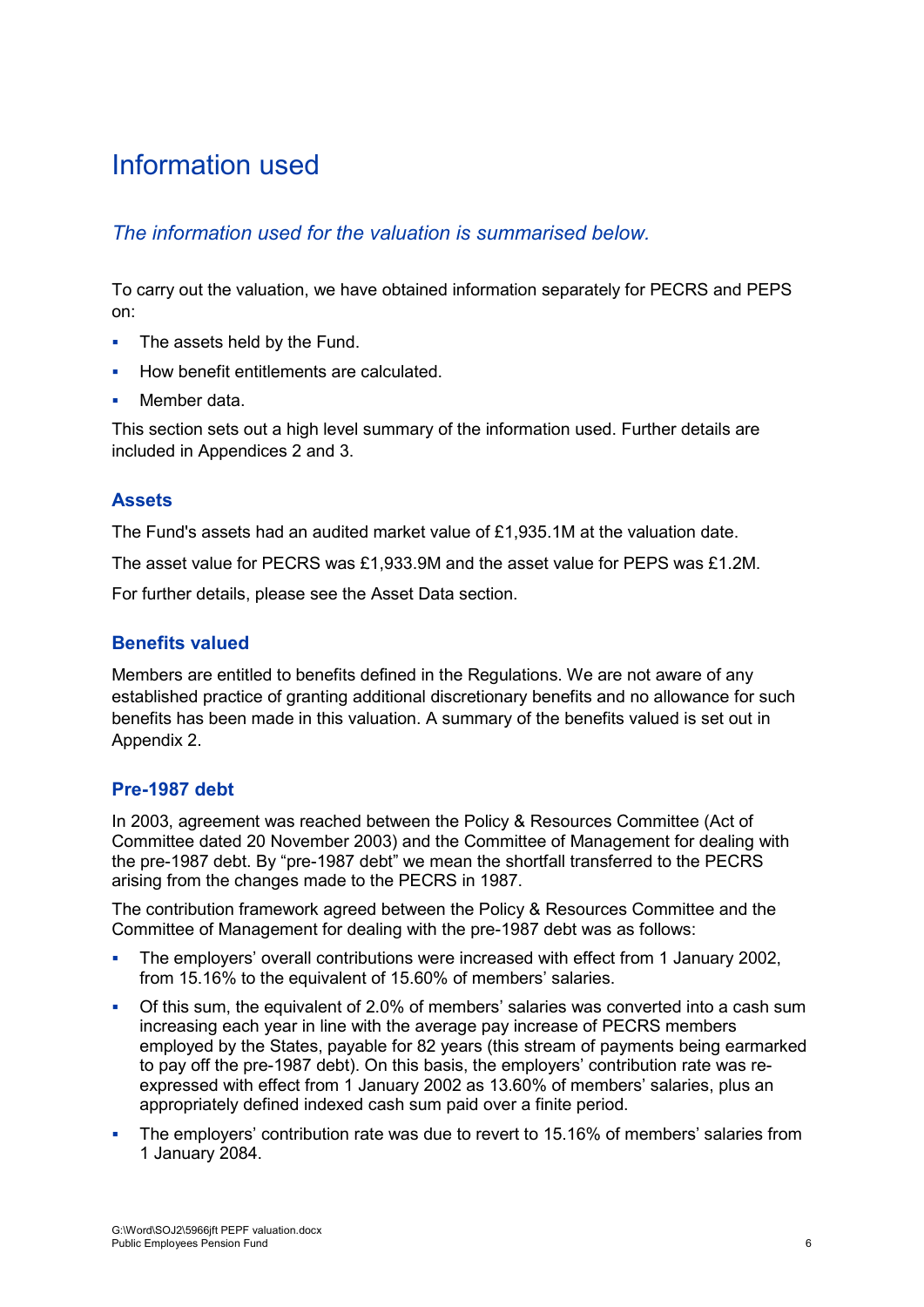The provisions of the agreement were reflected in changes to the PECRS Regulations approved by the States of Jersey on 27 September 2005. Full details of the agreement are included in Appendix 10.

The Regulations were amended with effect from 1 January 2016 to reflect additional repayments of £3M p.a. from 2016 and a revised end date for the repayments by the States of 29 September 2053.

#### **Membership data**

The valuation calculations use membership data supplied by the Dedicated Pensions Unit of the States Treasury Department at 31 December 2016.

The following chart illustrates the membership profile of PECRS.

#### **PECRS**



#### Membership profile of the Scheme

*Note: The number of pensioners shown above excludes spouses and dependants.*

The illustration shows that there has been an increase in the number of pensioners and deferred pensioners since the last valuation, but a reduction in the number of actives.

#### **PEPS**

As at 31 December 2016, there were 558 active members and 20 deferred pensioners in PEPS.

Please see Appendix 3 for a comprehensive summary of the membership data.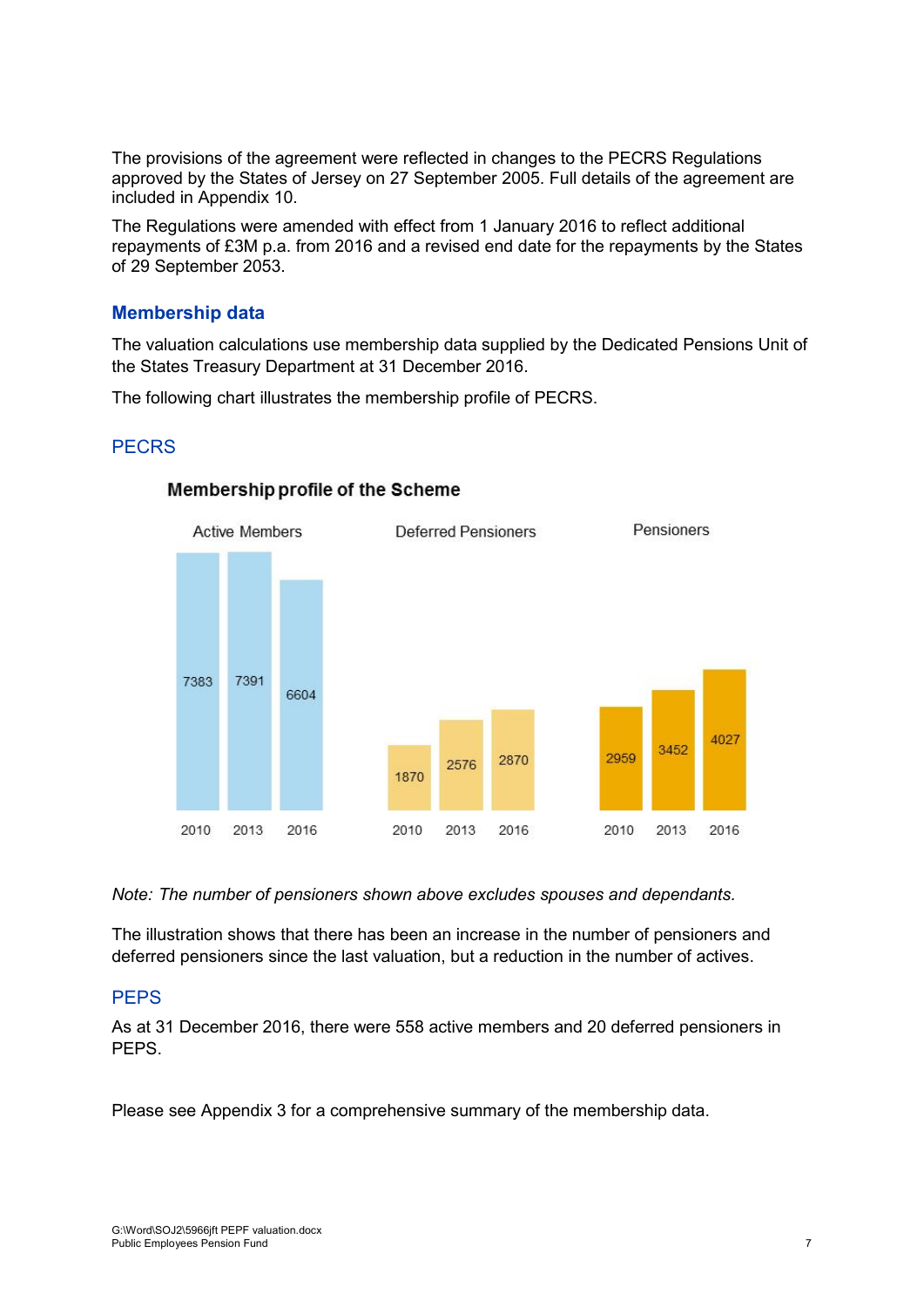#### **Reliability of information**

We have carried out general checks to satisfy ourselves that:

- The information used for this valuation is sensible compared with the information used for the previous valuation.
- The results of this valuation can be traced from the results of the previous valuation.

However, the results in our report rely entirely on the accuracy of the information supplied.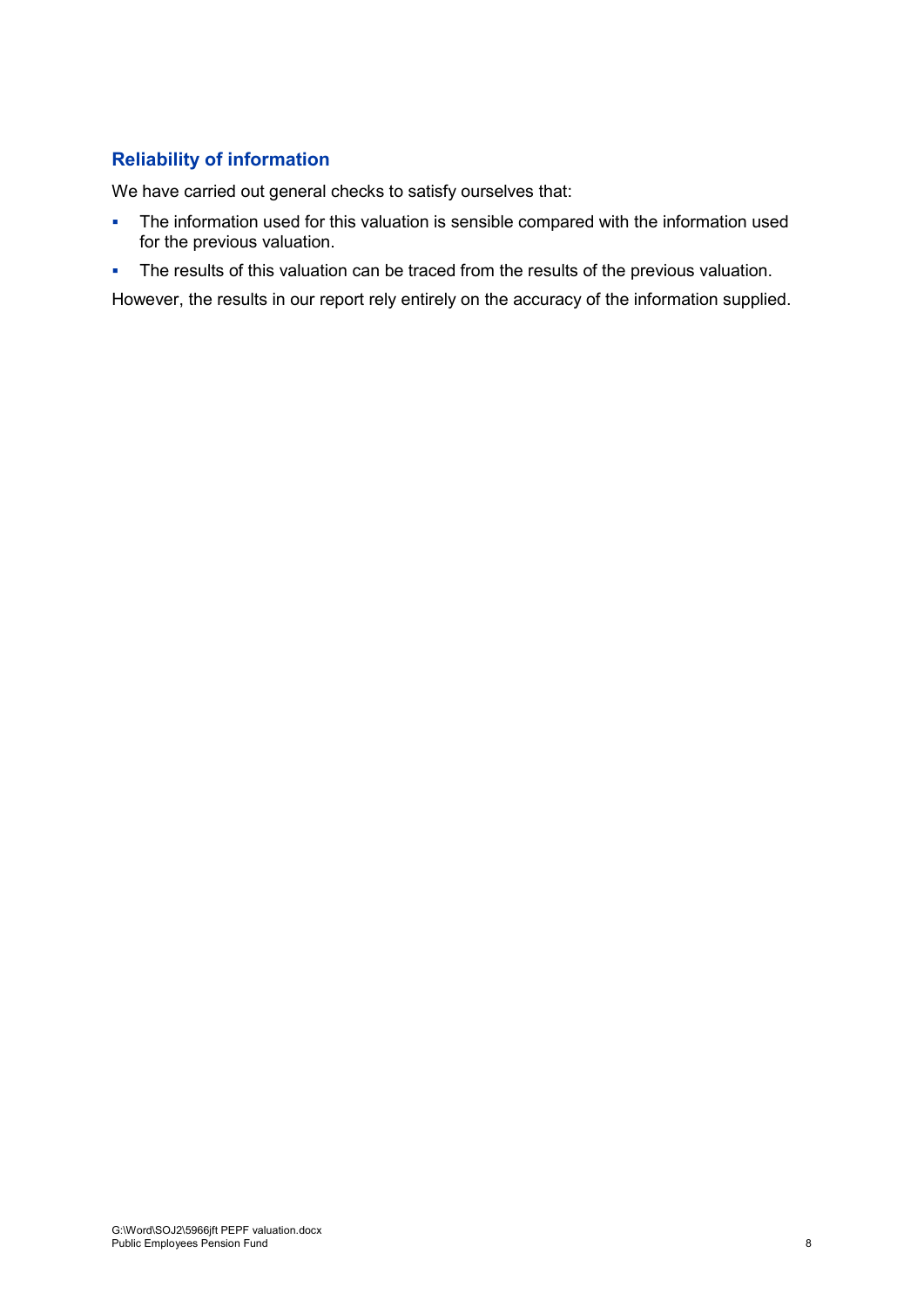### <span id="page-17-0"></span>Valuation approach

#### *This section describes the approach taken for the valuation calculations.*

#### **Adequacy of contributions**

The contributions to the Fund are specified in the Regulations governing the Fund and are paid so as to provide the benefits which will become payable to members when they retire or otherwise leave the Fund.

The factors affecting the Fund's finances are open to changing circumstances. Consequently it is necessary to review the operation of the Fund from time to time, by means of an actuarial valuation, to determine the adequacy or otherwise of the contributions to support the benefits payable under the Fund and to determine the affordability of future pension increases from the Fund.

#### **Funding target and funding objective**

In our review we start with the known facts about the Fund at the valuation date, i.e. the benefit and contribution structure, the membership and the assets. We then must make assumptions about the factors affecting the Fund's future finances such as investment returns, pay increases and rates of mortality, leaving service and retirement.

In order to calculate the value placed on the benefits, the benefits paid out by the Fund are estimated for each year into the future. The estimated benefit payments are then 'discounted back' to the valuation date using an assumed investment return known as the discount rate.

The benefit payments from the Fund are expected to be made for a very long period and Fund cashflows are linked to future levels of inflation – the chart below shows the cashflow pattern for a typical pension scheme.



For the purpose of assessing whether the contributions are adequate to support the current benefits, it is appropriate to set a "**funding target**" and "funding objective".

In line with the Funding Strategy Statement:

- The **funding target** is that the assets should be sufficient over the long term to support the benefits payable from the schemes in respect of service up to the valuation date.
- The funding objective is that the **funding target** should be met and that any variations in outcome should be dealt with following each valuation in accordance with the Regulations and the Funding Strategy Statement, by adjustments to contributions and/or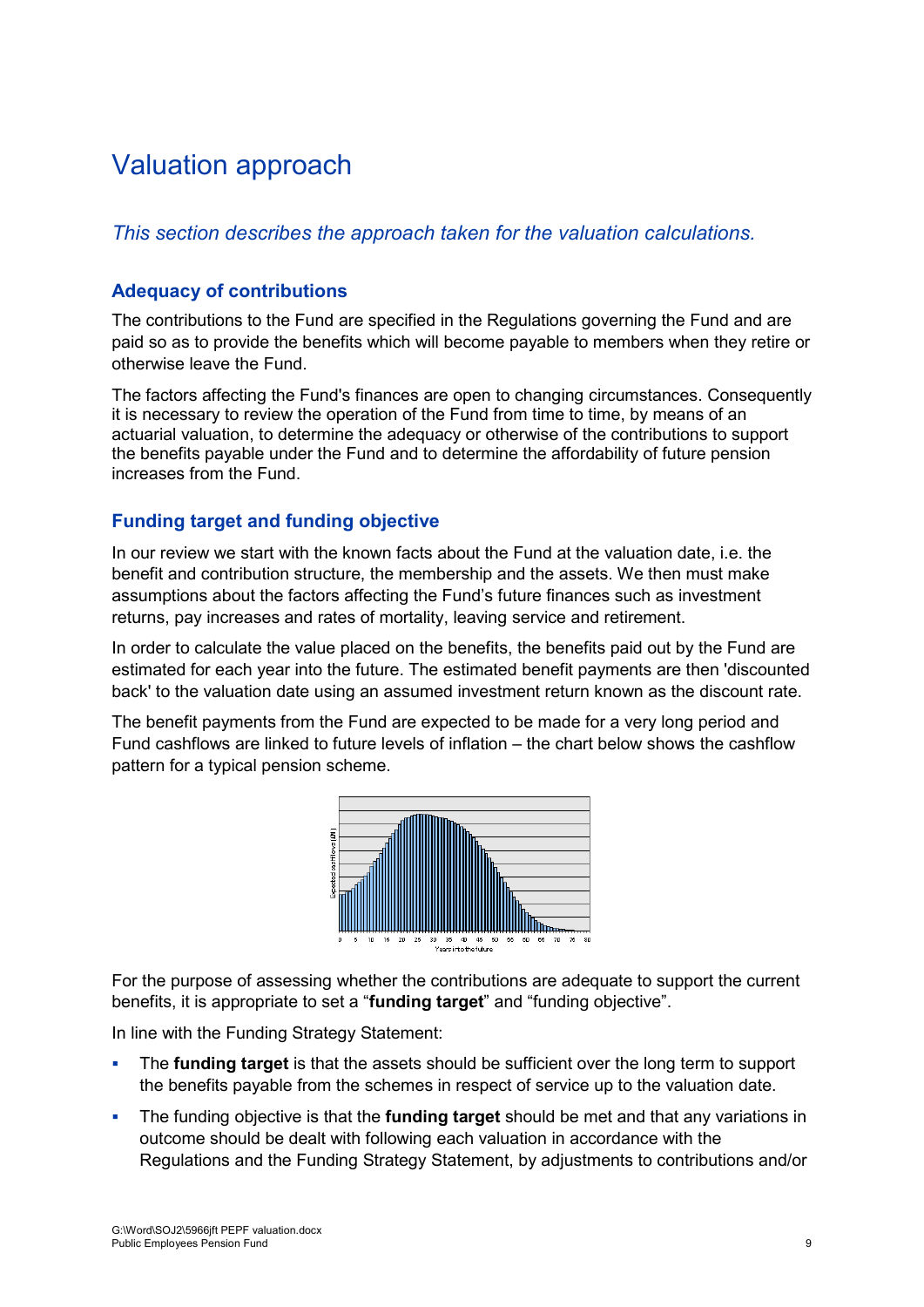benefits or by carrying forward surpluses and deficits where appropriate.

At the previous valuation, the funding target also included an adjustment to reflect the anticipated difference between contributions and liabilities in respect of service after the valuation date. In line with the Funding Strategy Statement, this adjustment is no longer included within the funding target and the adequacy of contributions to cover future benefit accrual is now considered separately.

#### **Valuation methods**

A description of the methods used for the main valuation calculations is set out in Appendix 5.

#### **Valuation assumptions**

The results of a valuation are very sensitive to the assumptions made. The financial assumptions have a significant effect on the results of a valuation. However, the other assumptions, particularly the mortality assumptions, are also very important.

#### **Use of market-led financial assumptions**

In both this valuation, and the previous valuation of PECRS, we have adopted a market-led approach, which involves:

- market-led financial assumptions for valuing the liabilities, future contributions and future pre-1987 debt repayments for PECRS; and
- valuing the assets at market value.

#### **Prudent assumptions for PEPS**

To ensure there is prudence (caution) within the assumptions, the Funding Strategy Statement provides for the discount rate for PEPS to be determined such that the probability of the actual investment return on the PEPS assets being higher than the discount rate over the 30 year period from the valuation date is at least 60%.

For this valuation it has been agreed that the discount rate should be set such that the probability of the actual investment return being higher than the discount rate is equal to 60%.

All assumptions for PEPS other than the discount rate are intended to be best-estimate assumptions i.e. for all assumptions other than the discount rate, the future outcome is just as likely to be better or worse than assumed. The caution within the assumptions for PEPS is therefore captured entirely within the choice of discount rate.

#### **Best-estimate assumptions for PECRS**

It has been agreed that the assumptions adopted to determine the funding target for PECRS should be best-estimate assumptions. The rationale for using best-estimate assumptions for PECRS is summarised in Appendix 4.

In contrast to the previous valuation, where different discount rates were assumed in the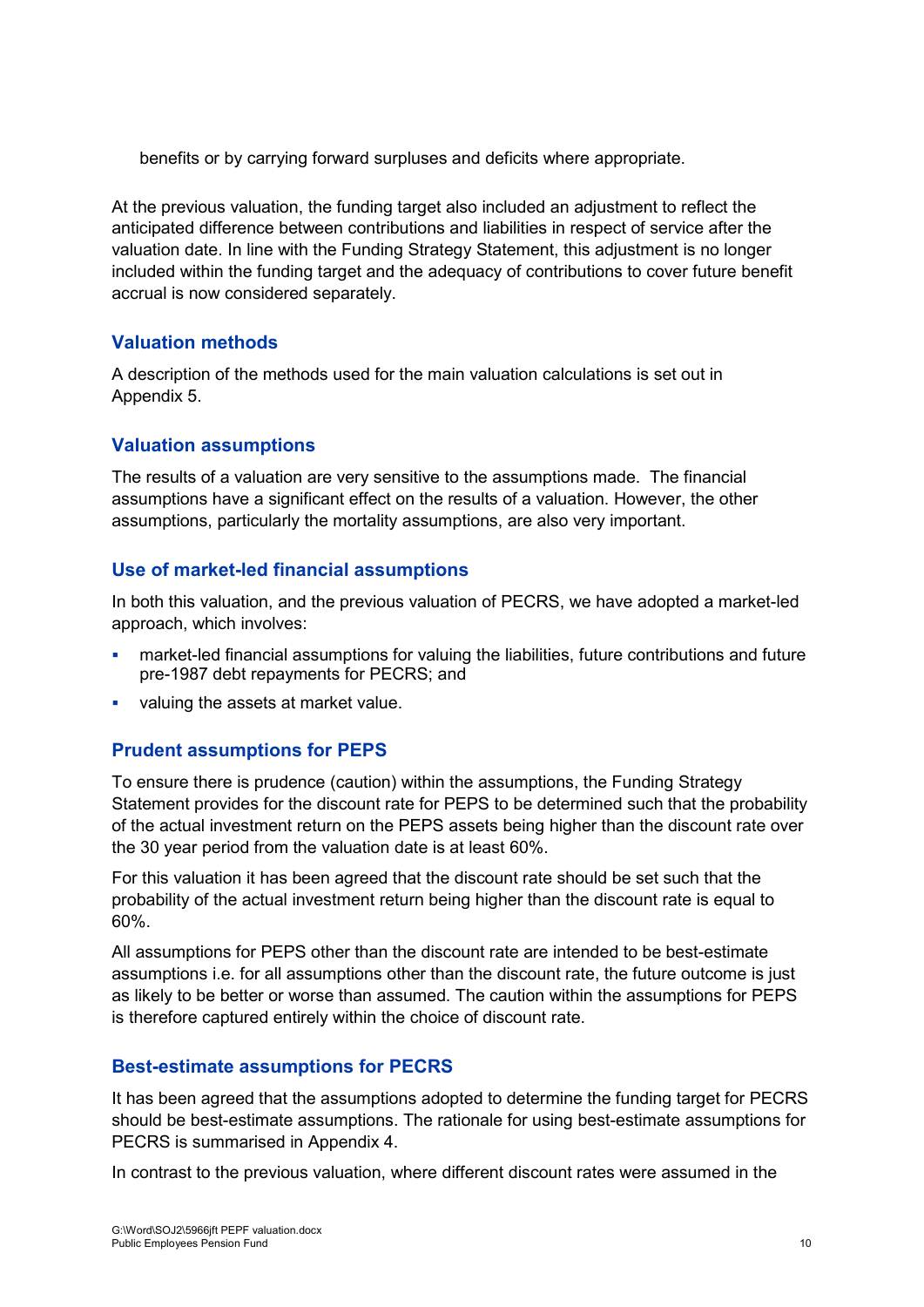period before and after retirement, we have structured the discount rate as follows:

- The initial discount rate is equal to the best-estimate investment return based on the actual assets held at the valuation date.
- This discount rate applies until the date when PECRS is anticipated to start to reduce risk in the investment strategy, at which point it is assumed the discount rate will reduce gradually until the point in time at which the long-term investment strategy is reached.
- The long-term discount rate is based on the best-estimate return on the assumed longterm investment strategy.

#### **Key financial assumptions**

The following tables show the key financial assumptions used at this valuation and the assumptions used at the previous valuation of PECRS for comparison. Important points to bear in mind are:

- The differences between the rates have a bigger impact on the results of the valuation than the absolute levels of each assumption.
- The assumptions were derived from market yields at the valuation date to ensure compatibility with the market value of the assets.

| The derivation of the financial assumptions is compatible with taking assets at market value. |  |  |  |  |
|-----------------------------------------------------------------------------------------------|--|--|--|--|
|-----------------------------------------------------------------------------------------------|--|--|--|--|

|                                                                              | 2016                                                                       | 2013                                         |
|------------------------------------------------------------------------------|----------------------------------------------------------------------------|----------------------------------------------|
| <b>Discount rate for PECRS</b>                                               | For the period to<br>31 December 2021: 5.0% p.a.                           | 7.3% p.a. in the period before<br>retirement |
|                                                                              | then gradually declining over<br>the following 20 years to<br>$3.8\%$ p.a. | 5.6% p.a. in the period after<br>retirement  |
| <b>Discount rate for PEPS</b>                                                | 5.0% p.a.                                                                  |                                              |
| <b>Jersey RPI</b>                                                            | 2.85% p.a.                                                                 | $3.4\%$ p.a.                                 |
| Increases to pensions in<br>payment and deferred<br>pensions                 | 2.85% p.a.                                                                 | $3.25%$ p.a.                                 |
| <b>General salary increases</b><br>(in addition to promotional<br>increases) | $3.85\%$ p.a.                                                              | 4.4% p.a.                                    |

Full details of the financial assumptions used for this valuation, and the reasons for the changes compared to the previous valuation, are set out in Appendix 6 to this report.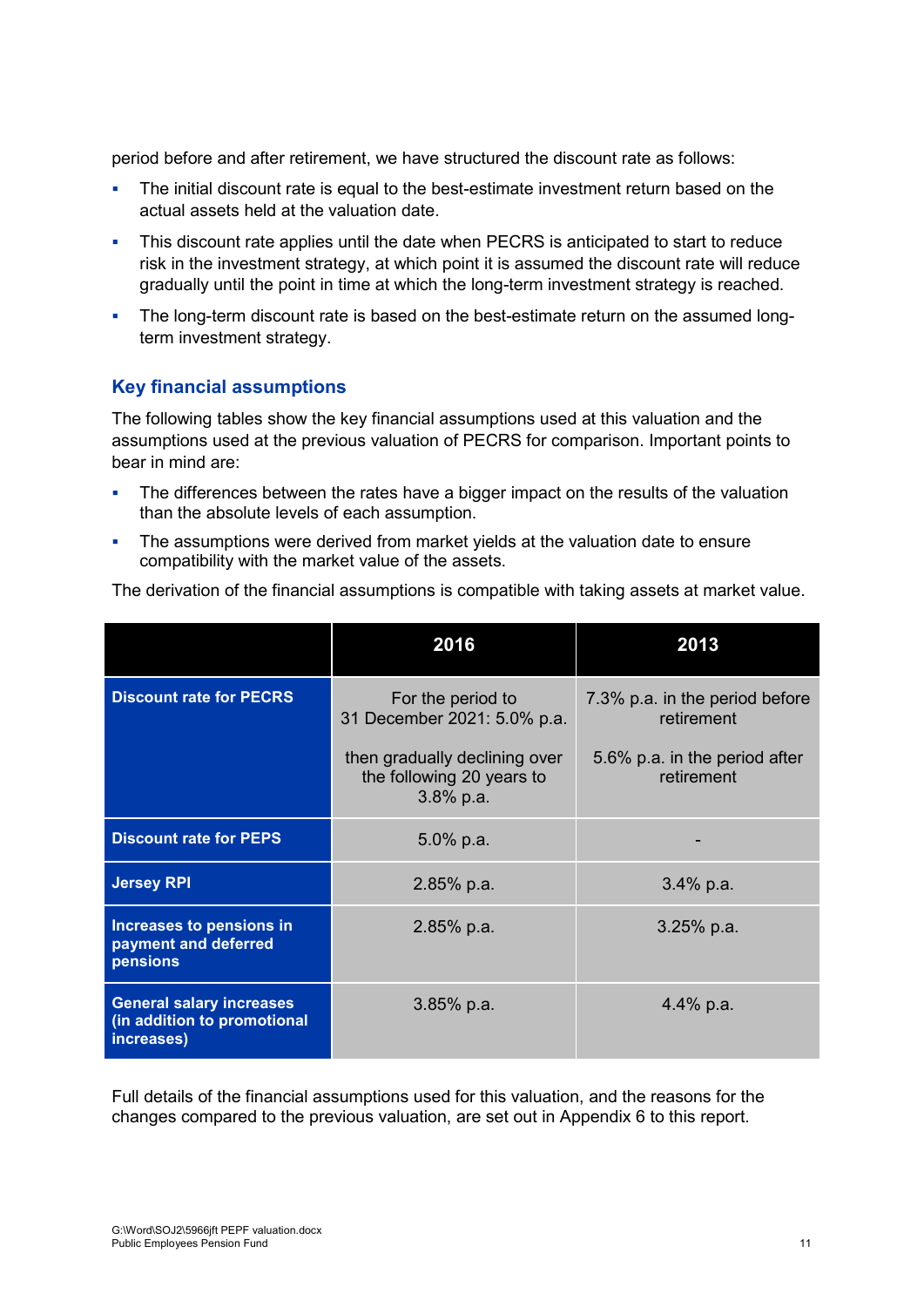#### **Comparison of financial assumptions with 2013 valuation**

Overall (ignoring any changes to the demographic assumptions), the financial assumptions we have used for PECRS result in a higher deficit than if the assumptions used for the 2013 valuation had been retained. The main reason for this is the reduction in the discount rate relative to inflation.

#### **Demographic assumptions**

Other important assumptions used to value the liabilities include:

- the assumed future rates of mortality;
- the allowance made for the extent to which members will choose to exchange pension for a cash lump sum at retirement (at the rate of £13.50 cash lump sum for each £1 annual pension given up);
- the allowance for additional increases to salaries due to promotion, service or seniority; and
- the allowance made for the range of ages at which members in each membership category will retire in future.

#### **Comparison of demographic assumptions with 2013 valuation**

We have reviewed the extent to which the demographic assumptions adopted for the 2013 valuation of the Fund remain appropriate for the current valuation as at 31 December 2016 after analysing recent Fund experience and taking account of other relevant data. Full details of the demographic assumptions used for this valuation, and the reasons for any changes compared to the previous valuation, are set out in Appendix 7 to this report.

In the light of this review we have made a number of changes to the demographic assumptions. The overall net effect of these changes is to reduce the deficit.

#### **Regulatory framework**

The Regulations specify the broad framework for the action to be taken at a valuation. A summary of the framework is set out below, subject to transitional arrangements for the 2016 and 2018 valuations:

- Subject to the agreement of the Chief Minister, the Committee of Management may determine that no adjustments to benefits or contributions are required to be made in the PECRS and/or PEPS if the funding level of the relevant scheme is within the "funding corridor" of 95% to 105%;
- If the funding level of either or both the respective schemes is outside the "funding corridor" then the Actuary shall determine the adjustments required to benefits and contributions to restore either or both of the respective schemes to a 100% funding level, unless the Committee of Management and Chief Minister agree that no adjustments are required. The current policy agreed between the Committee of Management and the Chief Minister is that if the funding level is over 100% based on the maximum annual benefit increases, no adjustment will be made; surpluses will be retained as a cushion against later adverse experience or to reduce investment risk.
- Employer contributions may be adjusted subject to a cap of 16.5% of total pensionable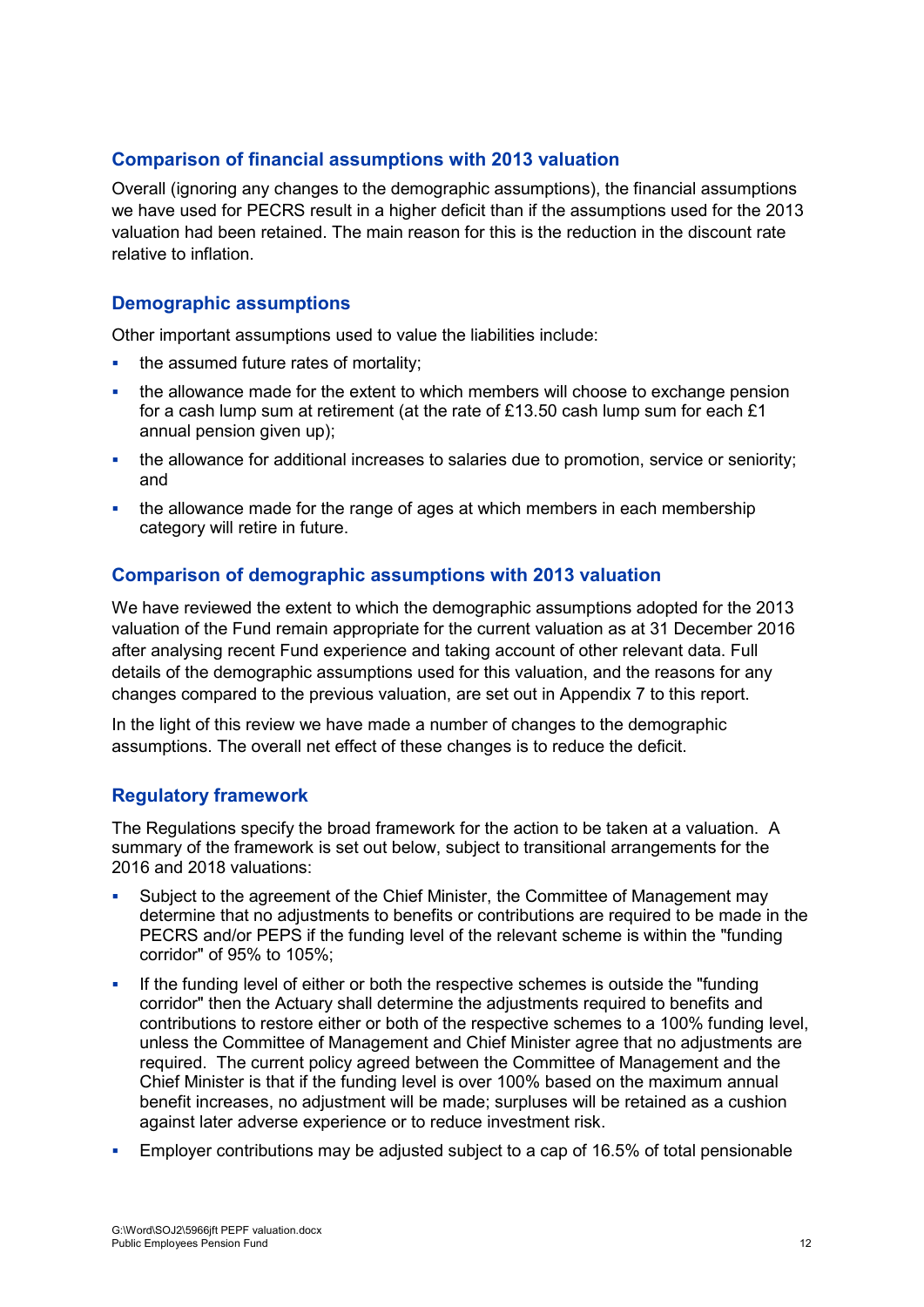earnings;

- Member contributions may be adjusted subject to the weighted average contribution rate for the membership as a whole being not greater than the cap of 8.25% of pensionable earnings (unless an increase in this cap is agreed following consultation with relevant trade unions, as defined in the Funding and Valuation Regulations);
- The PEPS accrual rate may be adjusted provided it is not greater than 1/66<sup>th</sup>;
- The revaluation rate in service for the PEPS may be adjusted subject to a minimum of 50% of (Jersey RPI increase + 1%) and a maximum of 100% of (Jersey RPI increase + 1%)
- The annual pension increase for the PEPS may be adjusted subject to a minimum of 50% of Jersey RPI increase and a maximum of 100% of Jersey RPI increase; and
- The annual pension increase for the PECRS may be adjusted subject to a minimum of 0% of Jersey RPI increase and a maximum of 100% of Jersey RPI increase.
- If the change in Jersey RPI is negative, the Jersey RPI increase will be taken to be 0% for the purpose of calculating pension increases and revaluations in service. In this situation, pension increases will therefore be 0% and the revaluation rate will be between 0.5% and 1%.

For this valuation, the transitional arrangements set out in the Regulations provide that there will be no impact on the contributions payable to the Fund and no changes to the benefits payable from PEPS, but the future pension increases payable from PECRS could be amended.

The detail of how it has been agreed the framework will apply in practice is documented in the Funding Strategy Statement.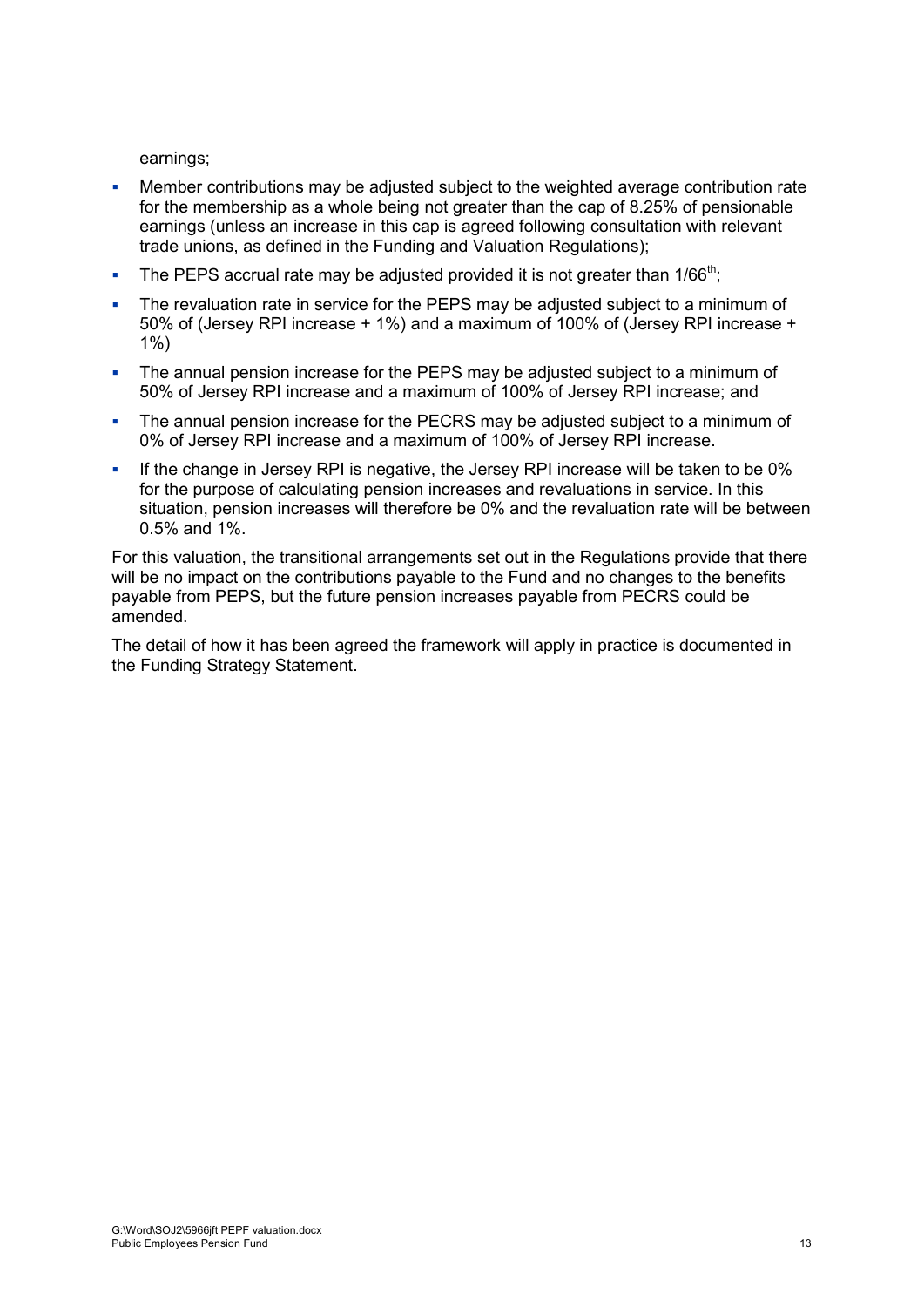### <span id="page-22-0"></span>Asset data

#### *The audited accounts for the Fund for the year ended 31 December 2016 show the assets were £1,935.1M.*

The Fund's assets are held separately from those of the States of Jersey. The audited Fund accounts for the year ended 31 December 2016 show its assets as £1,935.1M.

The assets can be categorised as follows:



#### **PECRS**

The value of assets allocated to PECRS at the valuation date (before addition of the pre-1987 debt) was £1,933.9M.

In addition, the value placed on the pre-1987 debt at the valuation date was £288.0M.

#### **PEPS**

The value of assets allocated to PEPS at the valuation date was £1.2M.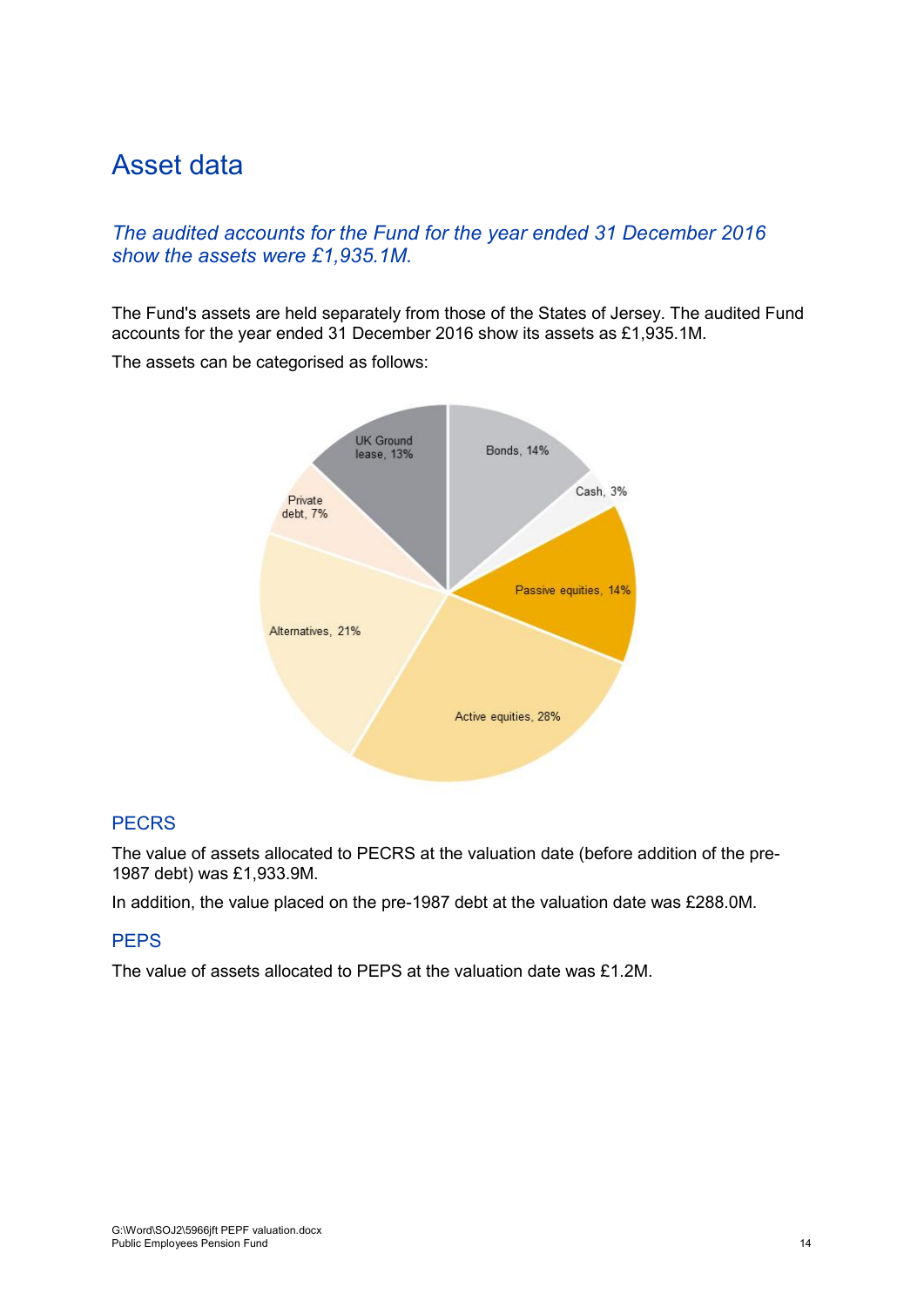### <span id="page-23-0"></span>Valuation results - PECRS

*There was a past service deficit in PECRS at 31 December 2016 of £68.5M, equivalent to a past service funding ratio of 97.0%.*

A detailed breakdown of the results of the main valuation calculations is given below.

| <b>Current actives</b><br><b>Current deferred pensioners</b><br><b>Current pensioners</b><br><b>Value of past service benefits</b> | 1,011.1<br>249.2<br>1,030.0<br>2,290.4 |
|------------------------------------------------------------------------------------------------------------------------------------|----------------------------------------|
| Value of assets<br>Value of future pre-1987 debt repayments<br><b>Total value of assets</b>                                        | 1,933.9<br>288.0<br>2,221.9            |
| Past service surplus / (deficit)                                                                                                   | (68.5)                                 |
| <b>Past service funding ratio</b>                                                                                                  | 97.0%                                  |

The above table shows there is a past service deficit of £68.5M at 31 December 2016, equivalent to a **funding ratio** of 97.0%.

#### **Reasons for change in funding position**

The past service surplus brought out at the 31 December 2013 valuation after restoration of pension increases at that valuation, and disregarding the assets and liabilities of the JPL and JTL ring-fenced funds which were at that point being tracked separately, was £57M.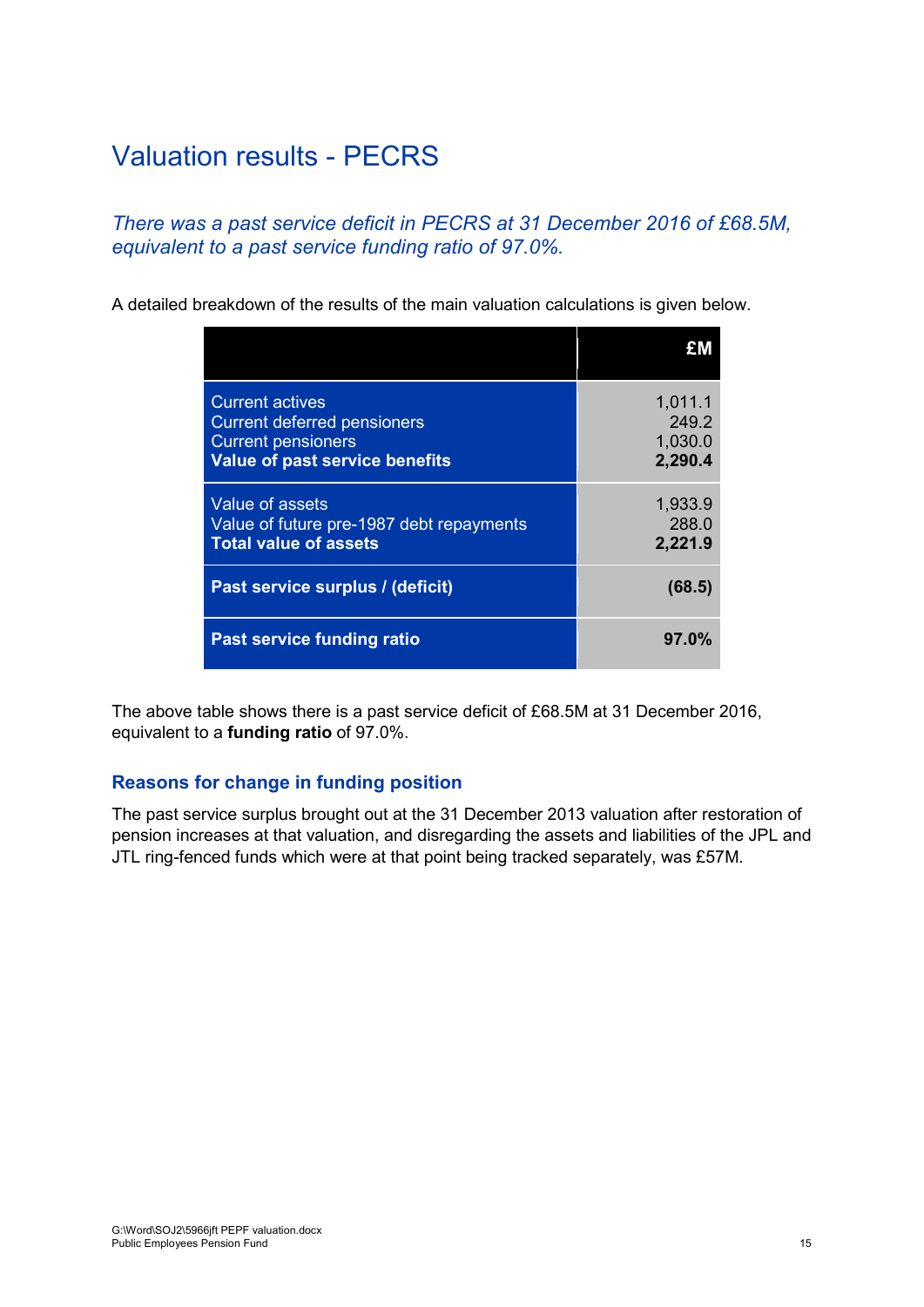The chart below shows the key reasons for the change in past service funding position between 31 December 2013 and 31 December 2016.



The analysis shows that the past service funding position has worsened since the previous valuation due to changes in assumed future investment returns relative to inflation, partially offset by other items, especially:

- lower actual pension and salary increases than assumed at the previous valuation;
- **higher investment returns than assumed at the previous valuation;**
- **favourable demographic and other experience; and**
- changes to the demographic assumptions.

We do not see the worsening in funding level since 31 December 2013 as being indicative of a long-term trend. The key change in the financial assumptions has been to make reduced allowance for future investment returns relative to inflation but in contrast the actual performance of the investments since the previous valuation has been better than assumed and the other experience affecting PECRS has also been favourable. There has also been further investment outperformance since the valuation date and we estimate that the past service funding ratio is now around 100%. The allowance for investment returns will be reviewed at future PECRS valuations.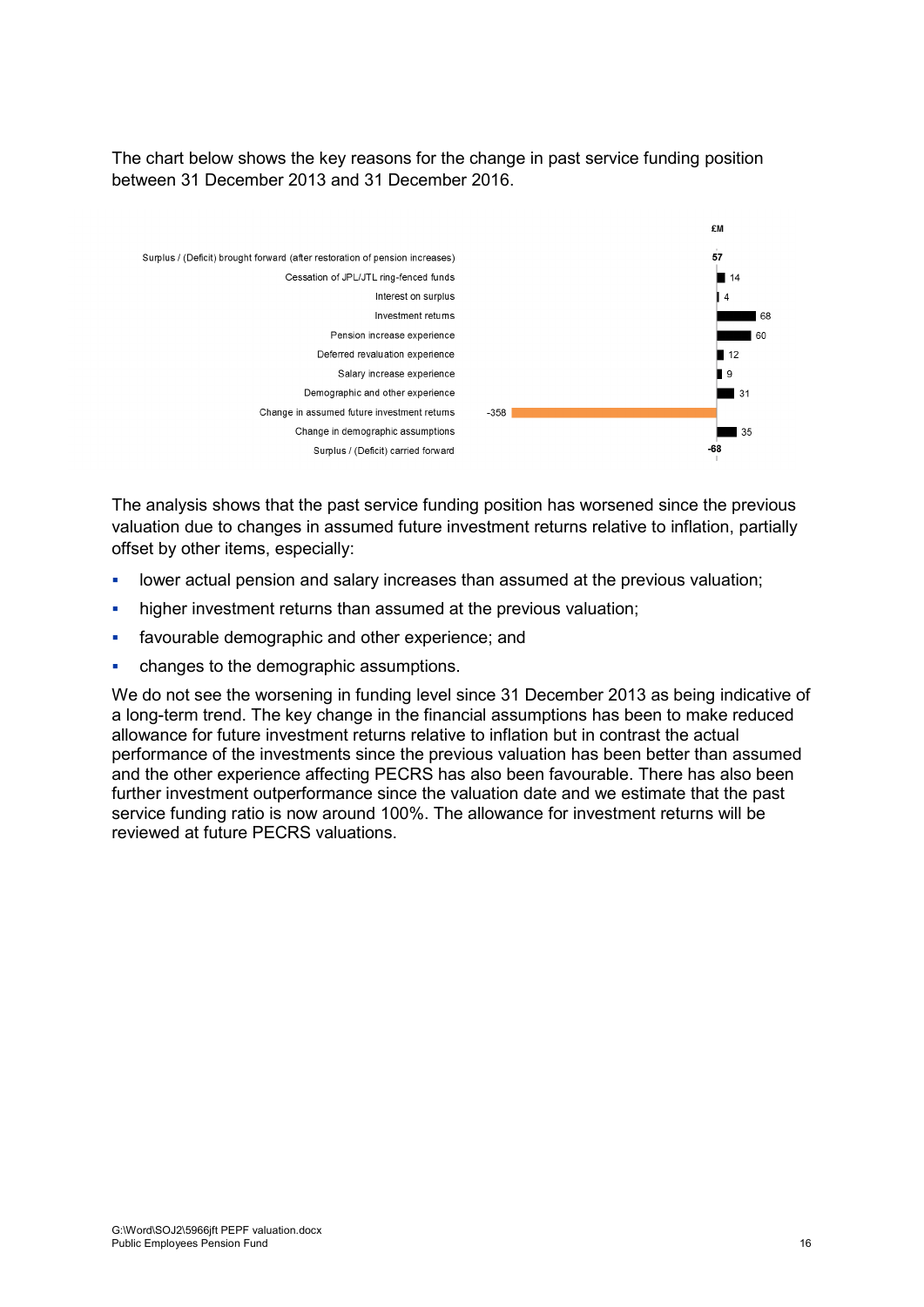### <span id="page-25-0"></span>Valuation results - PEPS

*Based on the assumptions set out in the Valuation Approach section, the PEPS deficit at 31 December 2016 is £0.44M, equivalent to a funding ratio of 73.5%.*

A detailed breakdown of the results of the main valuation calculations is given below.

| <b>Current actives</b><br><b>Current deferred pensioners</b><br><b>Value of past service benefits</b> | 1.61<br>0.05<br>1.66 |
|-------------------------------------------------------------------------------------------------------|----------------------|
| <b>Total value of assets</b>                                                                          | 1.22                 |
| <b>PEPS surplus / (deficit)</b>                                                                       | (0.44)               |
| <b>Funding ratio</b>                                                                                  | 73.5%                |

The above table shows there is a past service deficit of £0.44M at 31 December 2016, equivalent to a **funding ratio** of 73.5%.

The small deficit in PEPS has arisen due to the initial administration costs of setting up the scheme.

The funding position of PEPS has improved since the valuation date such that the **funding ratio** is currently estimated to be above 100%. This is primarily because the contributions being paid are higher than the cost of accrual for the current membership and the excess contributions have removed the small deficit in cash terms at the valuation date.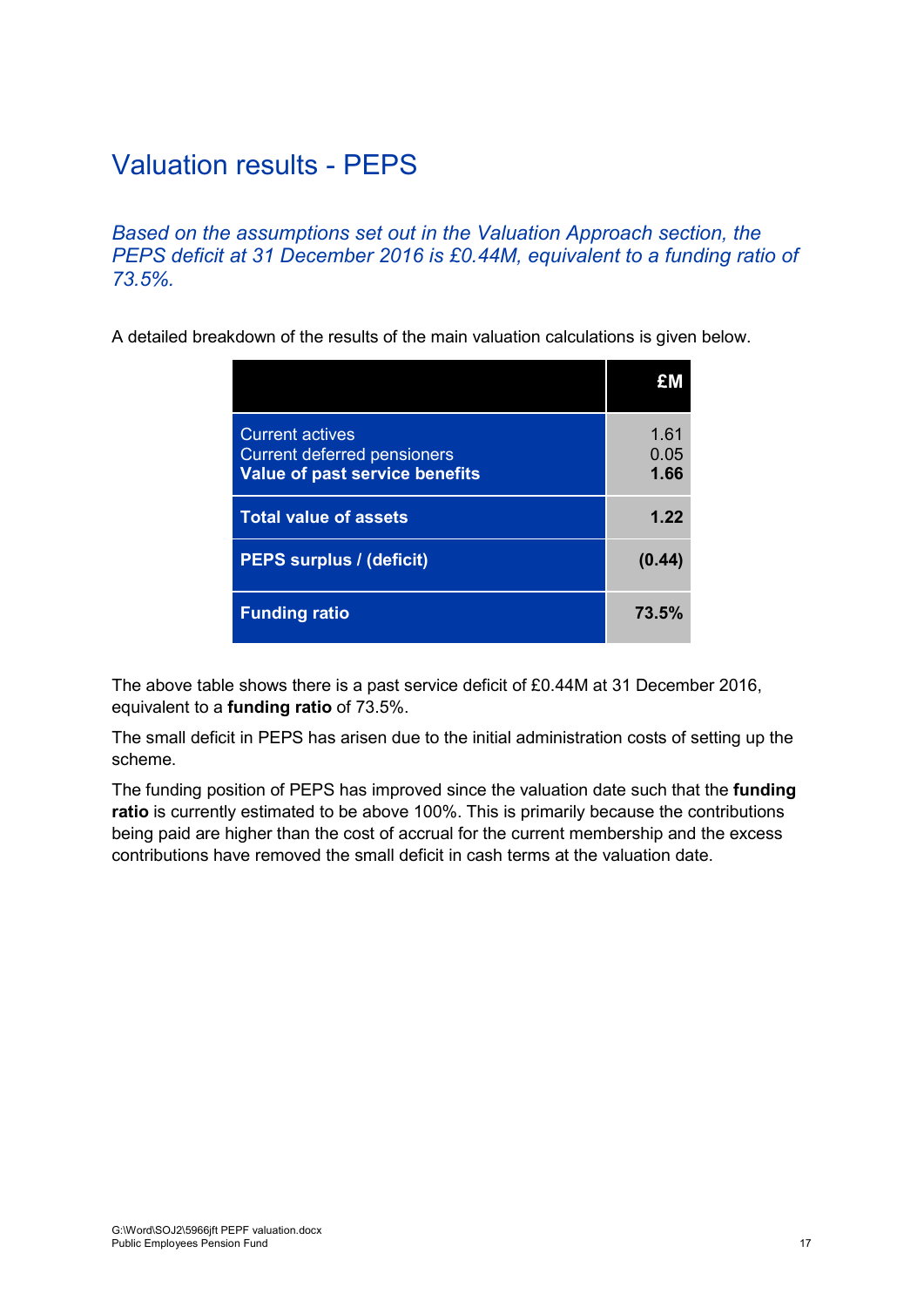### <span id="page-26-0"></span>Risks and sensitivity analysis

#### *The Fund faces a number of key risks which could affect its funding position.*

This section comments on some of the key risks faced by the Fund. It concentrates on the deterioration to the Fund's finances that may arise in various hypothetical downside scenarios (where the actual experience is less favourable than the assumptions made at this valuation).

For PECRS, as the assumptions used to determine the **funding target** are best-estimate assumptions, it needs to be recognised that upside scenarios (where the experience is more favourable than the assumptions) are just as likely as downside scenarios. For PEPS, as the assumptions used to determine the **funding target** are prudent assumptions, upside scenarios are more likely than downside scenarios.

#### **Key risks**

Here is a recap of some of the key factors that could lead to deficiencies in future:

- Investment performance—the return achieved on the Fund's assets may be lower than allowed for in the valuation.
- Investment volatility—the assets may not move in line with the value of benefits. The Fund invests in assets (e.g. equities) that are expected to achieve a greater return than the assets (i.e. index-linked gilts and investment grade derivatives) that most closely match the expected benefit payments. The less matched the investment strategy is, the greater the risk that the assets may not move in line with the value of benefits.
- Mortality—members could live longer than foreseen, for example, as a result of a medical breakthrough. This would mean that benefits are paid for longer than assumed, resulting in a higher cost of providing the benefits.
- Options for Members—members may exercise options resulting in unanticipated extra costs. For example, members could swap less of their pension for cash at retirement than is assumed.

#### **Quantifying the risks**

To help the Committee of Management understand the susceptibility of the funding position on the valuation assumptions, we have considered the hypothetical impact on the liabilities of the following one-off step changes.

- Life expectancy at age 60 is three years greater than anticipated (with corresponding increases at other ages).
- The market value of equities falls by 25% (with no change in bond markets).
- Inflation is 1% p.a. higher than assumed (with nominal expected returns on the Fund's assets unchanged).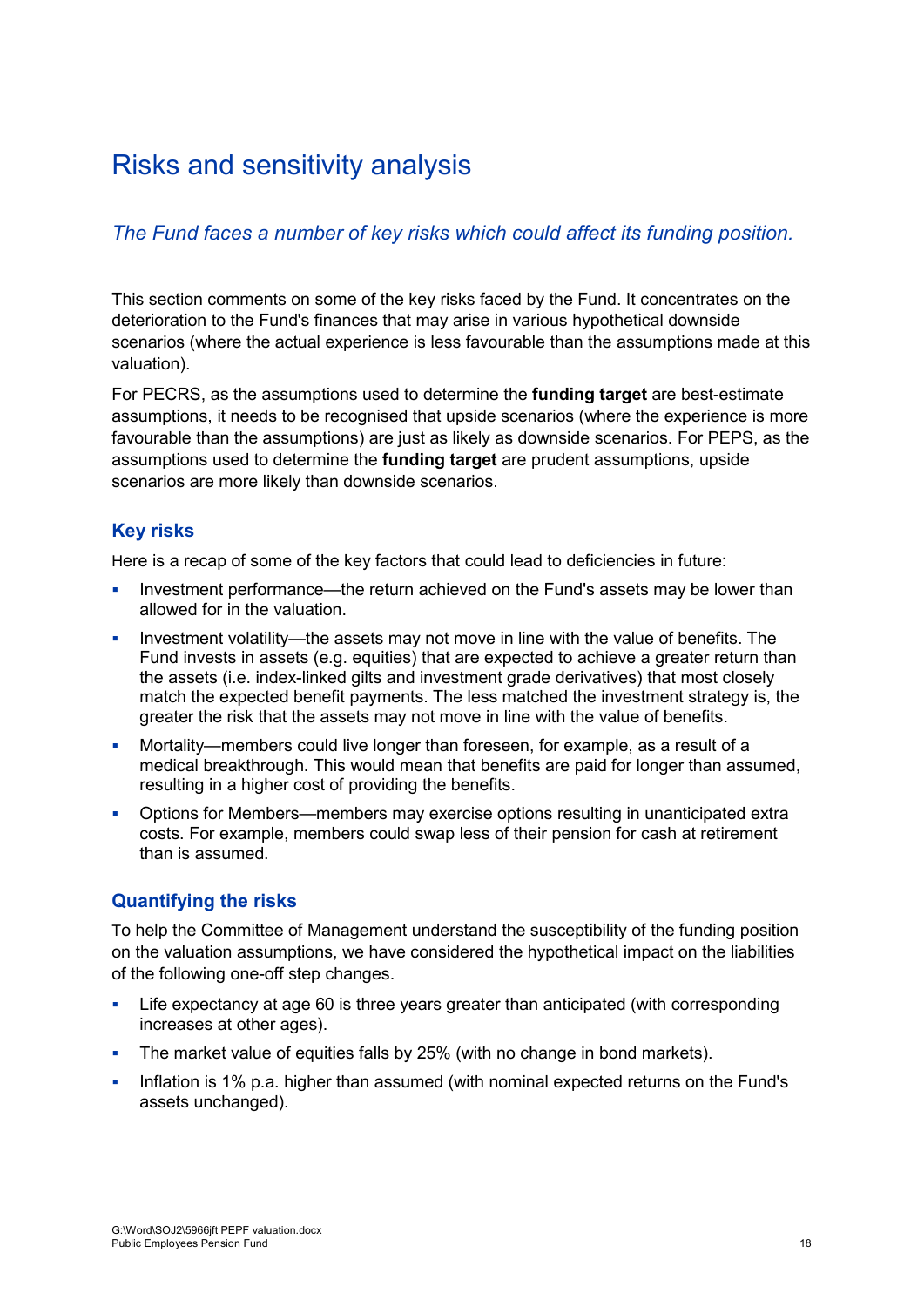Please see the charts below for the PECRS and PEPS results. **PFCRS** 



PEPS



The accrued benefits position is similarly sensitive to these factors.

The scenarios considered are not "worst case" scenarios, and could occur in combination (rather than in isolation). Opposite step changes, such as what happens if inflation reduces by 1% p.a. for example, would improve the funding position by broadly similar amounts to the reductions identified above.

#### **Investment strategy**

The Fund's liabilities are influenced by Jersey inflation either directly via pension increases or indirectly via pay increases. The assets that most closely match the Fund's liabilities are index-linked gilts and investment grade derivatives. However, a large proportion of the Fund's assets are invested in asset classes such as equities which are expected to produce higher returns over the long term than those more closely matching assets.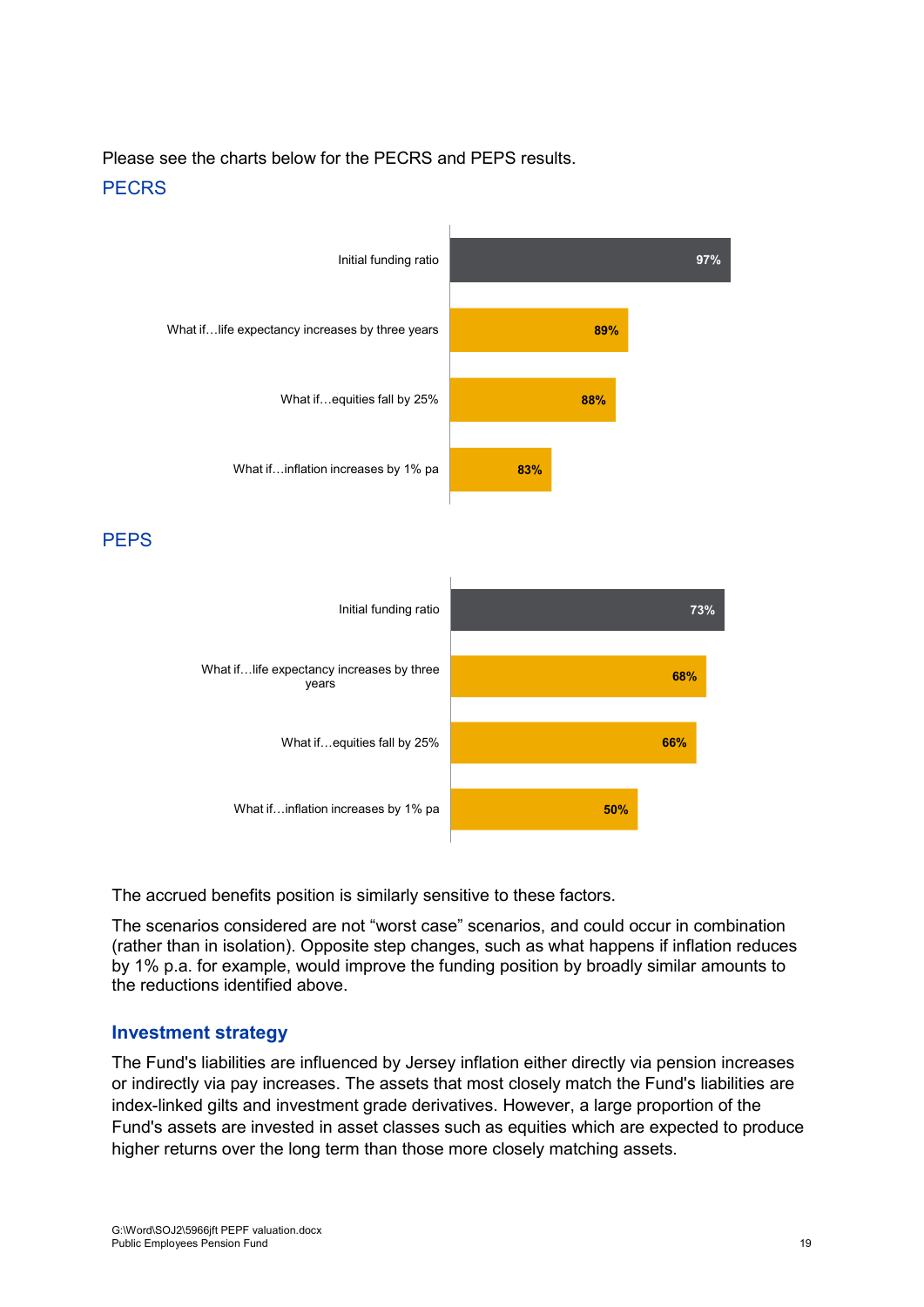The Committee of Management recognises the degree of risks, as well as the potential rewards, that this holds for the Fund. In particular the financial position of the Fund can be affected by sudden (or gradual) changes in market values of return seeking assets, changes in expected future returns and/or changes in inflation.

The investment strategy of the Fund is set by the Committee of Management and is kept under regular review.

#### **Pre-1987 debt repayments for PECRS**

The PECRS valuation results rely on the pre-1987 debt repayments being repaid over an appropriate period.

#### **Implications**

The analysis in this section emphasises that the Fund is highly susceptible to:

- Equity markets falling or inflation expectations rising. This risk arises because the Fund is not invested in the assets that most closely match the expected future cashflows (i.e. index-linked gilts and investment grade derivatives); and
- Members living longer than expected.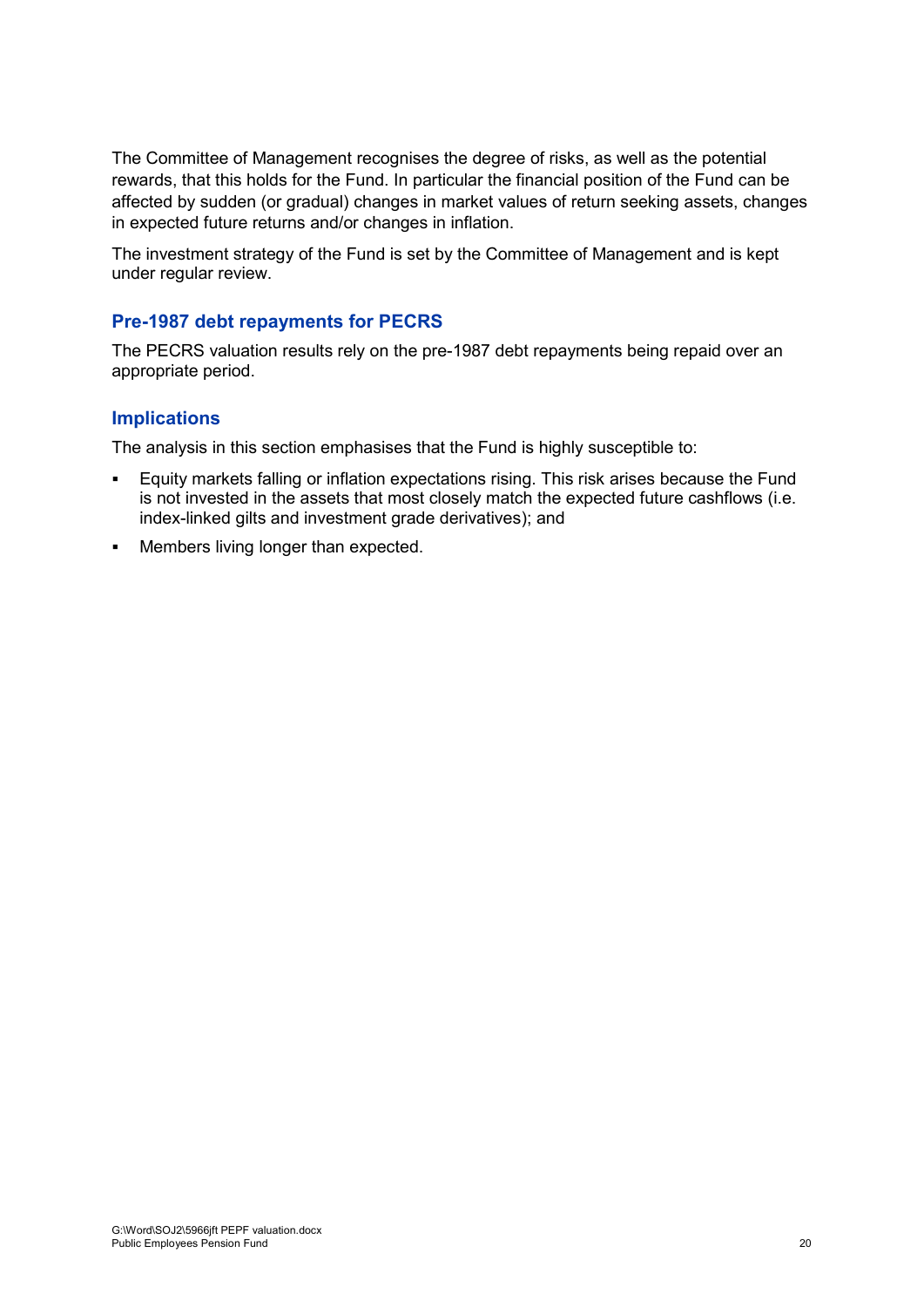### <span id="page-29-0"></span>Summary and conclusions

#### *PECRS has a deficit of £68.5M at the valuation date. PEPS has a deficit of £0.44M at the valuation date.*

The headlines at the valuation date are:

- In PECRS there is a past service deficit of £68.5M, corresponding to a funding ratio of 97.0%.
- In PEPS there is a past service deficit of £0.44M, corresponding to a funding ratio of 73.5%.

#### **Developments since the valuation date**

Since the valuation date, the funding position of both PECRS and PEPS has improved. The **funding ratio** of PECRS is currently estimated to be around 100% and the **funding ratio** of PEPS is currently estimated to be above 100%.

The funding position of PECRS has improved primarily because investment returns since the valuation date have been above those assumed in the valuation. In addition, for PEPS, the contributions being paid are higher than the cost of accrual for the current membership and the excess contributions have removed the small deficit in cash terms at the valuation date.

#### **Actions arising from the valuation**

#### **PECRS**

In accordance with the Funding Strategy Statement, subject to the agreement of the Chief Minister, the Committee of Management may determine that no adjustments to benefits are required to be made in PECRS if the past service funding ratio is within the "funding corridor" of 95% to 105%.

Given the improvement in funding position since the valuation date, our view is that no adjustments to benefits are required. The Committee of Management and Chief Minister have agreed that no adjustments to benefits are required following this valuation.

#### **PFPS**

In accordance with the transitional arrangements set out in the Funding and Valuation Regulations, this valuation will have no impact on the benefits payable from PEPS or the contributions payable to the Fund. The deficit will be carried forward.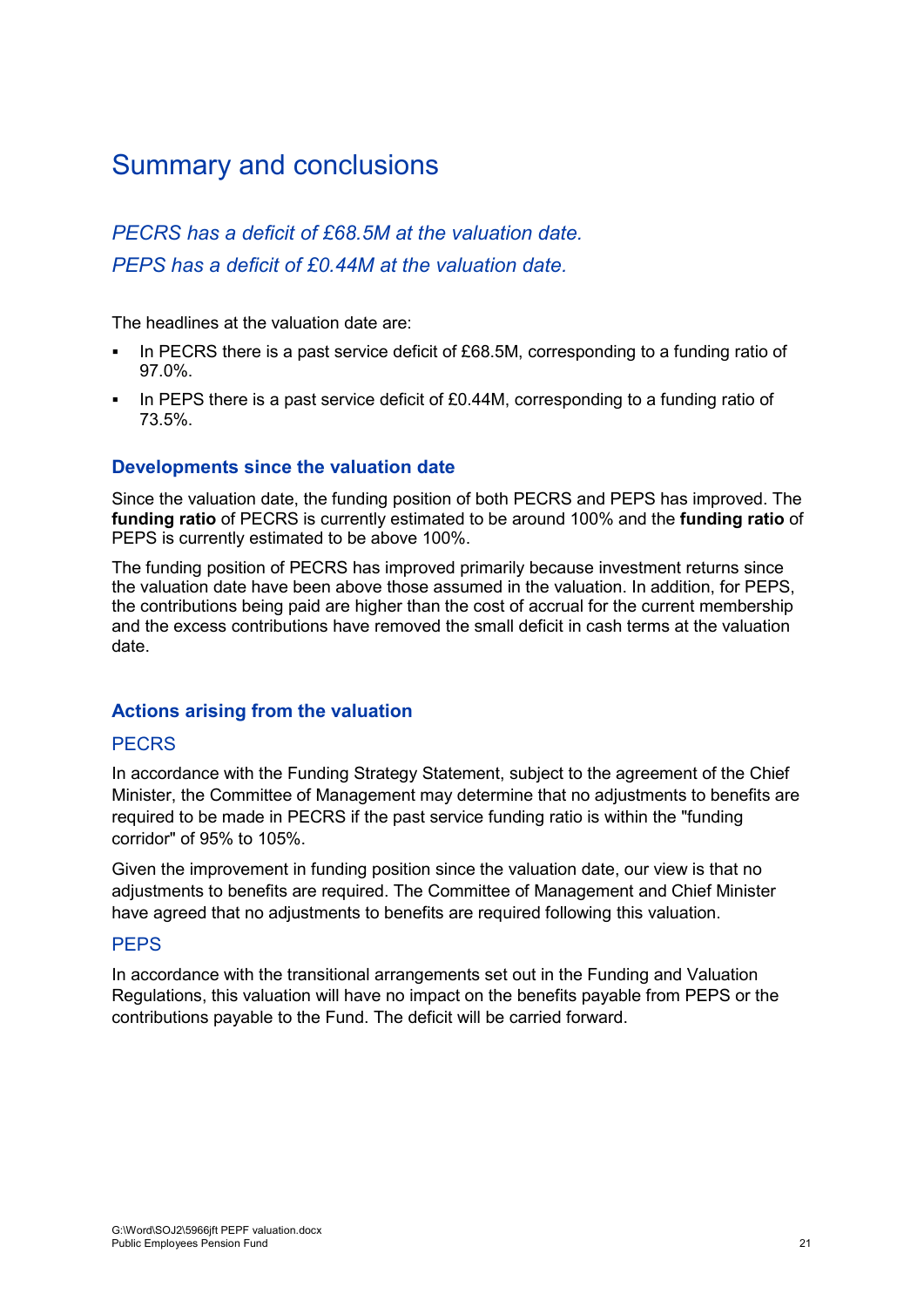#### **Affordability of future benefits**

Under the Funding and Valuation Regulations, we are required to include an assessment of whether the accrual of future benefits under PECRS and PEPS is affordable within the overall long-term cost cap set out within the Regulations.

As the significant majority of current active members continue to accrue benefits in PECRS, the combined cost of accrual in PECRS and PEPS is currently greater than the overall cost cap. However, the contributions actually being paid do not exceed the cost cap and, under the transitional provisions in the Regulations that govern this valuation, no action is required at this valuation. Most PEPS members will start to accrue benefits in PEPS with effect from 1 January 2019, which will reduce the cost of benefit accrual across the membership as a whole from that point on.

We will reassess whether the accrual of future benefits under PECRS and PEPS is affordable within the overall cost cap as part of the valuation as at 31 December 2018.

#### **Rates and adjustments certificate**

The rates and adjustments certificate required under the Funding and Valuation Regulations is attached as Appendix 11. To the extent that the relevant rates are not prescribed within the Regulations, the rates have been calculated based on the actuarial assumptions set out in this valuation.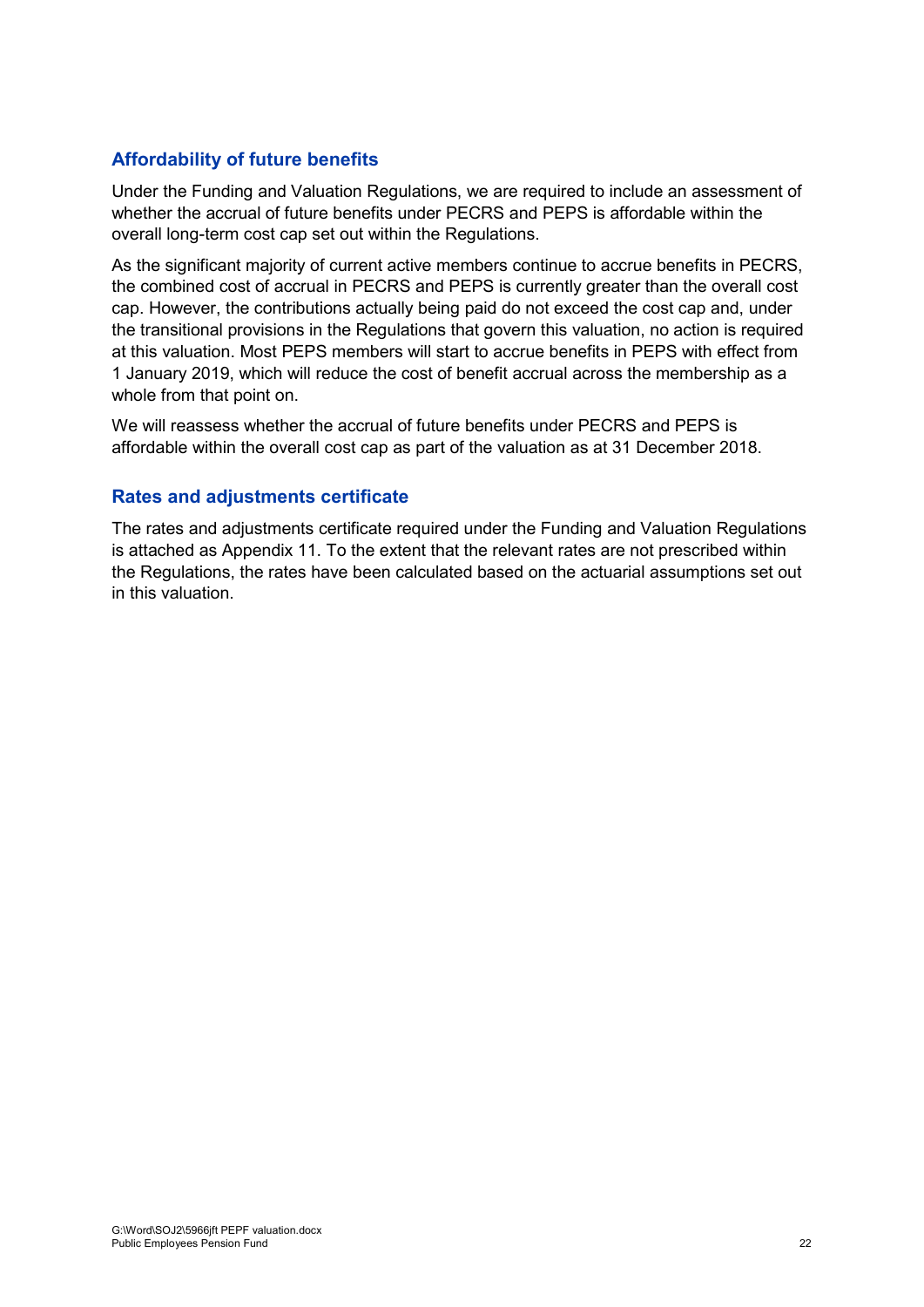### <span id="page-31-0"></span>Appendix 1: Scope of advice

This report is prepared under the terms of the Actuary Agreement dated 14 July 2016 between Aon Hewitt Limited and the Committee of Management, on the understanding that it is solely for the benefit of the addressee.

Unless prior written consent has been given by Aon Hewitt Limited, this report should not be disclosed to or discussed with anyone else unless they have a legal right to see it.

Notwithstanding such consent, Aon Hewitt Limited does not accept or assume any responsibility to anyone other than the addressee of this report.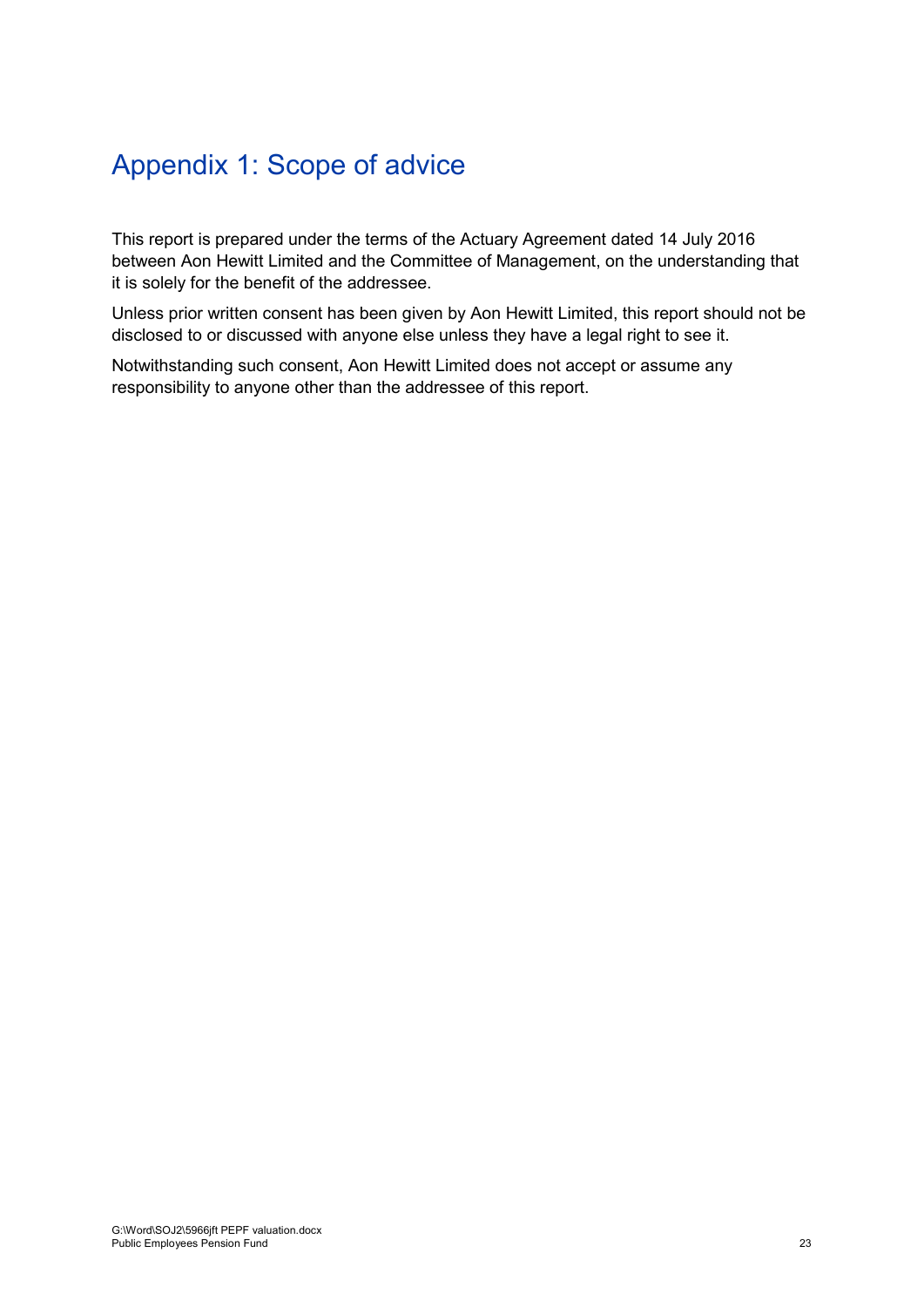### <span id="page-32-0"></span>Appendix 2: Provisions of scheme

#### **Regulations**

This valuation has been carried out under Regulation 3 of the Public Employees (Pension Scheme) (Funding and Valuation) (Jersey) Regulations 2015 (the "Funding and Valuation Regulations").

The Regulations require each valuation of the Fund to separately identify the assets and liabilities of the Public Employees Contributory Retirement Scheme ("PECRS") and the Public Employees Pension Scheme ("PEPS").

The Funding and Valuation Regulations require:

- the overarching principles for the setting of assumptions for the valuation to be set out in the Funding Strategy Statement (the "FSS");
- the assumptions for PEPS to be prudent and to be agreed by the Committee of Management and the Minister for Treasury and Resources, following consultation with the Treasurer; and
- following consultation with the Treasurer, the assumptions for PECRS shall be determined by the Actuary, who will aim to have firstly reached agreement with the Committee of Management and the Minister for Treasury and Resources.

PECRS is governed by Regulations made under the Public Employees (Retirement) (Jersey) Law, 1967 (as amended). At the valuation date, the provisions of the PECRS were specified in the following Regulations, namely:

- The Public Employees (Contributory Retirement Scheme) (Former Hospital Scheme) (Jersey) Regulations, 1992 (as amended) - known as the FHS Regulations
- The Public Employees (Contributory Retirement Scheme) (Jersey) Regulations, 1967 (as amended) - known as the 1967 Regulations
- The Public Employees (Contributory Retirement Scheme) (Existing Members) (Jersey) Regulations, 1989 (as amended) - known as the Existing Members Regulations
- The Public Employees (Contributory Retirement Scheme) (New Members) (Jersey) Regulations, 1989 (as amended) - known as the New Members Regulations.

In addition, the provisions of PECRS which are common to each of the above Regulations are specified in the Public Employees (Contributory Retirement Scheme) (General) (Jersey) Regulations, 1989 (as amended) - known as the General Regulations.

PEPS is governed by Regulations made under the Public Employees (Pensions) (Jersey) Law 2014 (as amended). At the valuation date, the provisions of PEPS were specified in the:

 Public Employees (Pension Scheme) (Membership and Benefits) (Jersey) Regulations 2015

The following Regulations apply to both PECRS and PEPS:

Public Employees (Pension Scheme) (Administration) (Jersey) Regulations 2015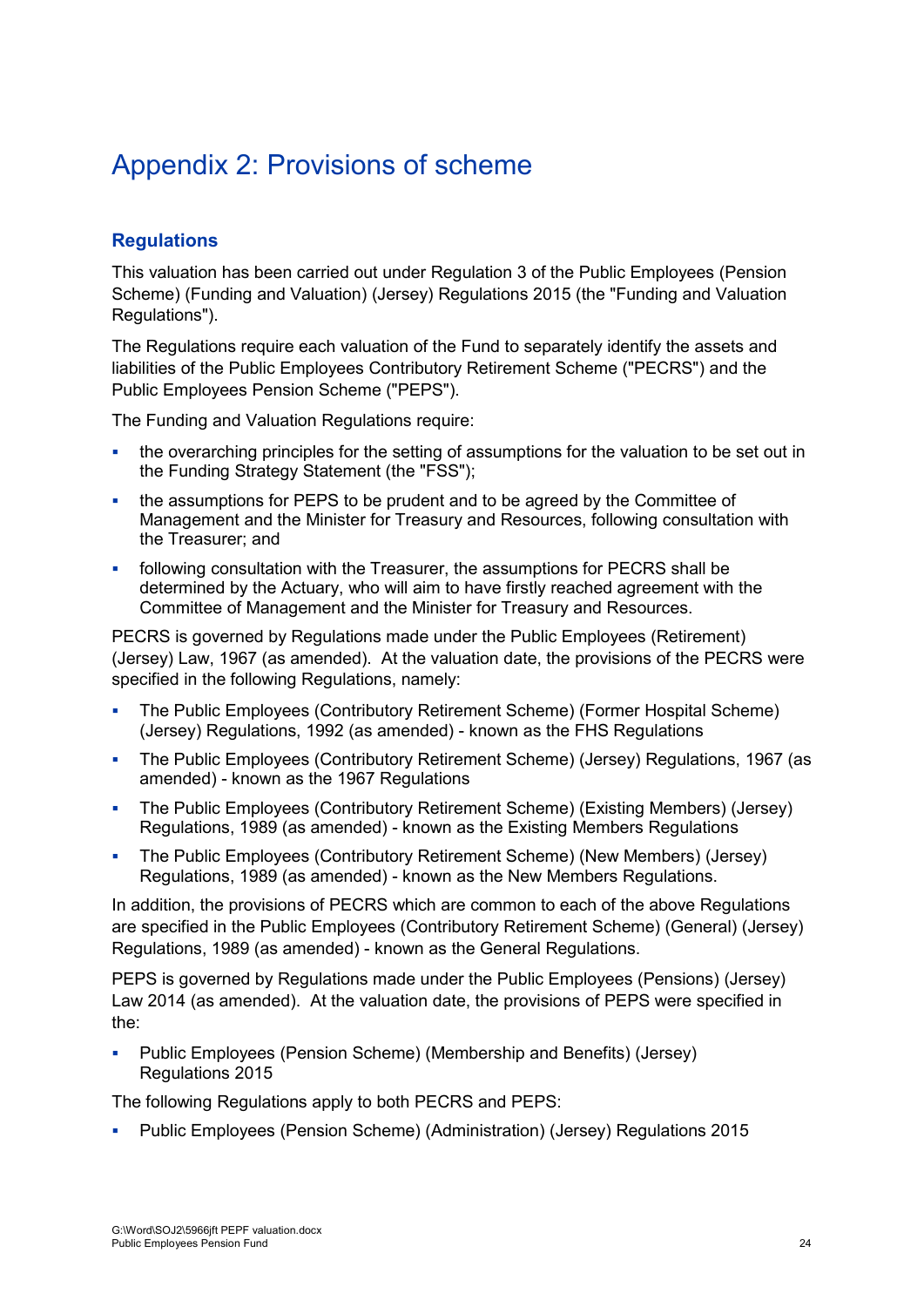#### **History of PECRS**

All members joining PECRS after 30 August 1989 (1 January 1990 for former members of the Former Hospital Scheme) are subject to the New Members Regulations. However, members joining PECRS on or before that date were given the following options:

- a) Members who joined the Scheme prior to 1 January 1988 (1 January 1990 for former members of the Former Hospital Scheme) were given the option either to elect for benefits under the Existing Members Regulations or the New Members Regulations, or to remain subject to the 1967 Regulations (FHS Regulations for former members of the Former Hospital Scheme).
- b) New entrants to the Scheme between 1 January 1988 and 30 August 1989 inclusive had the choice of benefits under the Existing Members Regulations or the New Members Regulations.
- c) Special arrangements were made for employees who were not previously eligible for membership of either the Scheme or the Former Hospital Scheme (e.g. part-timers).

#### **Main features**

The main features of the Fund in force at the valuation date are summarised on the following pages where the term "uniformed" members includes members of the Police, Fire, Prison, Airport Fire Service, Port Control Unit, Air Traffic Control and Emergency Ambulance Services.

|                                                                                                                                                                                                                              | 1967 or FHS Regulations                                           | <b>Existing Members</b><br>or New Members Regulations                                    |  |
|------------------------------------------------------------------------------------------------------------------------------------------------------------------------------------------------------------------------------|-------------------------------------------------------------------|------------------------------------------------------------------------------------------|--|
| <b>Normal Retiring Age</b>                                                                                                                                                                                                   |                                                                   |                                                                                          |  |
|                                                                                                                                                                                                                              | "Uniformed" Members 55 or 60 as appropriate                       | 55 or 60 as appropriate                                                                  |  |
| "Ordinary" Members                                                                                                                                                                                                           | 65 (males)<br>60 (females)                                        | 65 (males and females)                                                                   |  |
| Note: Normal Retiring Age was increased to age 60 for prison officers with effect from<br>1 February 2013. The existing early retirement options were retained for those prison<br>officers employed before 1 February 2013. |                                                                   |                                                                                          |  |
| <b>Average Salary</b>                                                                                                                                                                                                        | Average salary received during<br>the 3 years prior to retirement | Salary received in best<br>successive 365 days during the<br>3 years prior to retirement |  |

#### Main features of the Fund - PECRS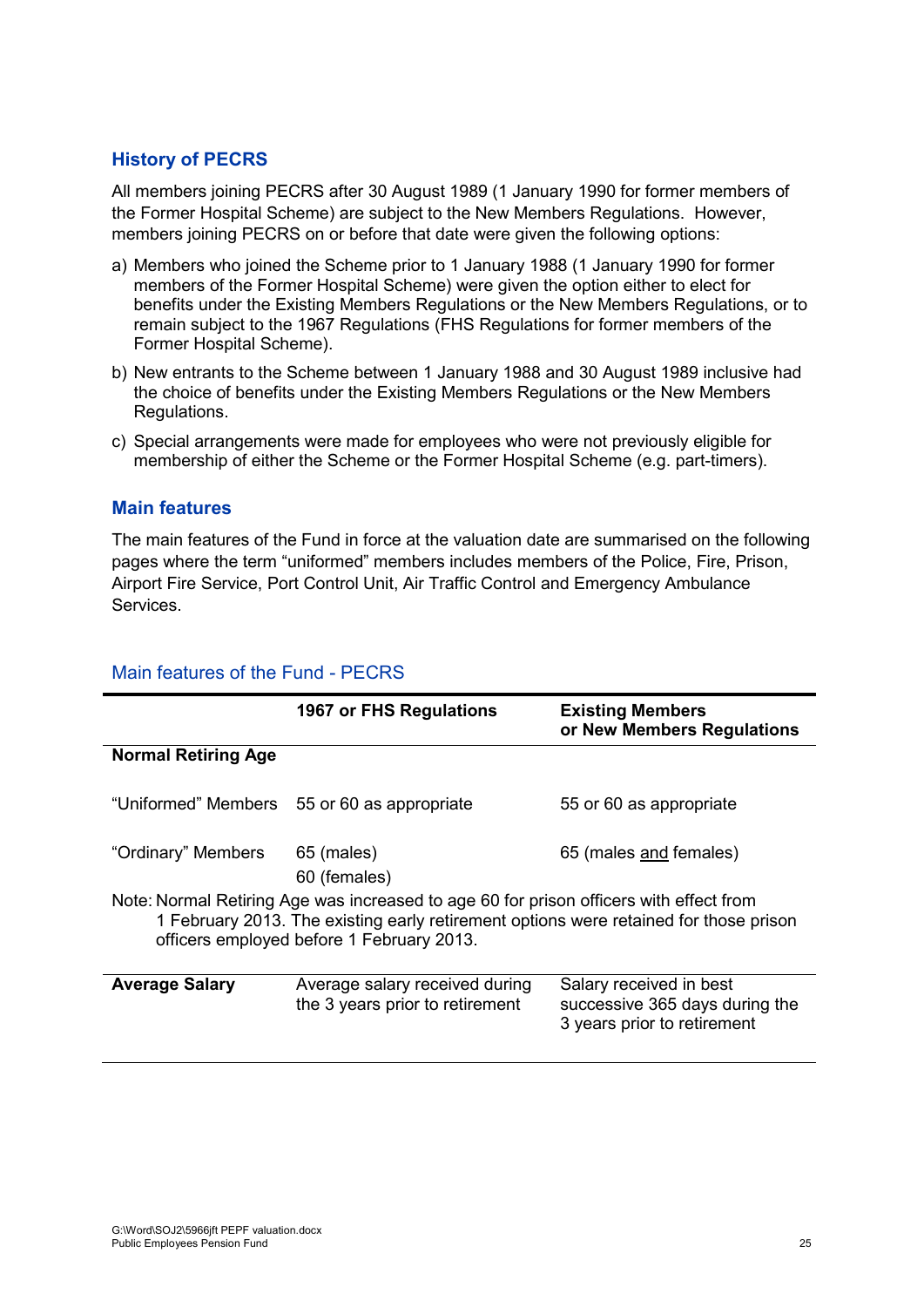**1967 or FHS Regulations Existing Members or New Members Regulations Normal Retirement Pension** "Uniformed" Members  $1/45<sup>th</sup>$  of average salary for each year of reckonable service Note: "Uniformed" members cannot be subject to the FHS **Requlations** Existing Members Regulations  $1/45<sup>th</sup>$  of average salary for each year of pensionable service New Members Regulations  $1/60^{th}$  (or  $1/70^{th}$  for category C prison officers) of average salary for each year of pensionable service "Ordinary" Members FHS Regulations (females)  $1/80<sup>th</sup>$  of average salary for each year of reckonable service 1967 & FHS Regulations (males) 1/60<sup>th</sup> of average salary for each year of reckonable service Existing Members Regulations  $1/60<sup>th</sup>$  of average salary for each year of pensionable service New Members Regulations  $1/80<sup>th</sup>$  of average salary for each year of pensionable service **Cash at retirement** FHS Regulations (females) A tax free cash sum of 3/80ths of average salary for each year of reckonable service 1967 & FHS Regulations (males) Not available Option to exchange up to 30% of commencing pension for a tax free cash sum of £13.50 for each £1 of pension given up. **Optional Retirement** Any time up to 5 years before normal retiring age subject to 10 years' reckonable service Note: Under the FHS Regulations, the prior approval of the employer is required Generally any time up to 5 years before normal retiring age subject to 10 years' pensionable service, but in certain circumstances special provisions apply Non-uniformed members can retire after age 60 if they have completed 2 years' qualifying service. Members who became Category A members on or after 1 March 2009 may not retire before age 55. Members first employed on or after 1 January 2006 who opt to retire before normal retiring age will have their pension reduced by 2.4% for each year the

pension is being taken early.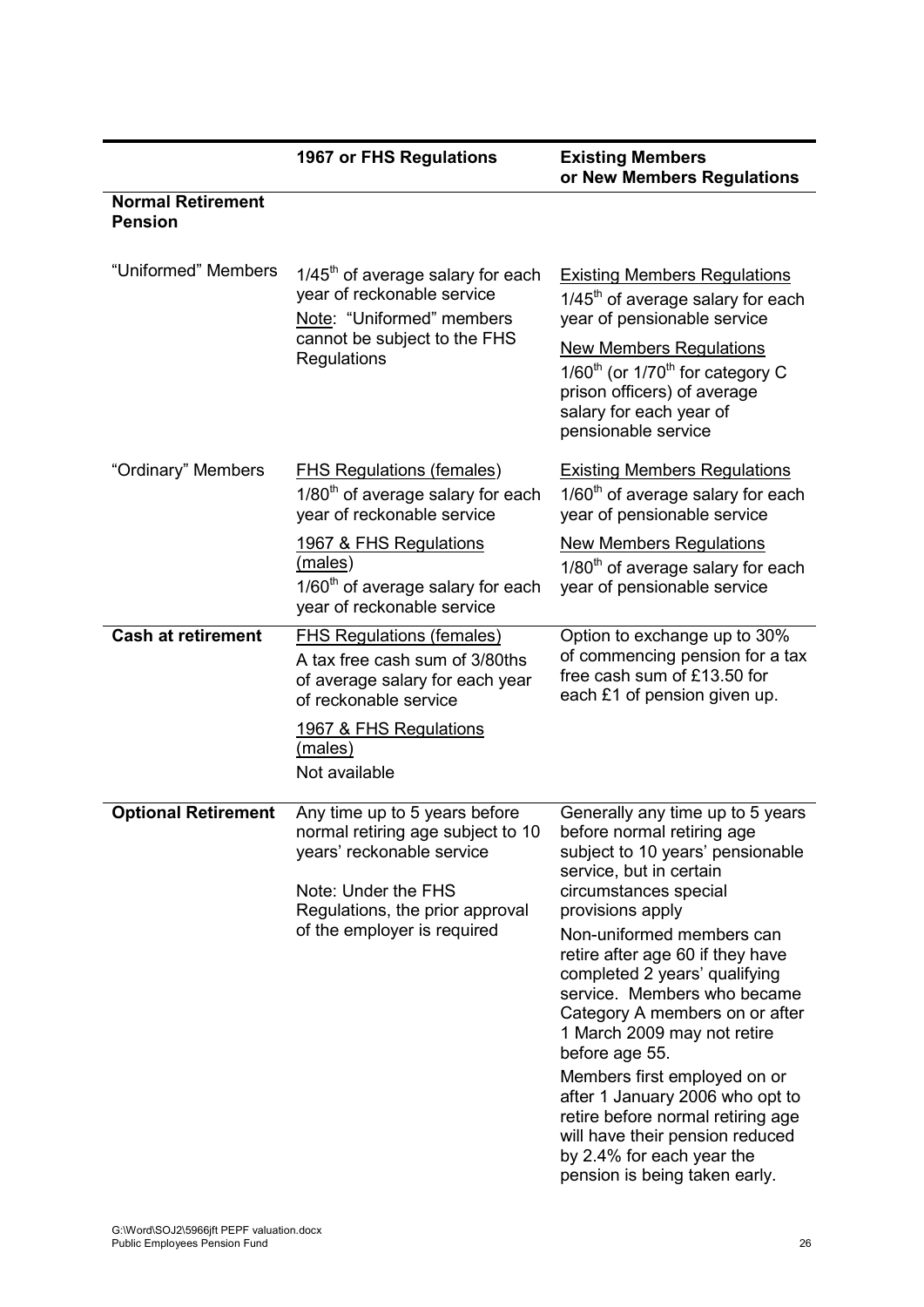|                                        | 1967 or FHS Regulations                                                                                                                                                                                                                                                                                                                                                          | <b>Existing Members</b><br>or New Members Regulations                                                                                                                                                                                                                                                                                                                                                                                                                                   |
|----------------------------------------|----------------------------------------------------------------------------------------------------------------------------------------------------------------------------------------------------------------------------------------------------------------------------------------------------------------------------------------------------------------------------------|-----------------------------------------------------------------------------------------------------------------------------------------------------------------------------------------------------------------------------------------------------------------------------------------------------------------------------------------------------------------------------------------------------------------------------------------------------------------------------------------|
| <b>III-Health Retirement</b>           | Subject to 10 years' reckonable<br>service, immediate benefits on<br>ground of serious ill health or<br>incapacity. Benefits based on<br>reckonable service up to date of<br>retirement only                                                                                                                                                                                     | Subject to 2 years' qualifying<br>service, immediate benefits on<br>grounds of serious ill health or<br>incapacity. Benefits based on<br>enhanced pensionable service<br>in most cases                                                                                                                                                                                                                                                                                                  |
| <b>Death in Service</b>                | 1. Cash sum - paid to spouse,<br>child, dependant or estate<br>according to circumstances:<br>a) Less than 5 years' reckonable<br>service: a refund of<br>contributions with 3% p.a.<br>interest**<br>b) At least 5 years' reckonable<br>service: one year's current<br>salary or a refund of<br>contributions with 3% p.a.<br>interest**, whichever gives<br>the greater amount | 1. Cash sum – paid to spouse,<br>child, dependant or estate<br>according to circumstances:<br>a) Less than 5 years' qualifying<br>service: a cash sum of<br>2/5ths of current salary for<br>each year of service<br>b) At least 5 years' qualifying<br>service: a cash sum of twice<br>current salary                                                                                                                                                                                   |
| <b>Death in Service</b><br>(continued) | 2. Widow's Pension<br>Subject to 10 years'<br>reckonable service: 50% of<br>member's pension, based on<br>salary at death and<br>reckonable service to normal<br>retiring age<br>3. Dependant's Pension<br>None                                                                                                                                                                  | 2. Spouse's Pension<br>(widow/widower/civil partner)<br>Subject to 2 years' qualifying<br>service: 50% of member's<br>pension, based on salary at<br>death and pensionable<br>service to normal retiring age<br>3. Dependant's Pension<br>Subject to 2 years' qualifying<br>service: an amount equal to<br>a spouse's pension may be<br>paid to an adult dependant<br>(male or female) - except<br>that no dependant's pension<br>can be awarded where a<br>spouse's pension is payable |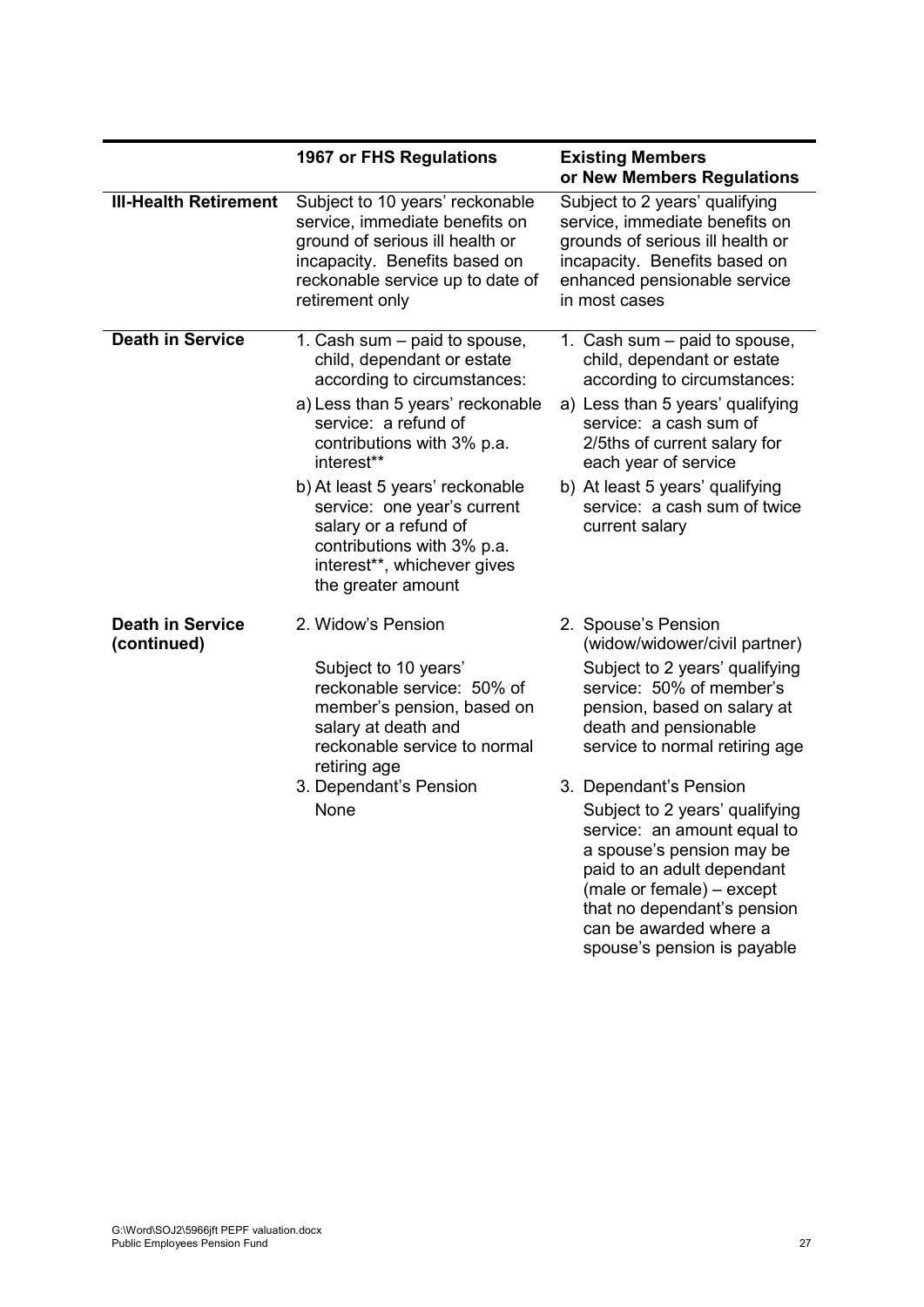|                                                 | 1967 or FHS Regulations                                                                                                                                                                                                                                                                                                                                                                             | <b>Existing Members</b><br>or New Members Regulations                                                                                                                                                                                                                                                                                      |
|-------------------------------------------------|-----------------------------------------------------------------------------------------------------------------------------------------------------------------------------------------------------------------------------------------------------------------------------------------------------------------------------------------------------------------------------------------------------|--------------------------------------------------------------------------------------------------------------------------------------------------------------------------------------------------------------------------------------------------------------------------------------------------------------------------------------------|
|                                                 | 4. Children's Pension                                                                                                                                                                                                                                                                                                                                                                               | 4. Children's Pension                                                                                                                                                                                                                                                                                                                      |
|                                                 | Subject to 10 years'<br>reckonable service: a flat rate<br>allowance of £100 p.a. (1967<br>Regulations) or £80 p.a. (FHS<br>Regulations) per child, if there<br>is a widow. If the spouse is<br>also deceased, or on the<br>subsequent death of the<br>spouse, the allowance is<br>£150 p.a. (1967 Regulations)<br>or £110 p.a. (FHS<br>Regulations) per child<br>** less 10%, being the tax levied | Subject to 2 years' qualifying<br>service: a pension is<br>payable to each eligible child.<br>The total payable is restricted<br>to the equivalent of the<br>spouse's pension, but no one<br>child may receive more than<br>half of that sum. The child's<br>pension is doubled if a<br>spouse's or dependant's<br>pension is not payable. |
|                                                 | by the Comptroller of Income<br>Tax in regard to tax relief<br>which may have been<br>enjoyed when the<br>contributions were paid                                                                                                                                                                                                                                                                   |                                                                                                                                                                                                                                                                                                                                            |
| <b>Death after</b><br><b>Retirement</b>         | 1. Widow's Pension<br>From date of death, 50% of<br>member's pension                                                                                                                                                                                                                                                                                                                                | 1. Spouse's Pension<br>(widow/widower/civil partner)<br>From date of death, 50% of<br>member's pension, ignoring<br>any reduction for lump sum<br>taken at retirement.                                                                                                                                                                     |
| Death after<br><b>Retirement</b><br>(continued) | 2. Dependant's Pension<br>None                                                                                                                                                                                                                                                                                                                                                                      | 2. Dependant's Pension<br>An amount equal to a<br>spouse's pension may be<br>paid to an adult dependant<br>(male and female) – except<br>that no dependant's pension<br>can be awarded where a<br>spouse's pension is payable                                                                                                              |
|                                                 | 3. Children's Pension<br>Provided retirement is due to<br>ill health: a flat rate<br>allowance of £100 p.a. (1967<br>Regulations) or £80 p.a. (FHS<br>Regulations) per child, if there<br>is a widow. If the spouse is<br>also deceased, or on the<br>subsequent death of the<br>spouse, the allowance is<br>£150 p.a. (1967 Regulations)<br>or £110 p.a. (FHS<br>Regulations) per child            | 3. Children's Pension<br>A pension is payable to each<br>eligible child. The total<br>payable is restricted to the<br>equivalent of the spouse's<br>pension, but no one child<br>may receive more than half<br>that sum. The child's<br>pension is doubled if a<br>spouse's or dependant's<br>pension is not payable                       |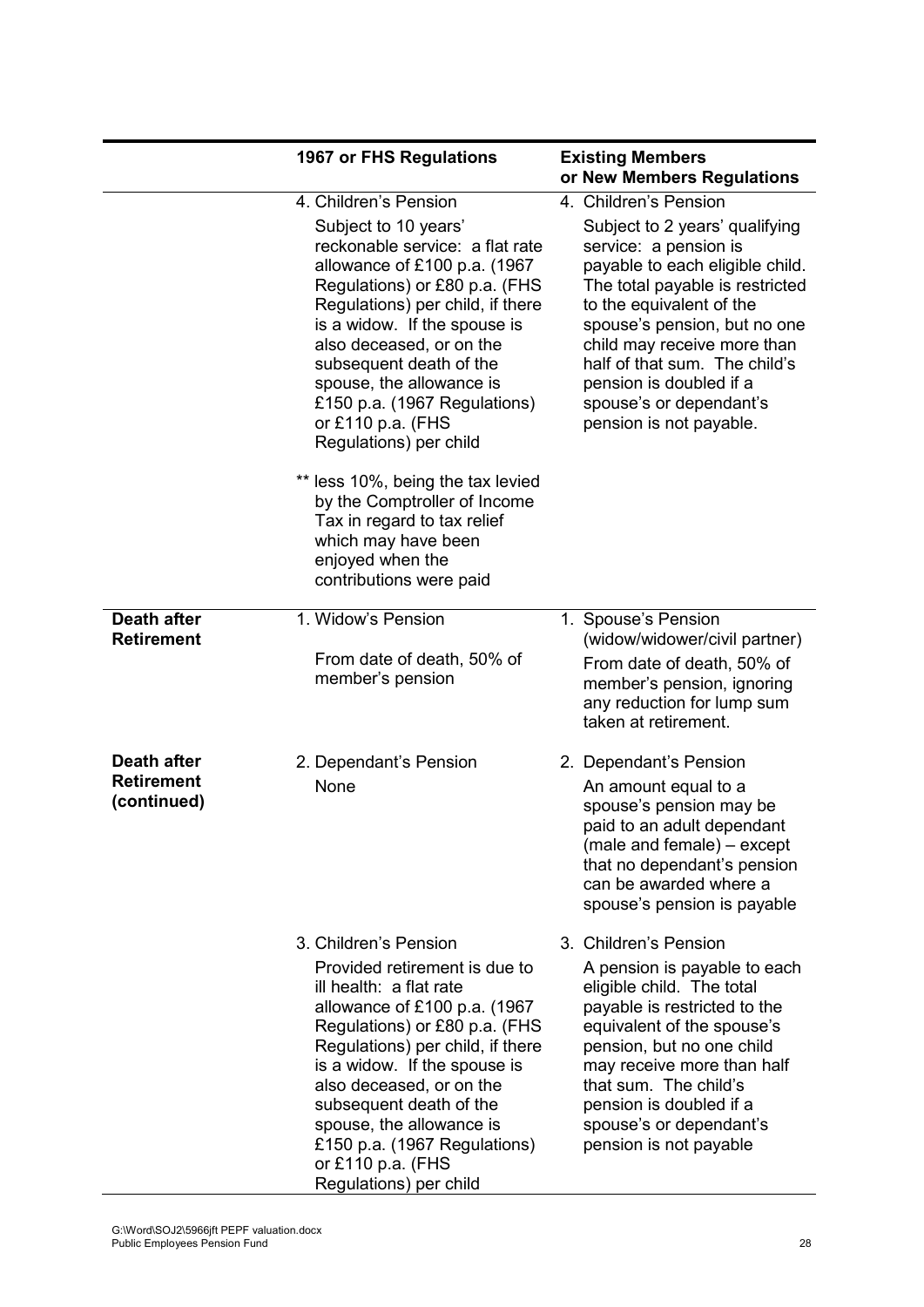|                                                     | 1967 or FHS Regulations                                                                                                                                                                                                                                                                                                                  | <b>Existing Members</b><br>or New Members Regulations                                                                                                                                                                                                                                  |
|-----------------------------------------------------|------------------------------------------------------------------------------------------------------------------------------------------------------------------------------------------------------------------------------------------------------------------------------------------------------------------------------------------|----------------------------------------------------------------------------------------------------------------------------------------------------------------------------------------------------------------------------------------------------------------------------------------|
| <b>Leaving Service</b>                              | Refund of contributions with<br>3% p.a. interest**<br><b>or</b>                                                                                                                                                                                                                                                                          | Refund of contributions with<br>3% p.a. interest** (not available<br>if joined after 1 August 2000 and<br>left with 2 or more years'<br>qualifying service)                                                                                                                            |
|                                                     | subject to 10 years' reckonable<br>service and over age 50 (45 in<br>the case of women and<br>"uniformed" members) a<br>deferred pension (and, for<br>women under FHS Regulations,<br>a deferred cash sum) payable at<br>normal retiring age                                                                                             | or<br>subject to 2 years' qualifying<br>service at any age: a deferred<br>pension payable at age 60 or<br>normal retiring age, if earlier                                                                                                                                              |
|                                                     | or                                                                                                                                                                                                                                                                                                                                       | or                                                                                                                                                                                                                                                                                     |
|                                                     | a transfer value payable to a<br>new employer's pension<br>scheme or to a personal<br>pension scheme                                                                                                                                                                                                                                     | a transfer value payable to a<br>new employer's pension<br>scheme or to a personal<br>pension scheme                                                                                                                                                                                   |
|                                                     | **<br>contributions were paid                                                                                                                                                                                                                                                                                                            | less 10%, being the tax levied by the Comptroller of Income Tax<br>in regard to tax relief which may have been enjoyed when the                                                                                                                                                        |
| <b>Voluntary Early</b><br><b>Retirement</b>         | Subject to being over age 55 (or 50 in special circumstances) and<br>not being entitled to an immediate pension from the Scheme: the<br>employer may offer a supplementary pension, equal to the<br>member's deferred pension entitlement (which may be enhanced),<br>payable until the date the deferred pension is due, provided that: |                                                                                                                                                                                                                                                                                        |
|                                                     | a) the member has volunteered to retire in consequence of                                                                                                                                                                                                                                                                                | abolition of office, or to make possible the continued employment<br>of another member of staff, or in the interests of efficiency; and                                                                                                                                                |
|                                                     | b) the employer pays the capital cost of the supplementary pension<br>to the Scheme                                                                                                                                                                                                                                                      |                                                                                                                                                                                                                                                                                        |
| <b>Additional Voluntary</b><br><b>Contributions</b> | Not available (except under the<br>FHS Regulations by certain<br>special arrangements made<br>prior to 1 January 1990)                                                                                                                                                                                                                   | May be paid to purchase extra<br>years of pensionable service                                                                                                                                                                                                                          |
| <b>Increases to</b><br><b>Pensions</b>              | Annual increases in line with the<br>Jersey RPI guaranteed by the<br>States (or the member's former<br>employer).<br>The first increase will be<br>proportionate to the period of<br>retirement in the first year                                                                                                                        | Annual increases in line with the<br>Jersey RPI, but not guaranteed<br>where actuarial review has<br>disclosed the financial condition<br>of the Scheme is no longer<br>satisfactory.<br>The first increase will be<br>proportionate to the period of<br>retirement in the first year. |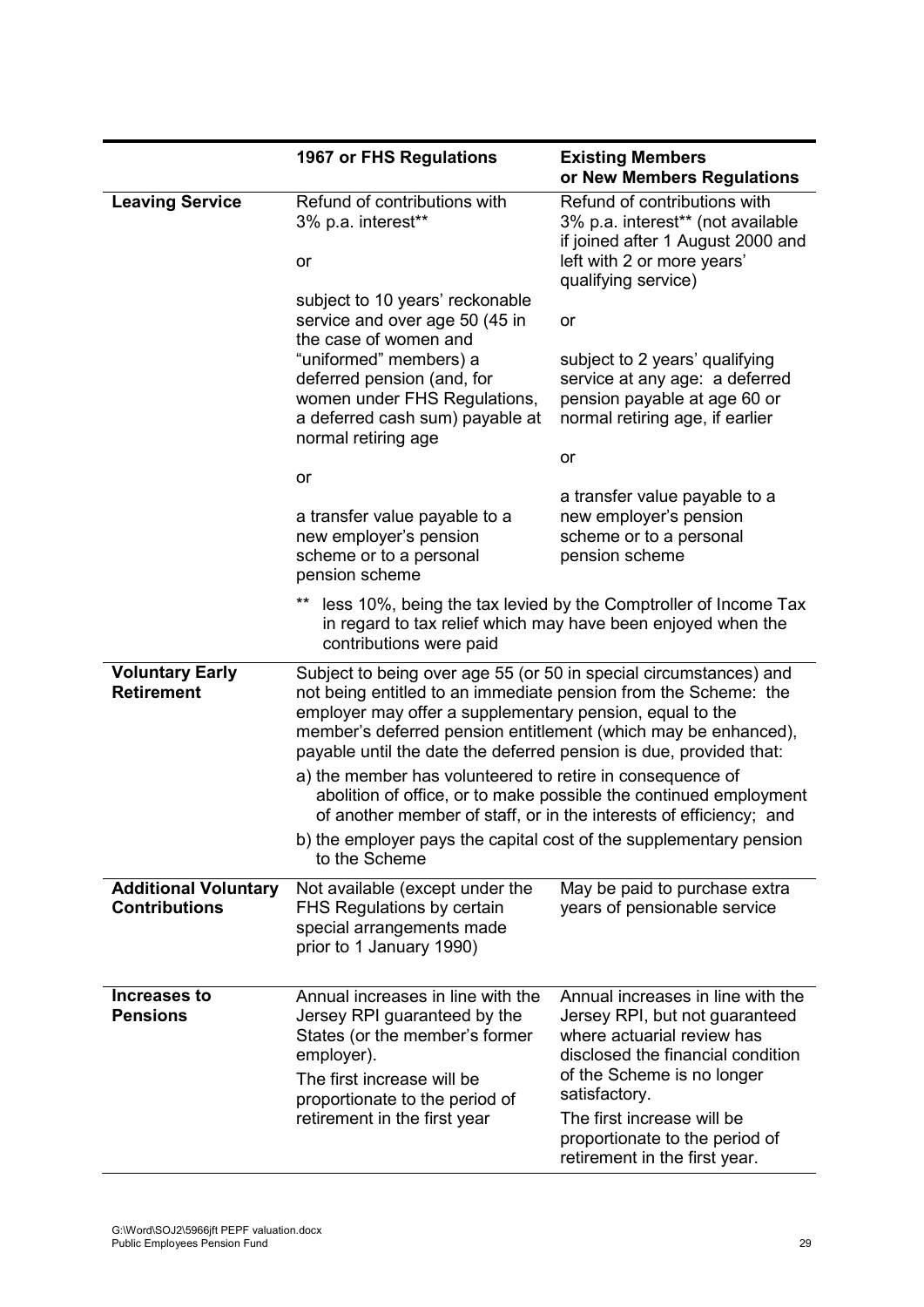|                                             | 1967 or FHS Regulations                                                            | <b>Existing Members</b><br>or New Members Regulations                                                                                                                                                                                                                                                                     |  |  |  |  |
|---------------------------------------------|------------------------------------------------------------------------------------|---------------------------------------------------------------------------------------------------------------------------------------------------------------------------------------------------------------------------------------------------------------------------------------------------------------------------|--|--|--|--|
| <b>Contributions by</b><br>members          | 6% of salary less a fixed sum of<br>61 pence per week (women<br>58 pence per week) | <b>Existing Members Regulations</b><br>6.25% of salary                                                                                                                                                                                                                                                                    |  |  |  |  |
|                                             |                                                                                    | <b>New Members Regulations</b><br>5% of salary                                                                                                                                                                                                                                                                            |  |  |  |  |
| <b>Contributions by</b><br><b>Employers</b> | 13.6% of salary***<br>***                                                          | 13.6% of salary***<br>Except for Admitted Bodies, where the contributions payable<br>are those certified by the Actuary. Additional Contributions<br>are payable to cover the cost of Emergency Ambulance<br>Service benefit improvements, as certified by the Actuary.                                                   |  |  |  |  |
| Note:                                       | ×                                                                                  | Category A member means a front line officer of the uniformed<br>services such as the States of Jersey Police Force, the States<br>of Jersey Fire and Rescue Service, the States of Jersey Prison<br>Service, the States of Jersey Airport Rescue and Firefighting<br>Service and the States of Jersey Ambulance Service. |  |  |  |  |
|                                             | $\blacksquare$<br>Control Officer.                                                 | Category B member means a Chief Officer of the States of<br>Jersey Police Force, the Prison Governor, the Chief Fire<br>Officer, the Chief and Deputy Chief of the Airport Fire Service or<br>the Chief or Assistant Chief Ambulance Officer or an Air Traffic                                                            |  |  |  |  |
|                                             | $\blacksquare$                                                                     | Category C member means a prison officer whose employment<br>in the prison service commenced on or after 1 February 2013.                                                                                                                                                                                                 |  |  |  |  |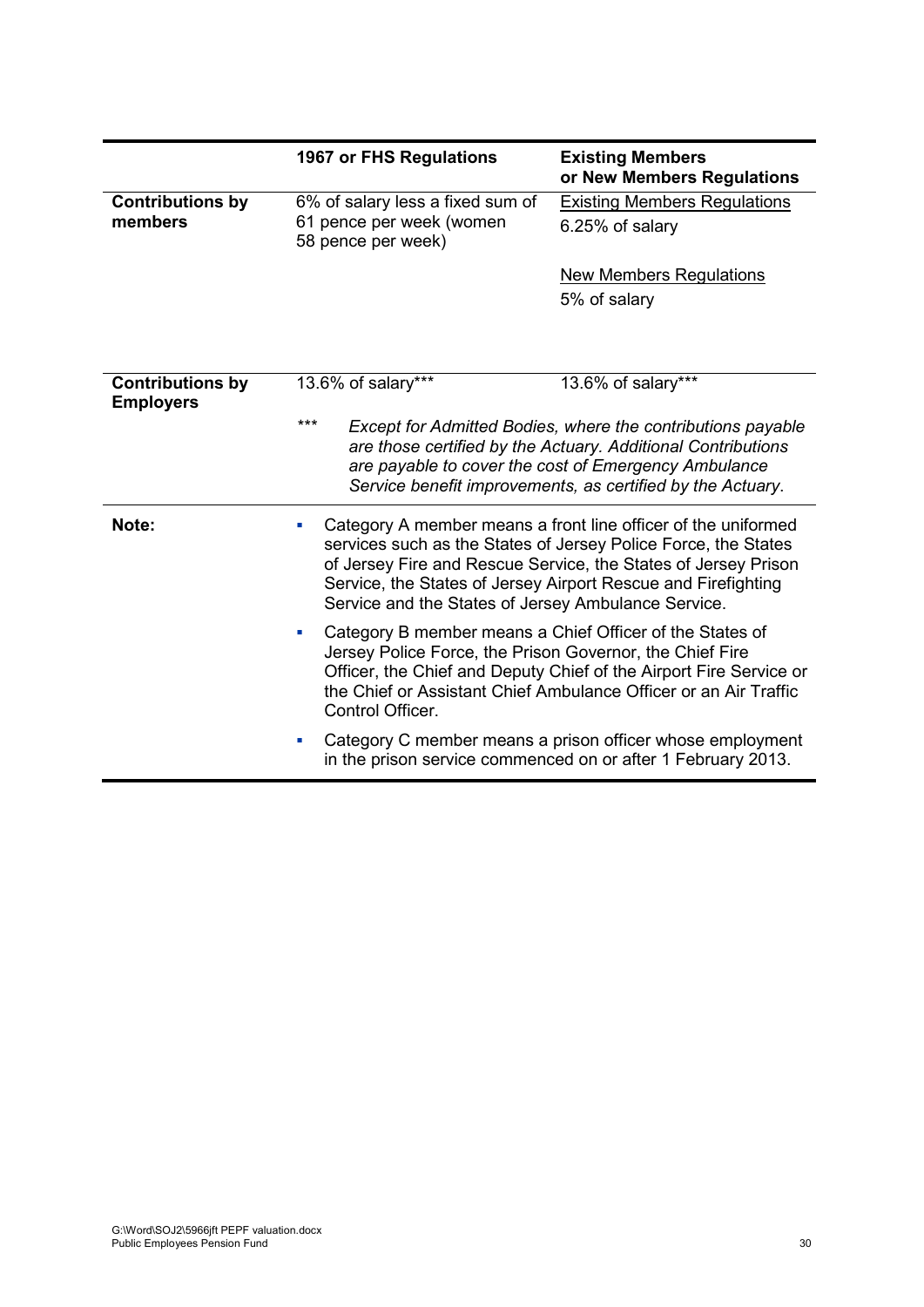## Main features of the Fund – PEPS

| <b>Normal Pension Age</b>                    |                                                                                                                                                                                     |
|----------------------------------------------|-------------------------------------------------------------------------------------------------------------------------------------------------------------------------------------|
|                                              |                                                                                                                                                                                     |
| "Uniformed" Members                          | 60                                                                                                                                                                                  |
|                                              |                                                                                                                                                                                     |
| "Ordinary" Members                           | Jersey State Pension Age                                                                                                                                                            |
| Pensionable earnings                         | Salary paid in a scheme year                                                                                                                                                        |
| <b>Retirement benefits</b>                   |                                                                                                                                                                                     |
| "Uniformed" and "Ordinary"<br><b>Members</b> | $1/66th$ of pensionable earnings in a scheme year<br>Pension earned each year is revalued in service in<br>line with Jersey RPI plus 1%.                                            |
|                                              | The accrual rate and rate of revaluation in service are<br>subject to adjustment depending on the financial<br>condition of the Scheme.                                             |
| <b>Cash at retirement</b>                    | Option to exchange up to 30% of commencing<br>pension for a tax free cash sum of £13.50 for each £1<br>of pension given up.                                                         |
| <b>Optional Retirement</b>                   |                                                                                                                                                                                     |
| "Uniformed" Members                          | Any time up to 5 years before normal pension age<br>provided the member has left scheme employment.<br>Benefits at retirement are actuarially reduced by a<br>cost neutral amount.  |
| "Ordinary" Members                           | Any time up to 10 years before normal pension age<br>provided the member has left scheme employment.<br>Benefits at retirement are actuarially reduced by a<br>cost neutral amount. |
| <b>III-Health Retirement</b>                 | Subject to 2 years' pensionable service, immediate<br>benefits without reduction on ground of ill-health or<br>mental or physical impairment.                                       |
|                                              | An enhanced level of ill-health pension is provided to<br>members unable to work in any other capacity.                                                                             |
| Death in scheme                              | 1. Lump sum                                                                                                                                                                         |
| employment                                   | 3 times the member's notional pensionable<br>earnings paid to the dependant, relative or<br>nominated person                                                                        |
|                                              | 2. Partner's / Dependant's Pension                                                                                                                                                  |
|                                              | 50% of prospective member pension, including<br>CARE pension deemed to accrue over period to<br><b>NPA</b>                                                                          |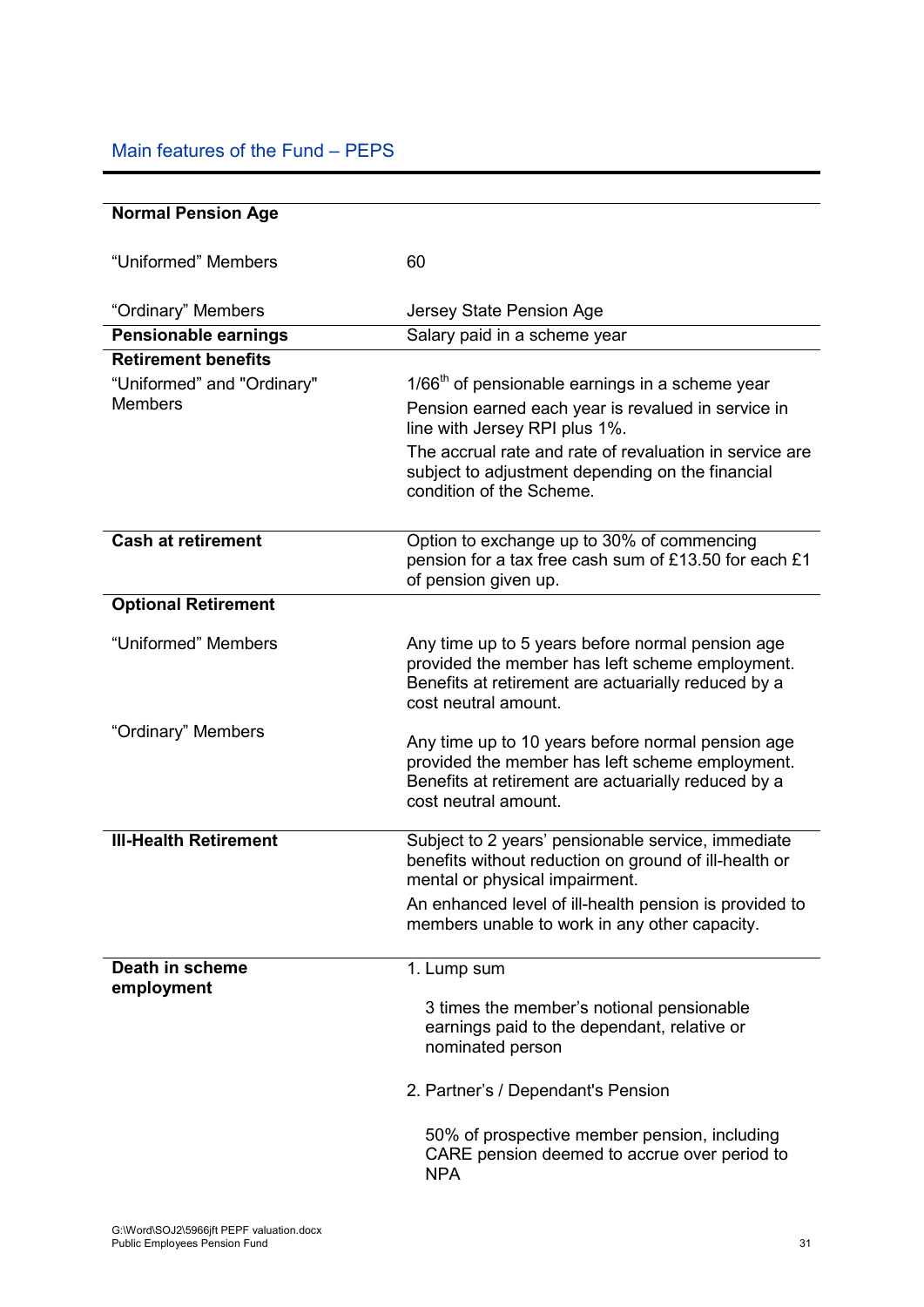| Death in deferment or<br>retirement                 | 1. Partner's / Dependant's Pension                                                                                                                                                                                                                                                          |
|-----------------------------------------------------|---------------------------------------------------------------------------------------------------------------------------------------------------------------------------------------------------------------------------------------------------------------------------------------------|
|                                                     | 50% of member's pension benefits, ignoring any<br>adjustment for lump sum benefits taken                                                                                                                                                                                                    |
|                                                     |                                                                                                                                                                                                                                                                                             |
|                                                     | 2. Children's Pension                                                                                                                                                                                                                                                                       |
|                                                     | A pension is payable to each eligible child. The<br>total pension is restricted to the amount of the<br>partner / dependant pension, but no one child may<br>receive more than half that sum. The children's<br>pension is doubled if a partner's or dependant's<br>pension is not payable. |
| <b>Leaving Service</b>                              | Refund of contributions (for members with less<br>ш<br>than 5 years service)                                                                                                                                                                                                                |
|                                                     | deferred pension payable without reduction from<br>$\blacksquare$<br>normal pension age                                                                                                                                                                                                     |
|                                                     | a transfer value payable to a new employer's<br>٠<br>pension scheme or to a personal pension scheme                                                                                                                                                                                         |
| <b>Additional Voluntary</b><br><b>Contributions</b> | Members may apply to enter into additional voluntary<br>contribution arrangements to increase their normal<br>retirement benefits                                                                                                                                                           |
| <b>Increases to Pensions</b>                        | Annual increases in line with RPI, subject to<br>adjustment depending on the financial condition of<br>the Scheme.                                                                                                                                                                          |
| <b>Contributions by members</b>                     | <b>Ordinary members</b>                                                                                                                                                                                                                                                                     |
|                                                     | 7.75% of pensionable earnings                                                                                                                                                                                                                                                               |
|                                                     | Uniformed members                                                                                                                                                                                                                                                                           |
|                                                     | 10.10% of pensionable earnings                                                                                                                                                                                                                                                              |
|                                                     | Member contributions are subject to transitional                                                                                                                                                                                                                                            |
|                                                     | arrangements and subject to adjustment depending<br>on the financial condition of the Scheme.                                                                                                                                                                                               |
| <b>Contributions by Employers</b>                   | 16% of pensionable earnings                                                                                                                                                                                                                                                                 |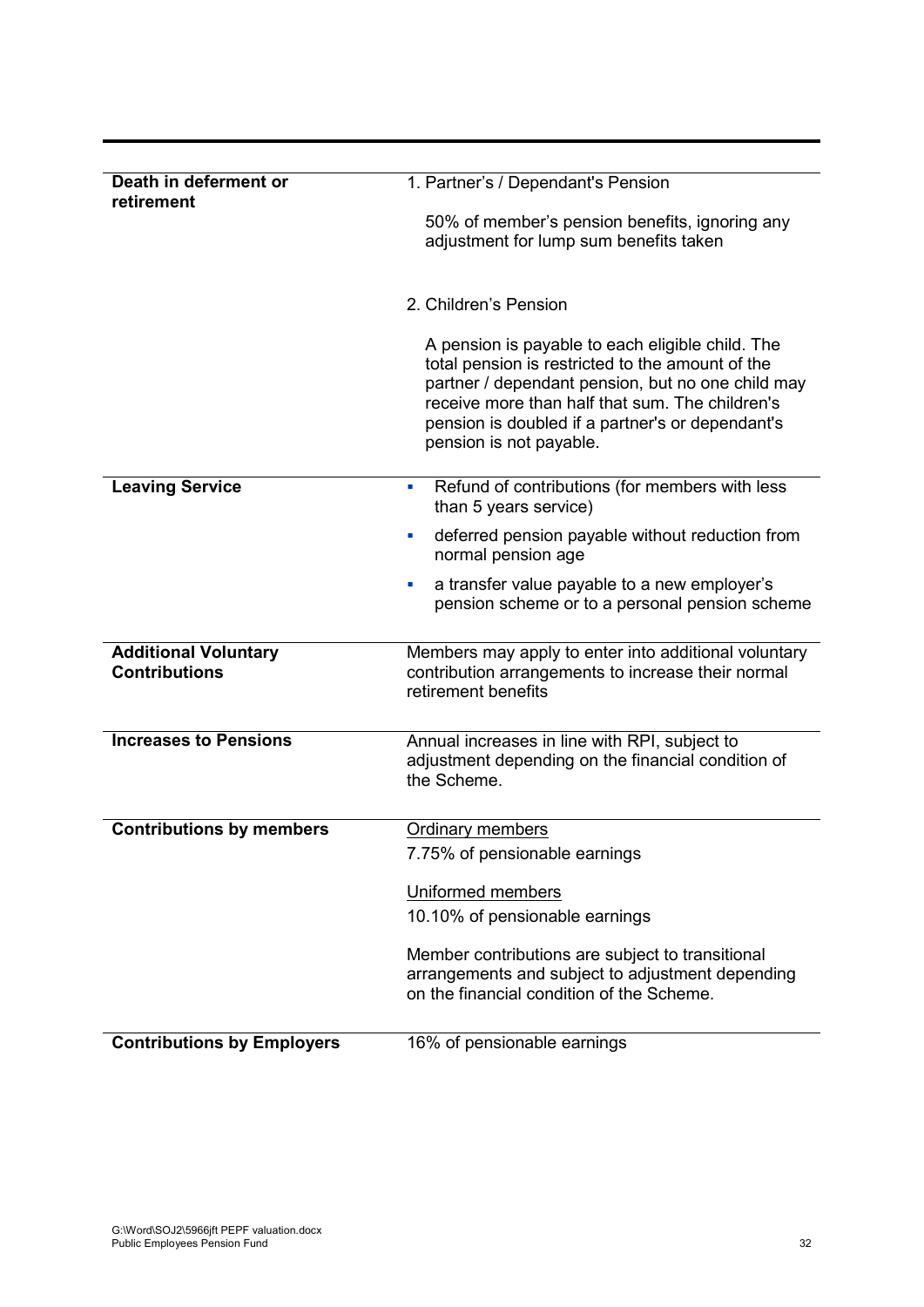# Appendix 3: Membership data

## Membership data: PECRS

#### **Active members at 31 December 2016** *(31 December 2013)*

| <b>Active</b><br>members |      | <b>Number</b> | <b>Average</b><br>age | <b>Total salaries</b><br>(£000 p.a.)<br>(see note 1) | Average<br>salaries<br>(£ p.a.)<br>(see note 2 for<br>median) | Average<br>service<br>(years) |
|--------------------------|------|---------------|-----------------------|------------------------------------------------------|---------------------------------------------------------------|-------------------------------|
| <b>Men</b>               | 2016 | 2,733         | 47.0                  | 125,879                                              | 46,059                                                        | 14.2                          |
|                          | 2013 | 3,072         | 46.1                  | 135,168                                              | 44.000                                                        | 13.1                          |
| <b>Women</b>             | 2016 | 3,871         | 46.9                  | 125.603                                              | 32.447                                                        | 9.9                           |
|                          | 2013 | 4,319         | 45.7                  | 131,791                                              | 30.514                                                        | 8.4                           |
| <b>Total</b>             | 2016 | 6,604         | 46.9                  | 251,482                                              | 38,080                                                        | 11.7                          |
|                          | 2013 | 7,391         | 45.9                  | 266,959                                              | 36.119                                                        | 10.3                          |

Notes:

- 1) Figures shown include actual salaries (not full-time equivalent salaries) for part-timers. Additional data relating to the pensionable allowances which give rise to added years of pensionable service is not included in the salaries shown in this table.
- 2) The average salaries shown in the summary above are mean salaries. The median salary for active members at 31 December 2016 is £33,531 p.a. (£40,937 p.a. for males and £29,092 p.a. for females).
- 3) Average service includes service credits from transfers-in (but excludes added years arising from additional voluntary contributions).

#### **Deferred pensioners at 31 December 2016** *(31 December 2013)*

| <b>Deferred</b><br>pensioners |      | <b>Number</b> | Average<br>age | <b>Total pensions</b><br>f(000 p.a.) | Average<br>pension<br>(£ p.a.) |
|-------------------------------|------|---------------|----------------|--------------------------------------|--------------------------------|
| <b>Men</b>                    | 2016 | 995           | 47.7           | 6,523                                | 6,555                          |
|                               | 2013 | 848           | 45.9           | 5,821                                | 6,865                          |
| <b>Women</b>                  | 2016 | 1,875         | 47.8           | 6,947                                | 3,705                          |
|                               | 2013 | 1,728         | 46.0           | 5,700                                | 3,298                          |
| <b>Total</b>                  | 2016 | 2,870         | 47.7           | 13,469                               | 4,693                          |
|                               | 2013 | 2,576         | 46.0           | 11,521                               | 4.472                          |

Note: The pension amounts quoted include pension increases up to and including the following 1 January.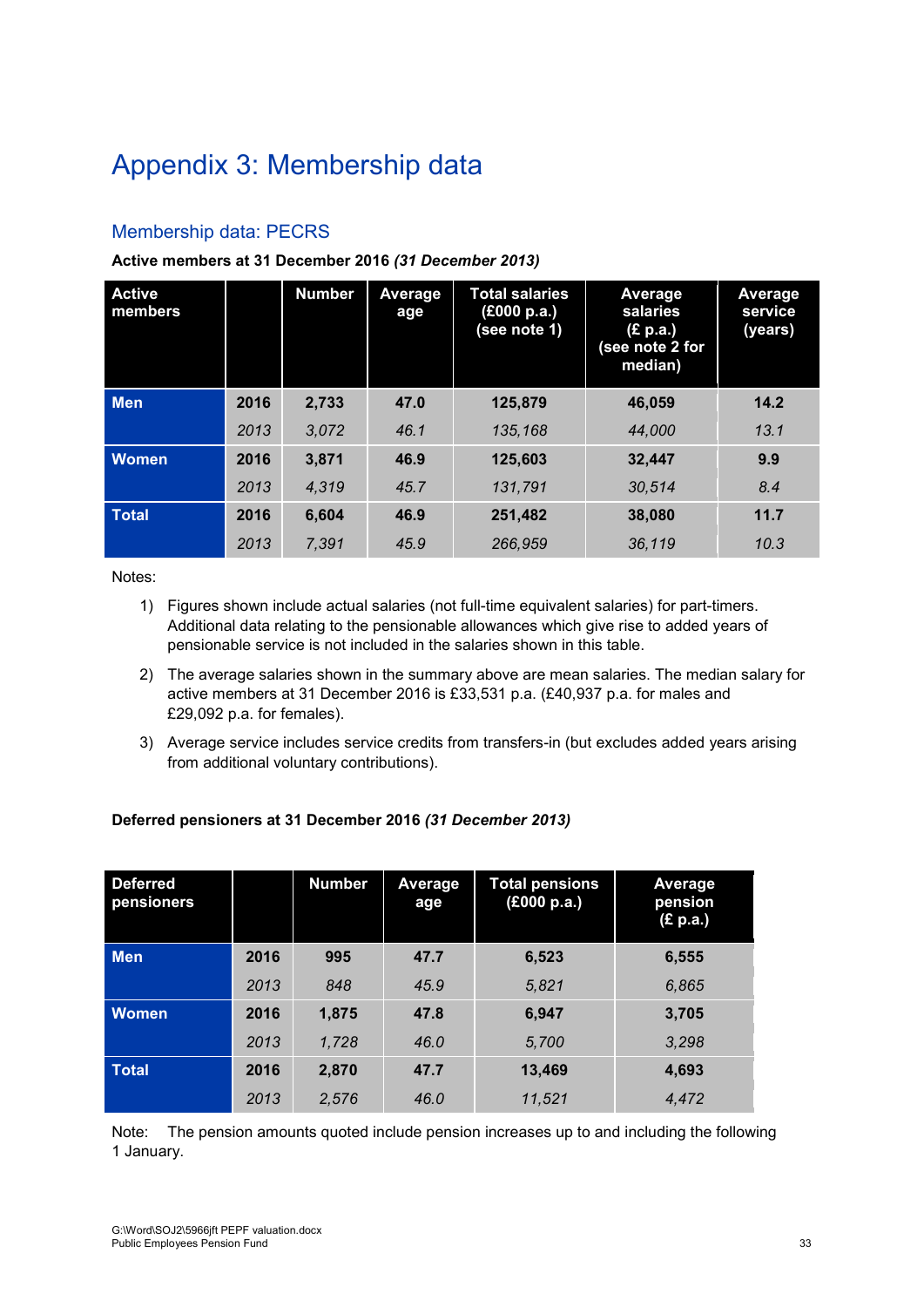| <b>Pensioners</b> |      | <b>Number</b> | Average<br>age | <b>Total pensions</b><br>(£000 p.a.) | Average<br>pension<br>(£ p.a.) |
|-------------------|------|---------------|----------------|--------------------------------------|--------------------------------|
| <b>Men</b>        | 2016 | 2,090         | 70.5           | 41,648                               | 19,927                         |
|                   | 2013 | 1.887         | 70.2           | 37.128                               | 19.675                         |
| <b>Women</b>      | 2016 | 1,937         | 69.7           | 15,712                               | 8,112                          |
|                   | 2013 | 1,565         | 69.4           | 12,527                               | 8.004                          |
| <b>Dependants</b> | 2016 | 708           | 72.5           | 7,048                                | 9,954                          |
|                   | 2013 | 647           | 71.3           | 6,124                                | 9,465                          |
| <b>Total</b>      | 2016 | 4,735         | 70.5           | 64,408                               | 13,603                         |
|                   | 2013 | 4.099         | 70.1           | 55,778                               | 13,608                         |

## **Pensioners at 31 December 2016** *(31 December 2013)*

Notes:

1) The pension amounts quoted include pension increases up to and including the following 1 January.

2) "Dependants" consists of spouses, civil partners, children and adult dependants in receipt of a pension.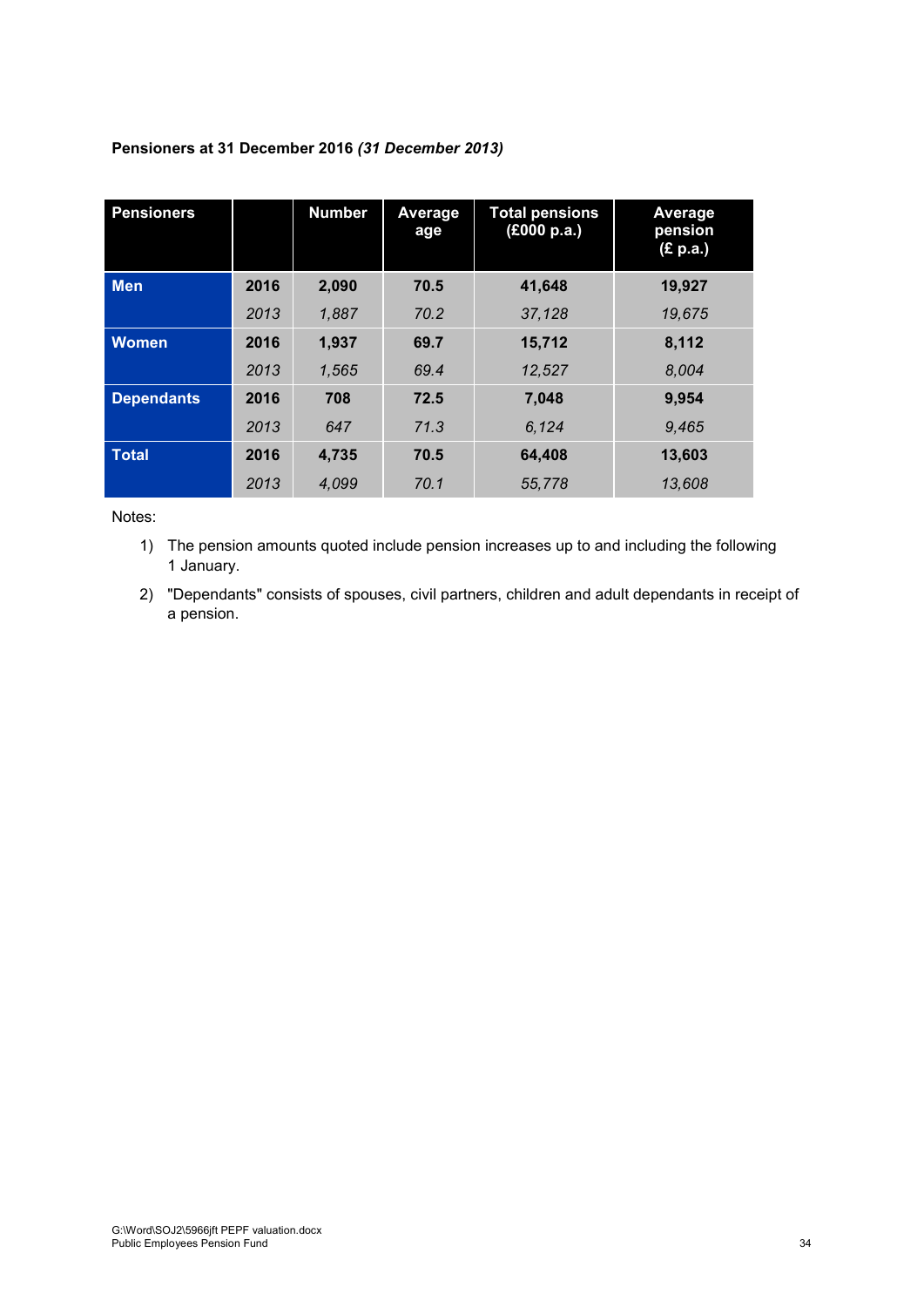| 1967<br><b>Regulations</b> |      | <b>Number</b>    | <b>Average</b><br>age | <b>Total salaries</b><br>(£000 p.a.) | <b>Average</b><br>salaries<br>(E p.a.) | Average<br>service<br>(years) |
|----------------------------|------|------------------|-----------------------|--------------------------------------|----------------------------------------|-------------------------------|
| Men                        | 2016 | 43               | 56.9                  | 1,564                                | 36,364                                 | 32.5                          |
|                            | 2013 | 76               | 55.8                  | 2,777                                | 36,543                                 | 30.4                          |
| <b>Women</b>               | 2016 | $\boldsymbol{4}$ | 58.3                  | 182                                  | 45.472                                 | 34.1                          |
|                            | 2013 | 5                | 55.4                  | 216                                  | 43,182                                 | 33.6                          |
| <b>Total</b>               | 2016 | 47               | 57.0                  | 1.746                                | 37,140                                 | 32.7                          |
|                            | 2013 | 81               | 55.8                  | 2,993                                | 36.953                                 | 30.6                          |

**Breakdown of active members at 31 December 2016** *(31 December 2013)*

Notes:

- 1) The 1967 Regulations do not have provisions for pensionable allowances giving rise to added years.
- 2) All the remaining active members under the 1967 Regulations are non-uniformed, except for 1 male member who is entitled to Category A benefits.
- 3) Average service includes service credits from transfers-in.

| <b>FHS</b><br><b>Regulations</b> |      | <b>Number</b> | Average<br>age | <b>Total salaries</b><br>(£000 p.a.)<br>(see note 2) | <b>Average</b><br>salaries<br>(£ p.a.)<br>(see note 2) | Average<br>service<br>(years) |
|----------------------------------|------|---------------|----------------|------------------------------------------------------|--------------------------------------------------------|-------------------------------|
| <b>Total</b>                     | 2016 |               | 53.4           | 257                                                  | 36.709                                                 | 28.4                          |
|                                  | 2013 | 9             | 52.6           | 324                                                  | 36.035                                                 | 28.7                          |

Notes:

- 1) All members of the Former Hospital Scheme Regulations are non-uniformed, and are female members.
- 2) Additional data relating to the pensionable allowances which give rise to added years of pensionable service is not included in the salaries shown in this table.
- 3) Average service includes service credits from transfers-in.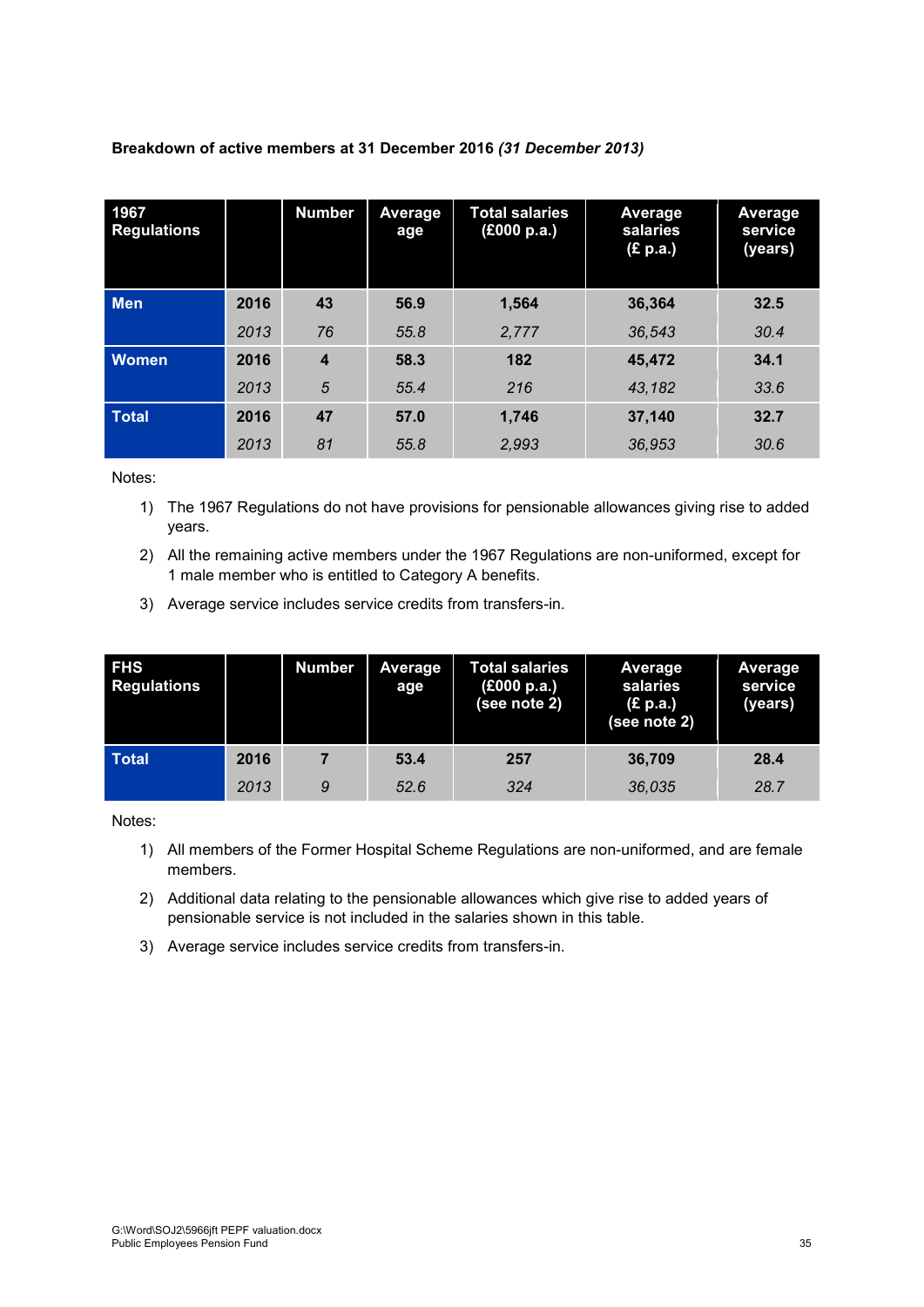| <b>Existing</b><br><b>Members</b><br><b>Regulations</b> |      | <b>Number</b> | Average<br>age | <b>Total salaries</b><br>(£000 p.a.)<br>(see note 1) | Average<br>salaries<br>(£ p.a.)<br>$(see$ note 1) | <b>Average</b><br>service<br>(years) |
|---------------------------------------------------------|------|---------------|----------------|------------------------------------------------------|---------------------------------------------------|--------------------------------------|
| <b>Category A</b>                                       | 2016 | 18            | 51.7           | 1,125                                                | 62,491                                            | 28.8                                 |
| <b>Category B</b>                                       | 2016 | 8             | 51.0           | 606                                                  | 75,787                                            | 28.7                                 |
| Non-<br>uniformed                                       |      |               |                |                                                      |                                                   |                                      |
| - Men                                                   | 2016 | 265           | 56.5           | 13,224                                               | 49,901                                            | 28.9                                 |
| - Women                                                 | 2016 | 150           | 55.4           | 5,532                                                | 36,878                                            | 24.9                                 |
| - Total                                                 | 2016 | 415           | 56.1           | 18,755                                               | 45,194                                            | 27.5                                 |
| <b>Overall</b>                                          |      |               |                |                                                      |                                                   |                                      |
| - Men                                                   | 2016 | 288           | 56.1           | 14,788                                               | 51,347                                            | 28.9                                 |
|                                                         | 2013 | 405           | 54.7           | 20,335                                               | 50,211                                            | 27.3                                 |
| - Women                                                 | 2016 | 153           | 55.3           | 5,699                                                | 37,247                                            | 24.9                                 |
|                                                         | 2013 | 222           | 54.6           | 8,109                                                | 36,525                                            | 23.3                                 |
| - Total                                                 | 2016 | 441           | 55.8           | 20,487                                               | 46,455                                            | 27.5                                 |
|                                                         | 2013 | 627           | 54.6           | 28,444                                               | 45,365                                            | 25.8                                 |

**Breakdown of active members at 31 December 2016** *(31 December 2013) (continued)*

Notes:

1) Additional data relating to the pensionable allowances which give rise to added years of pensionable service is not included in the salaries shown in this table.

2) Average service includes service credits from transfers-in.

3) See Appendix 2 for definition of Category A and Category B members.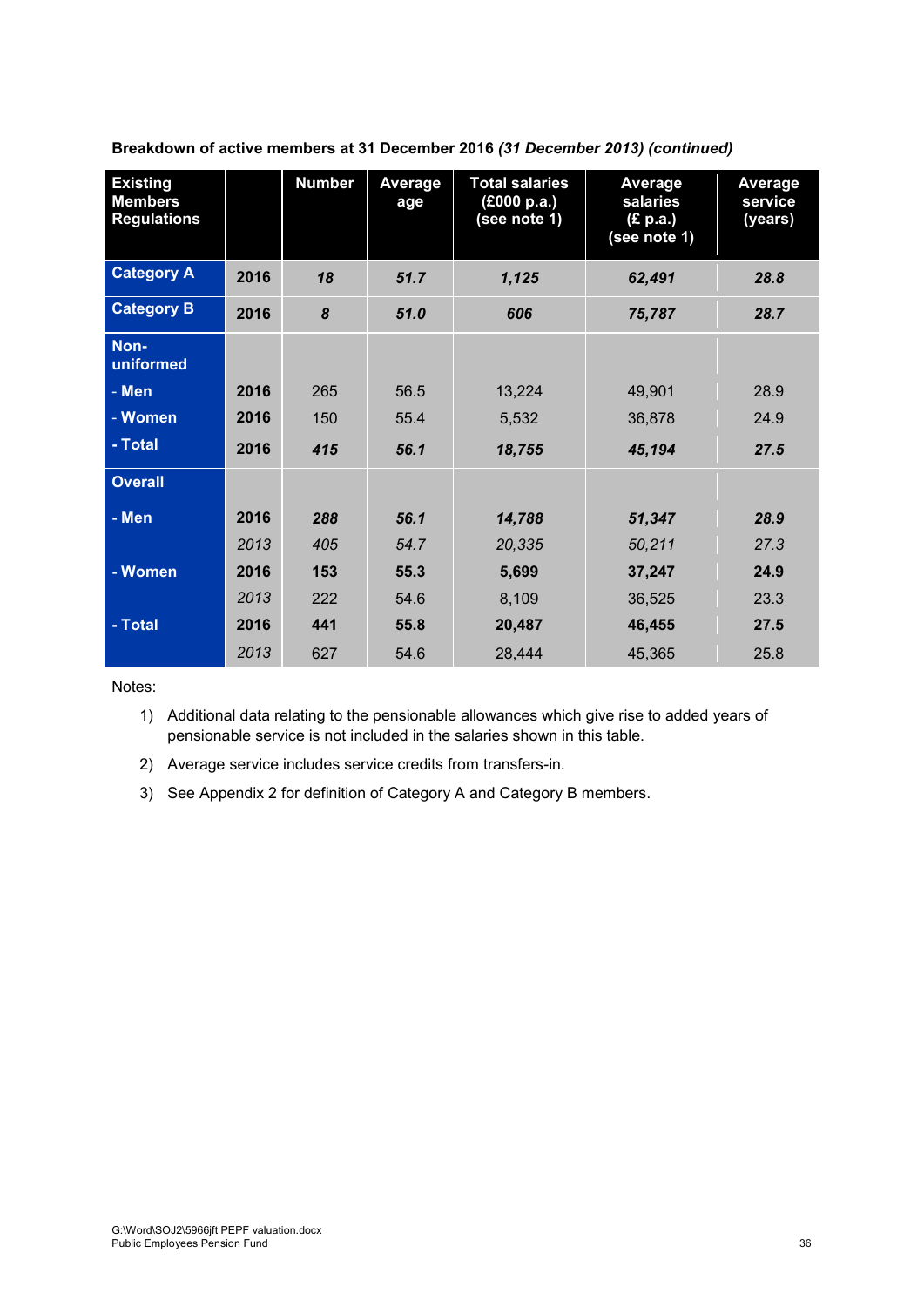| <b>New Members</b><br><b>Regulations</b><br>(Pre-2006<br>joiners) |      | <b>Number</b> | Average<br>age | <b>Total salaries</b><br>(E000 p.a.)<br>(see note 1) | Average<br>salaries<br>(£ p.a.)<br>(see note 1) | Average<br>service<br>(years) |
|-------------------------------------------------------------------|------|---------------|----------------|------------------------------------------------------|-------------------------------------------------|-------------------------------|
| <b>Category A</b>                                                 |      |               |                |                                                      |                                                 |                               |
| - Men                                                             | 2016 | 143           | 45.7           | 7,741                                                | 54,133                                          | 18.0                          |
| - Women                                                           | 2016 | 38            | 43.9           | 1,938                                                | 50,995                                          | 14.7                          |
| - Total                                                           | 2016 | 181           | 45.3           | 9,679                                                | 53,474                                          | 17.4                          |
| <b>Category B</b>                                                 |      |               |                |                                                      |                                                 |                               |
| - Men                                                             | 2016 | 33            | 46.8           | 2,021                                                | 61,235                                          | 16.9                          |
| - Women                                                           | 2016 | 12            | 48.1           | 678,438                                              | 56,537                                          | 14.8                          |
| - Total                                                           | 2016 | 45            | 47.1           | 2,699                                                | 59,982                                          | 16.3                          |
| Non-<br>uniformed                                                 |      |               |                |                                                      |                                                 |                               |
| - Men                                                             | 2016 | 1,083         | 50.0           | 49,292                                               | 45,514                                          | 17.3                          |
| - Women                                                           | 2016 | 1,914         | 50.7           | 60,913                                               | 31,825                                          | 12.7                          |
| - Total                                                           | 2016 | 2,997         | 50.4           | 110,205                                              | 36,772                                          | 14.3                          |
| <b>Overall</b>                                                    |      |               |                |                                                      |                                                 |                               |
| - Men                                                             | 2016 | 1,259         | 49.4           | 59,054                                               | 46,905                                          | 17.3                          |
|                                                                   | 2013 | 1,527         | 47.6           | 67,381                                               | 44,126                                          | 14.6                          |
| - Women                                                           | 2016 | 1,964         | 50.5           | 63,529                                               | 32,347                                          | 12.7                          |
|                                                                   | 2013 | 2,400         | 48.9           | 73,222                                               | 30,509                                          | 10.5                          |
| - Total                                                           | 2016 | 3,223         | 50.1           | 122,583                                              | 38,034                                          | 14.5                          |
|                                                                   | 2013 | 3,927         | 48.4           | 140,603                                              | 35,804                                          | 12.1                          |

**Breakdown of active members at 31 December 2016** *(31 December 2013) (continued)*

Notes:

1) Additional data relating to the pensionable allowances which give rise to added years of pensionable service is not included in the salaries shown in this table.

2) Average service includes service credits from transfers-in.

3) See Appendix 2 for definition of Category A and Category B members.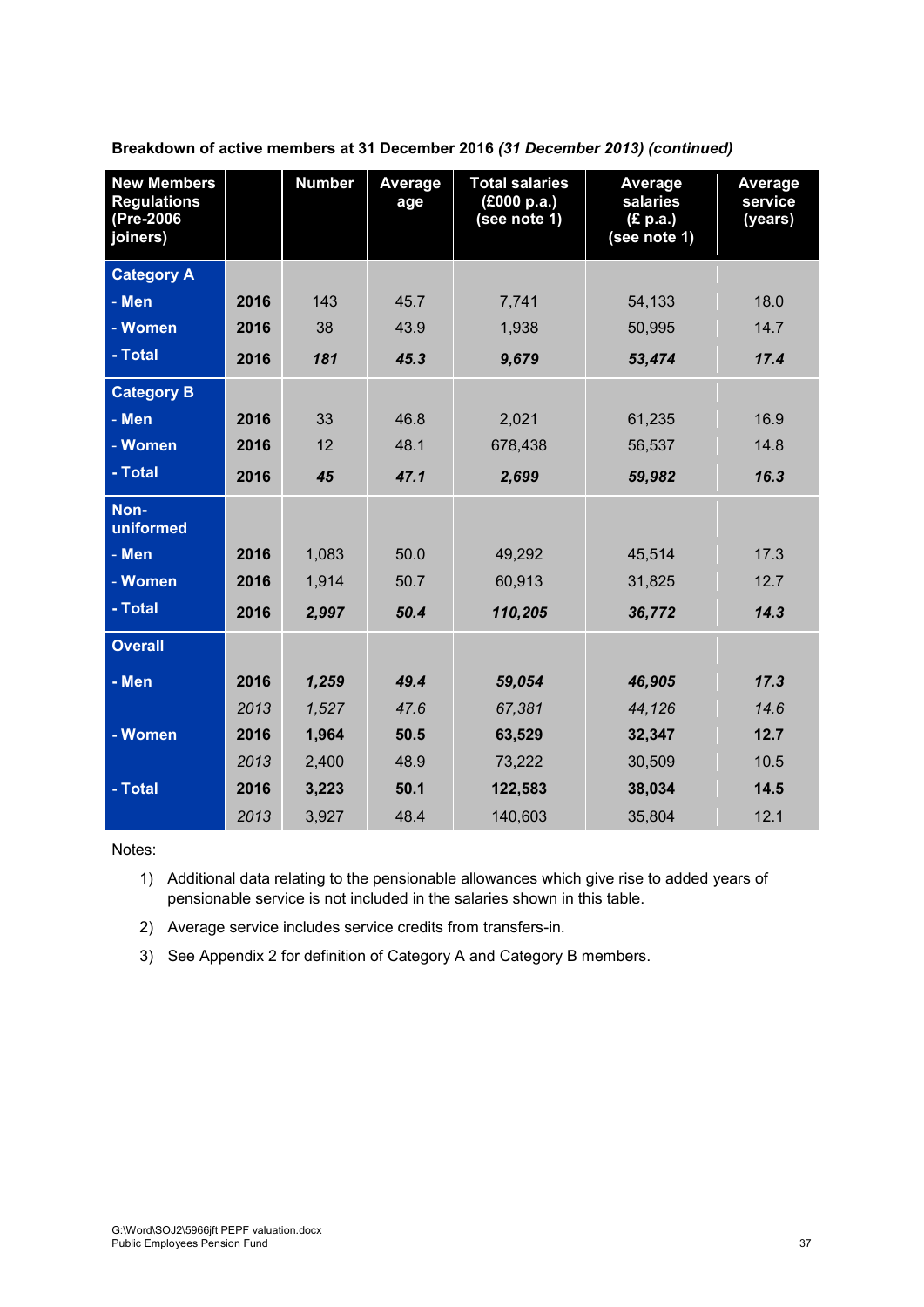| <b>New Members</b><br><b>Regulations</b><br>(Post-2006<br>joiners) |      | <b>Number</b> | Average<br>age | <b>Total salaries</b><br>(£000 p.a.)<br>(see note 1) | Average<br>salaries<br>(E p.a.)<br>(see note 1) | Average<br>service<br>(years) |
|--------------------------------------------------------------------|------|---------------|----------------|------------------------------------------------------|-------------------------------------------------|-------------------------------|
| <b>Category A</b>                                                  |      |               |                |                                                      |                                                 |                               |
| - Men                                                              | 2016 | 100           | 35.6           | 4,748                                                | 47,476                                          | 6.9                           |
| - Women                                                            | 2016 | 31            | 34.1           | 1,462                                                | 47,160                                          | 6.7                           |
| - Total                                                            | 2016 | 131           | 35.2           | 6,210                                                | 47,401                                          | 6.8                           |
| <b>Category B</b>                                                  |      |               |                |                                                      |                                                 |                               |
| - Men                                                              | 2016 | 14            | 41.4           | 1,127                                                | 80,467                                          | 8.7                           |
| - Women                                                            | 2016 | $\mathbf{1}$  | 31.0           | 74,430                                               | 74,430                                          | 5.0                           |
| - Total                                                            | 2016 | 15            | 40.7           | 1,201                                                | 80,064                                          | 8.4                           |
| <b>Category C</b>                                                  |      |               |                |                                                      |                                                 |                               |
| - Men                                                              | 2016 | 29            | 41.2           | 1,312                                                | 45,238                                          | 8.7                           |
| - Women                                                            | 2016 | 5             | 36.4           | 226,899                                              | 45,380                                          | 6.7                           |
| - Total                                                            | 2016 | 34            | 40.5           | 1,539                                                | 45,259                                          | 8.4                           |
| Non-<br>uniformed                                                  |      |               |                |                                                      |                                                 |                               |
| - Men                                                              | 2016 | 1,000         | 42.3           | 43,287                                               | 43,287                                          | 6.2                           |
| - Women                                                            | 2016 | 1,706         | 42.1           | 54,173                                               | 31,755                                          | 5.2                           |
| - Total                                                            | 2016 | 2,706         | 42.2           | 97,460                                               | 36,016                                          | 5.5                           |
| <b>Overall</b>                                                     |      |               |                |                                                      |                                                 |                               |
| - Men                                                              | 2016 | 1,143         | 41.7           | 50,473                                               | 44,159                                          | 6.3                           |
|                                                                    | 2013 | 1,063         | 39.9           | 44,619                                               | 41.975                                          | 4.2                           |
| - Women                                                            | 2016 | 1,743         | 42.0           | 55,936                                               | 32,092                                          | 5.2                           |
|                                                                    | 2013 | 1,684         | 40.0           | 49,976                                               | 29,677                                          | 3.3                           |
| - Total                                                            | 2016 | 2,886         | 41.9           | 106,410                                              | 36,871                                          | 5.6                           |
|                                                                    | 2013 | 2,747         | 40.0           | 94,595                                               | 34,436                                          | 3.6                           |

**Breakdown of active members at 31 December 2016** *(31 December 2013) (continued)*

Notes:

- 1) Additional data relating to the pensionable allowances which give rise to added years of pensionable service in not included in the salaries shown in this table.
- 2) Average service includes service credits from transfers-in.
- 3) See Appendix 2 for definition of Category A, Category B and Category C members.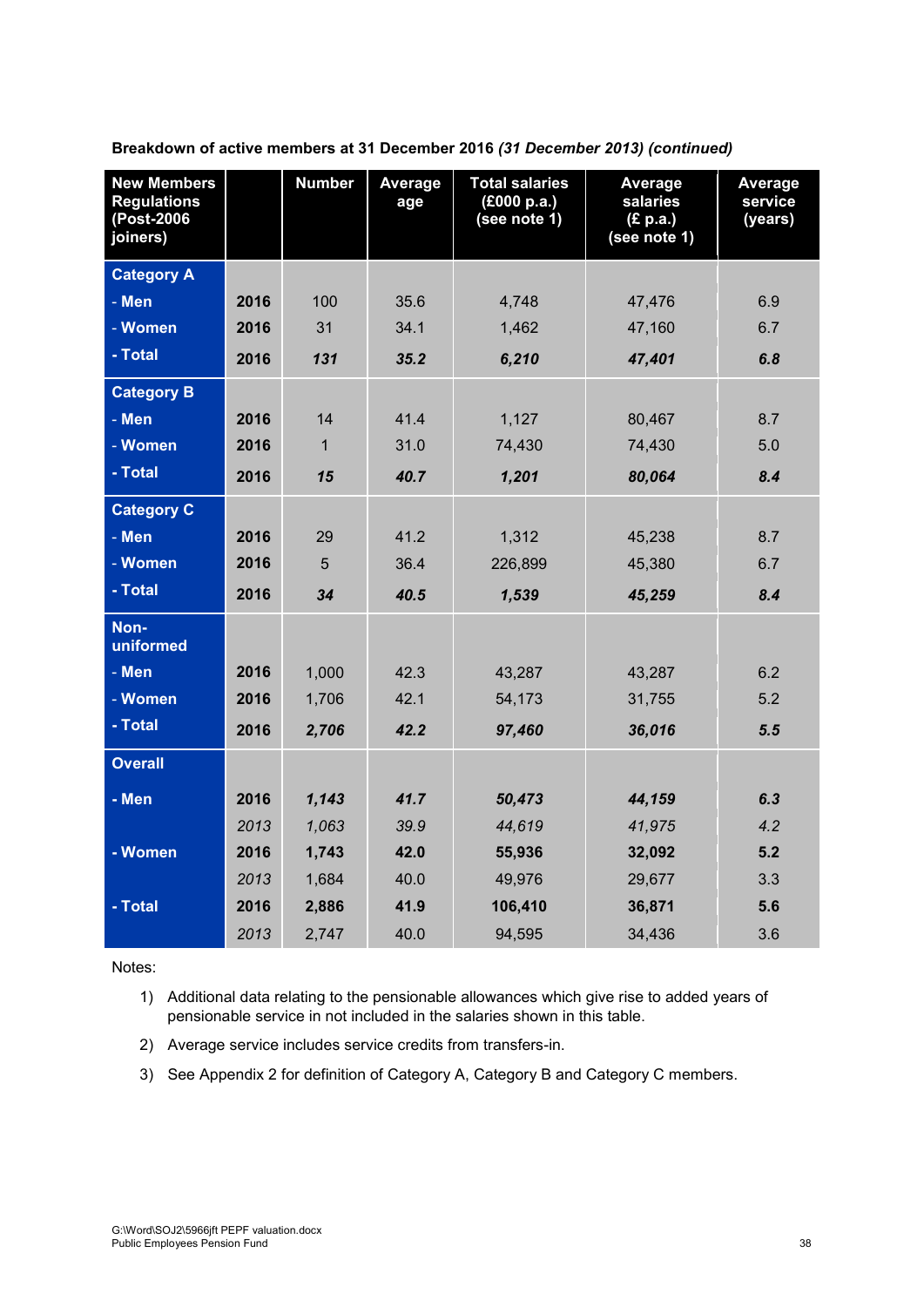## Membership data: PEPS

| <b>Active</b><br>members |      | <b>Number</b> | Average<br>age | <b>Total salaries</b><br>(£000 p.a.)<br>(see note 1) | Average<br>salaries<br>(£ p.a.)<br>(see note 2 for<br>median) | Average<br>service<br>(years) |
|--------------------------|------|---------------|----------------|------------------------------------------------------|---------------------------------------------------------------|-------------------------------|
| <b>Men</b>               | 2016 | 207           | 38.0           | 6.850                                                | 33,091                                                        | 0.4                           |
| <b>Women</b>             | 2016 | 351           | 38.4           | 9,724                                                | 27,703                                                        | 0.5                           |
| <b>Total</b>             | 2016 | 558           | 38.2           | 16,574                                               | 29,702                                                        | 0.5                           |

#### **Active members at 31 December 2016**

Notes:

- 1) Figures shown include actual salaries (not full-time equivalent salaries) for part-timers. Additional data relating to the pensionable allowances which give rise to added years of pensionable service is not included in the salaries shown in this table.
- 2) The average salaries shown in the summary above are mean salaries. The median salary for active members at 31 December 2016 is £27,609 p.a. (£30,532 p.a. for males and £25,815 p.a. for females).
- 3) Average service includes service credits from transfers-in (but excludes added years arising from additional voluntary contributions).

#### **Deferred pensioners at 31 December 2016**

| <b>Deferred</b><br>pensioners |      | <b>Number</b> | Average<br>age | <b>Total pensions</b><br>(£ p.a.) | Average<br>pension<br>(E p.a.) |
|-------------------------------|------|---------------|----------------|-----------------------------------|--------------------------------|
| <b>Men</b>                    | 2016 | 5             | 55.6           | 1,371                             | 274                            |
| <b>Women</b>                  | 2016 | 15            | 42.1           | 3,154                             | 210                            |
| Total                         | 2016 | 20            | 45.5           | 4,525                             | 226                            |

Note: The pension amounts quoted include pension increases up to and including the following 1 January.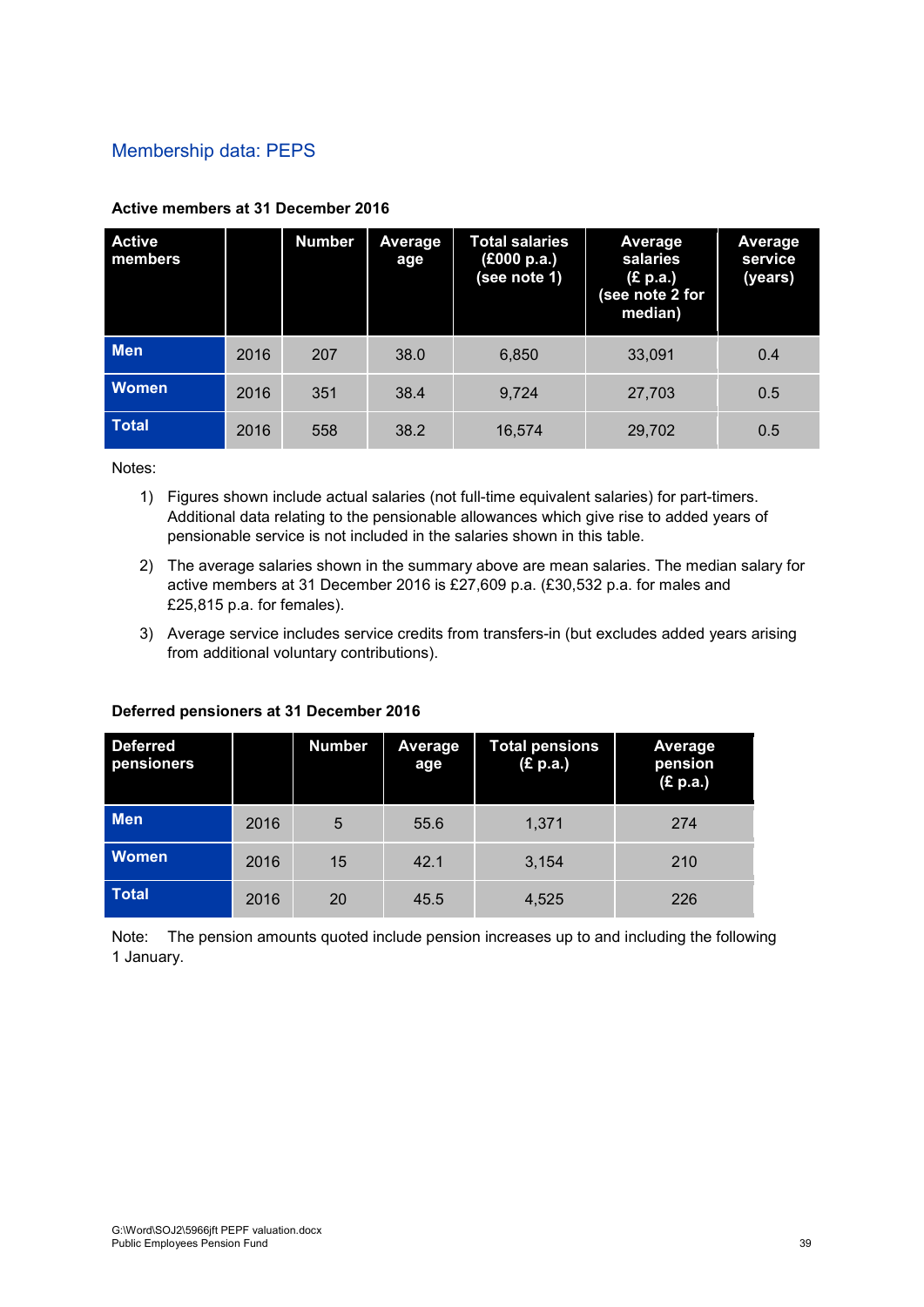# Appendix 4: Rationale for best-estimate assumptions for **PFCRS**

#### **Best-estimate assumptions for PECRS**

Following advice from ourselves, the Committee of Management has confirmed that the assumptions adopted to determine the **funding target** for PECRS should be best-estimate assumptions. The rationale for using best-estimate assumptions for PECRS is discussed below (note: best-estimate assumptions cannot be used to determine the **funding target** for PEPS, as the Fund Regulations provide that the assumptions used for PEPS must be prudent, i.e. cautious).

#### **Range of assumptions**

The results of a valuation are sensitive to the assumptions made and therefore the choice of appropriate assumptions is important.

There is a wide range of assumptions that could be used ranging from optimistic, through best-estimate to cautious:

- **Under optimistic assumptions the future outcome is more likely to be worse than** assumed;
- **Under cautious assumptions the future outcome is more likely to be better than** assumed;
- Under best-estimate assumptions the future outcome is just as likely to be better or worse than assumed.

The Committee of Management has a duty to protect members' benefits. Therefore it would not be appropriate to use optimistic assumptions when determining the adequacy or otherwise of the contributions to support the benefits payable under the Scheme.

This leaves a choice of assumptions in the range from best-estimate to cautious. The more cautious the valuation assumptions, the greater the valuation liabilities will be and consequently the greater the possibility of members' benefits or future pension increases having to be cut back (or members' or employers' contributions having to be increased) if there is a deficiency.

### **Advantages of using best-estimate assumptions (and disadvantages of using more cautious assumptions)**

The advantage of using best-estimate assumptions is that it complies with the principle of only cutting back on the members' pensions where this appears genuinely necessary.

Using more cautious assumptions would lead to a larger deficiency, which may potentially trigger reductions to benefits or future pension increases (or increases to members' or employers' contributions). In the long term, given the extra returns targeted under the Scheme's investment strategy, there would be quite a high probability that experience would prove more favourable than assumed, leading to surpluses at later valuations. Therefore, using more cautious assumptions may result in cutting back benefits (or increasing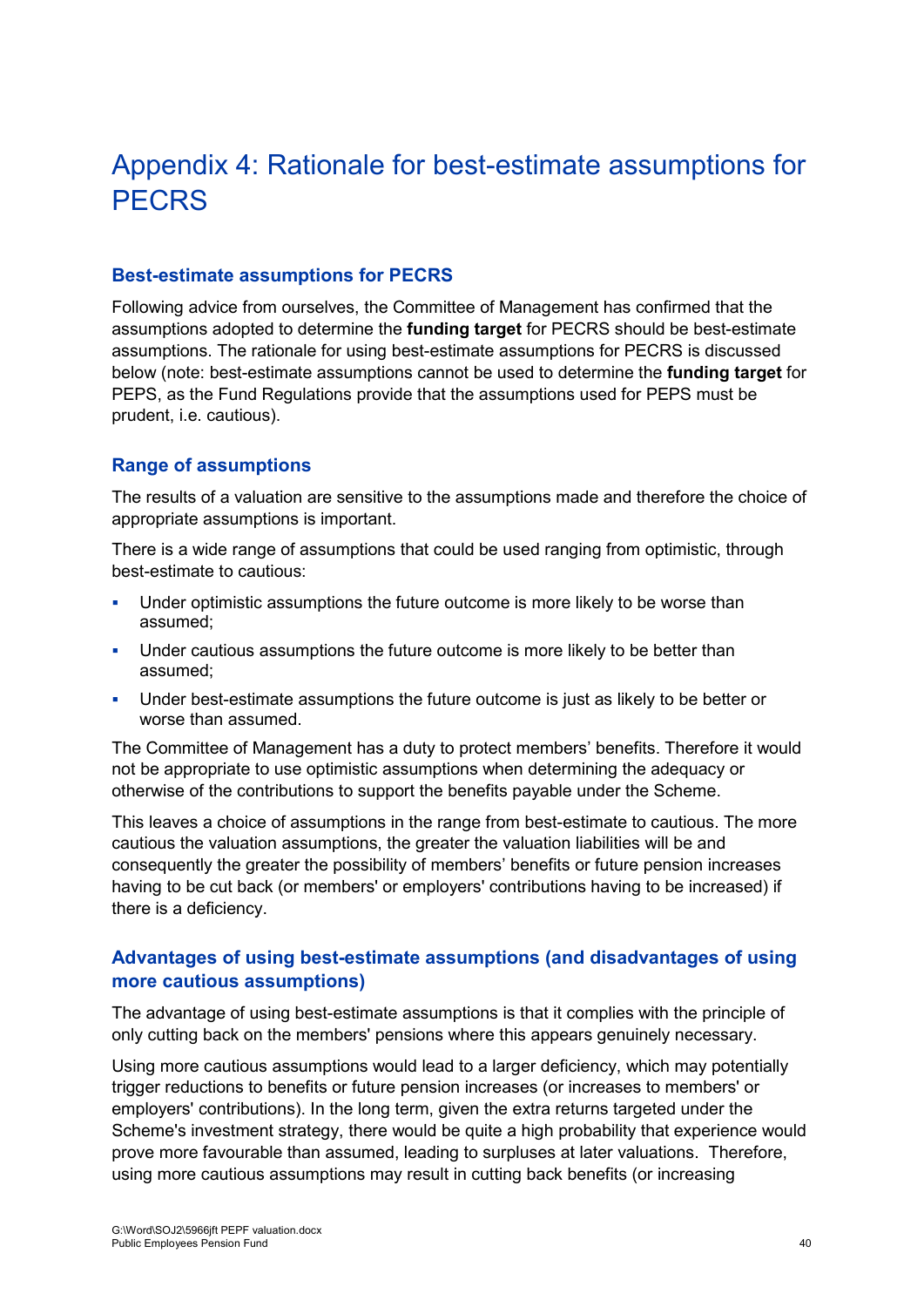contributions) in a way that with hindsight was unnecessary.

## **Disadvantages of using best-estimate assumptions (and advantages of using more cautious assumptions)**

The disadvantage of using best-estimate assumptions is that it leads to a larger chance of actual scheme experience being worse than assumed than if more cautious assumptions are used. This increases the likelihood of deficiencies arising at later valuations which have to be dealt with through future reductions in benefits, or by increasing members' or employers' contributions. If experience is adverse, the reductions in benefits (or increases in contribution) eventually required may need to be bigger at that time than if they had been made earlier (and therefore impacting disproportionately on a later "generation" of members). Although there is no provision in the Regulations for the Fund to be discontinued, this could be particularly problematic if the Fund were discontinued. It could be equally problematic if the financial strength of the States of Jersey were to become poor. Significant benefit reductions may be required in such situations.

A further potential disadvantage of using best-estimate assumptions is that it involves anticipating a degree of outperformance from growth assets, which may limit the Committee of Management's scope to reduce the Scheme's investment allocation to growth assets in future.

### **Recommendation**

Following advice from ourselves, the Committee of Management has confirmed that the assumptions used to determine the **funding target** for PECRS should be best-estimate because:

- It complies with the principle of only cutting back on members' pensions where this appears genuinely necessary, and
- The Committee of Management does not currently consider the financial strength of the States of Jersey to be poor.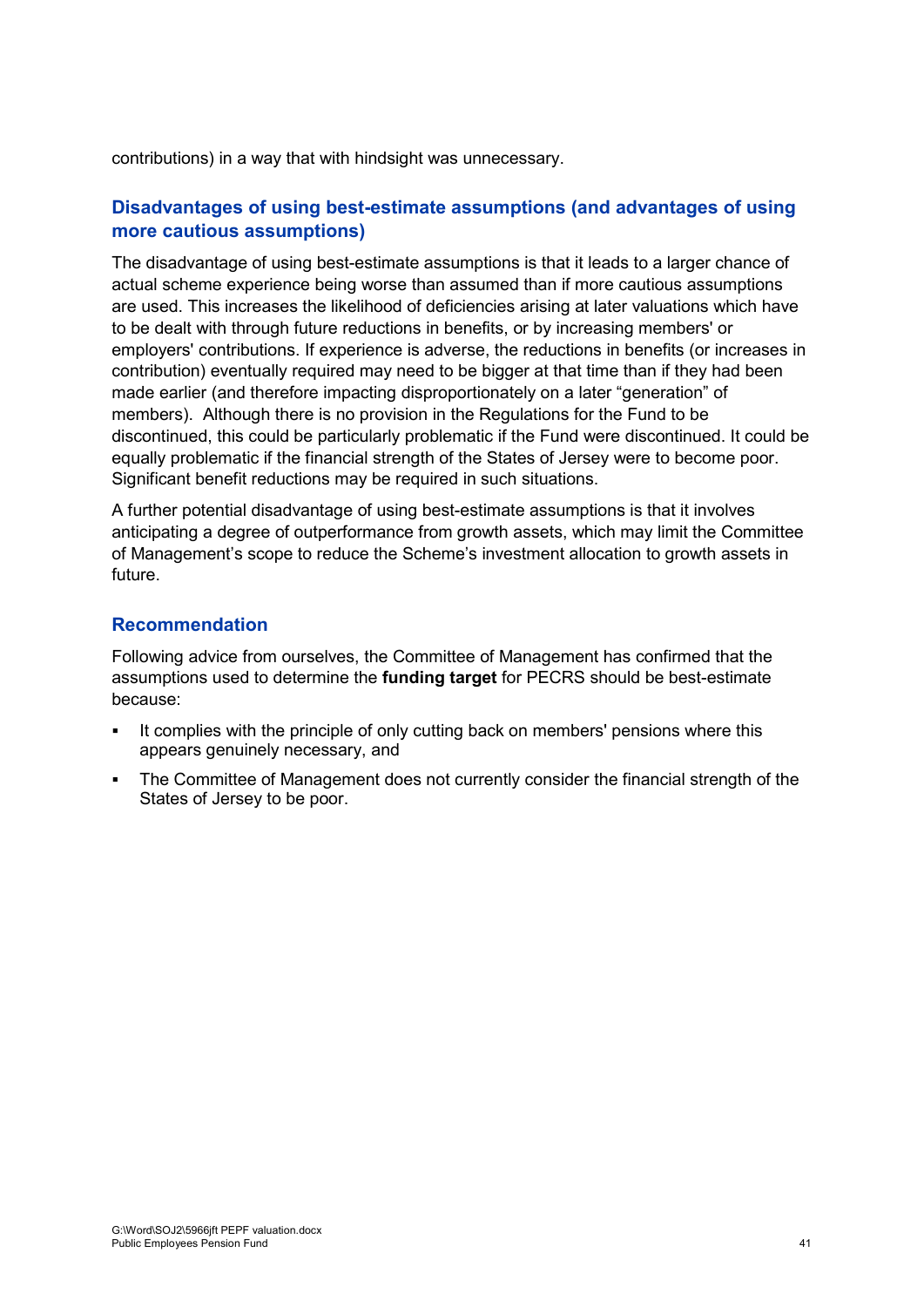# Appendix 5: Valuation method

## **Valuation method**

The valuation method for the valuation calculations is known as the "projected unit" method.

Under the projected unit method, the funding position in relation to service up to the valuation date is considered separately from the position relating to service after the valuation date. For both past and future service, allowance is made for projected future increases to pay through to retirement or date of leaving service. If there are no new members, the average age of the membership is expected to increase over time and the future service contribution rate under the projected unit method can be expected to rise.

For PECRS, the cost of future service benefits is assessed over a three year control period to take broad account of the expected ageing of the membership over the period to the next valuation. A one year control period is appropriate for PEPS as it is not closed to new entrants.

For PECRS, the value of the Scheme's existing assets includes the value of the future pre-1987 debt repayments (assumed to be paid by the States over the period up to 29 September 2053 and by the applicable Admitted Body employers over the period up to 31 December 2083). This approach involves taking credit for the future pre-1987 debt repayments anticipated over the periods set out above.

### **Value of liabilities and future contributions**

To calculate "the value" of the benefits payable we use our assumptions to estimate the payments which will be made from the Fund throughout the future lifetimes of current members, pensioners, deferred pensioners and their dependants. We then calculate the amount of money which, if invested now, would be sufficient to make these payments in future, using our assumptions about investment returns. The same technique is adopted to value future contributions to the Fund.

### **Value of assets**

We have taken the assets into account at their market value.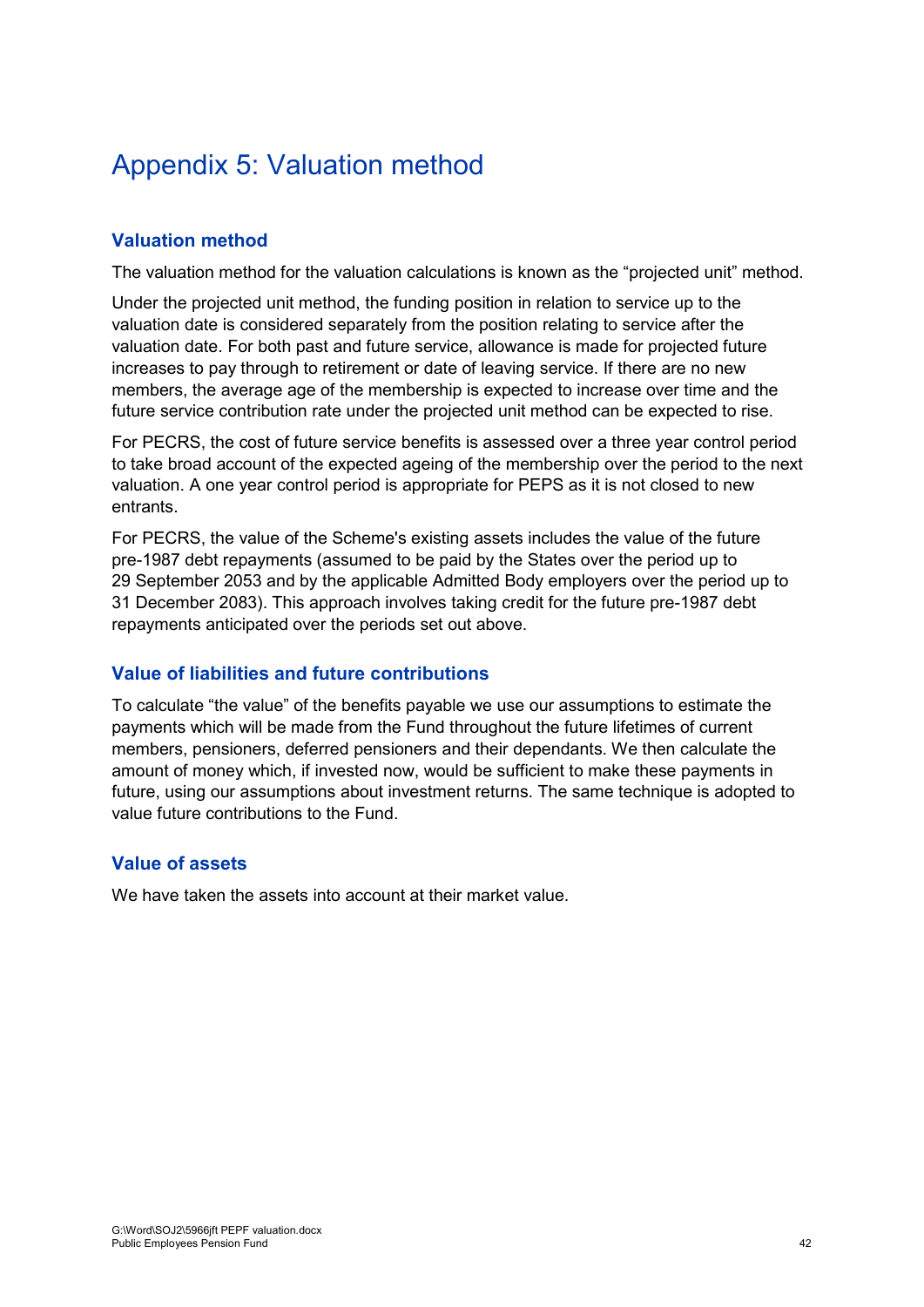# Appendix 6: Financial assumptions

## **Introduction**

In this appendix we describe the financial assumptions. The financial assumptions that have been chosen are consistent with the **funding target.** For PECRS, each assumption is intended to represent a reasonable best-estimate of the future. For PEPS, all assumptions other than the discount rate are best-estimate assumptions.

When assessing a set of financial assumptions, greater importance should be attached to the relative differences between the assumptions, rather than to the individual assumptions in isolation. This is because the differences have a greater effect on the results of the valuation than the absolute values of each assumption.

### **Discount rate (investment return)**

The most important individual assumption in terms of its impact on the overall valuation results is the choice of **discount rate**, i.e. assumed future investment returns. The discount rate is used to value payments due out of the Fund (benefit payments) and into the Fund (future contributions and pre-1987 debt repayment instalments).

For valuing the liabilities, an assumption which could be described as "low risk" would be to discount future benefit payments at the market yields available on index-linked gilts at the valuation date. This approach recognises that a good matching asset for the Fund's cash flows is obtained by investing in index-linked gilts of appropriate term.

It is common for UK occupational schemes to adopt a **funding target** which incorporates a higher discount rate than the returns available on gilts. The consequence of using a higher discount rate is that a lower **funding target** is adopted.

### **PECRS**

The **funding target** adopted for PECRS requires that the assumptions chosen should be reasonable best-estimates. In principle, we need to set the discount rate at this valuation by considering the best-estimate returns available on the Fund's invested assets, over the period starting now and ending in the long-term future. The expected returns depend critically on what asset classes are assumed to be held.

In contrast to the previous valuation, where different discount rates were assumed in the period before and after retirement, we have structured the discount rate for PECRS as follows:

- The initial discount rate is equal to the best-estimate investment return over 10 years from the valuation date based on the actual assets held at the valuation date.
- This discount rate applies until the date when PECRS is anticipated to start to reduce risk in the investment strategy (a period of 5 years has been assumed for this valuation), at which point it is assumed the discount rate will reduce gradually until the point in time at which the long-term investment strategy is reached (for this valuation, it has been assumed the long-term strategy will be reached 25 years after the valuation date).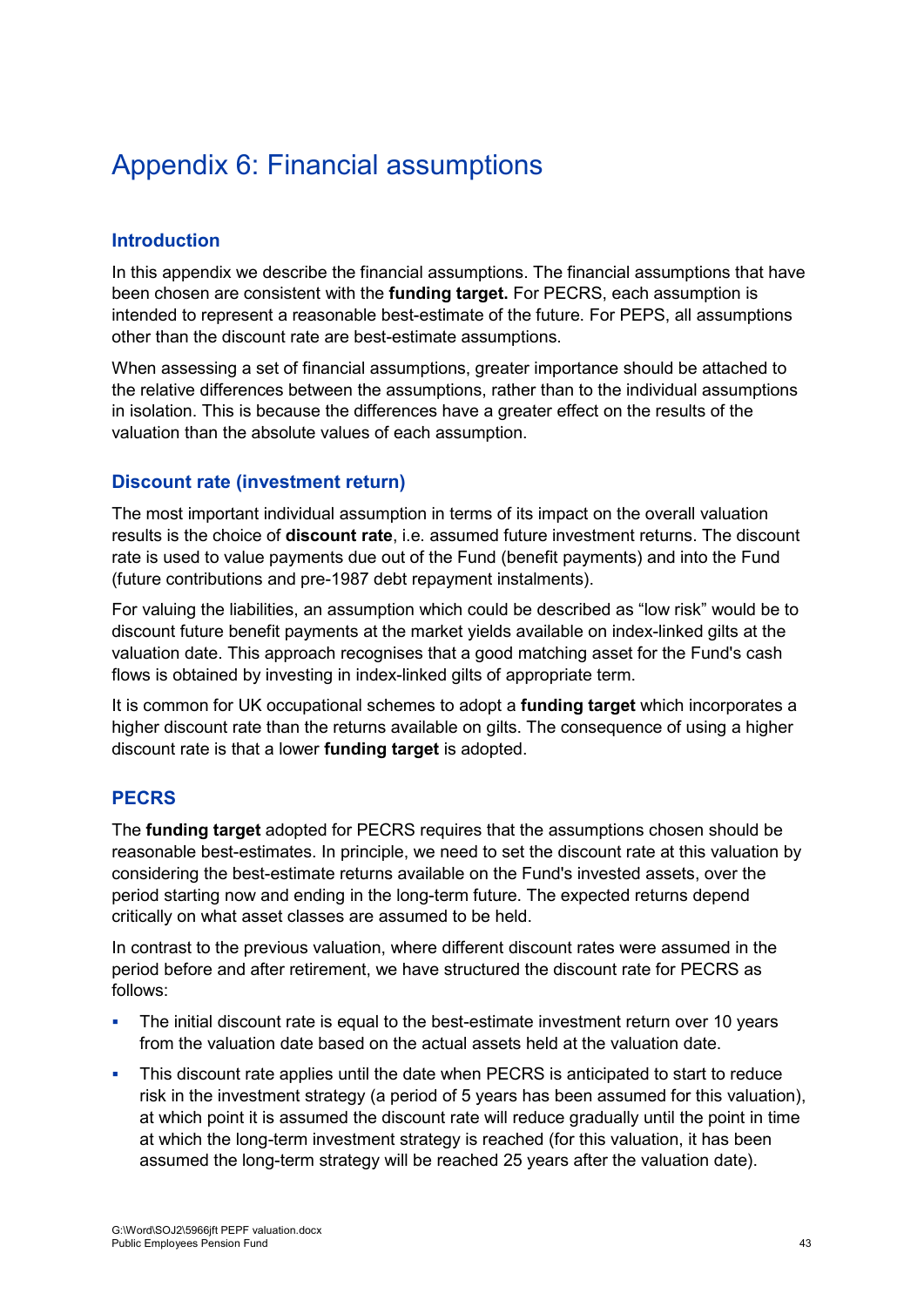The long-term discount rate is based on the best-estimate return on the assumed longterm investment strategy.

Based on the above approach, we have assumed a discount rate equal to 5.0% p.a. for the period to 31 December 2021, then gradually declining over the next 20 years to 3.8% p.a. for valuing the liabilities and contributions, including the pre-1987 debt repayments.

## **PEPS**

The Funding Strategy Statement states that the discount rate for PEPS will be determined such that the probability of the actual investment return on the PEPS assets being higher than the discount rate over the 30 year period from the valuation date is at least 60%.

For this valuation it has been agreed that the discount rate should be set such that the probability of the actual investment return being higher than the discount rate is equal to 60%.

Based on our best-estimate (median) investment return over the 30 years from the valuation date and reflecting the PEPS strategic investment benchmark at the valuation date, we have assumed a discount rate of 5.0% p.a. for valuing the liabilities and contributions.

## **Increases to pensions in payment and deferred pensions**

The Fund currently provides for annual increases to pensions in payment and deferred pensions in line with increases in the Jersey RPI.

The Bank of England produces data, based on UK fixed and index-linked gilt markets, which can be used to calculate market-implied ("break-even") UK RPI inflation. At 31 December 2016, the single break-even UK RPI inflation assumption that would give approximately the same value of liabilities as using the full Aon Hewitt UK RPI curve is 3.4% p.a..

Aon Hewitt's view is that at the valuation date, break-even inflation over the duration of the liabilities overstates likely inflation over that period, due to supply/demand distortions in the gilt market. Our best-estimate is that actual inflation over the duration of the liabilities will be around 0.3% p.a. below break-even inflation (this difference is called an "inflation risk premium"). We have allowed for this in the valuation.

We have therefore assumed increases in UK RPI inflation will be 3.1% p.a..

In deciding on an appropriate assumption for Fund increases, it is necessary to take a view on the likely relationship between Jersey RPI inflation and UK RPI inflation.

Given that the two economies have a tied currency and the same interest rates, our view is that over the medium to long term, underlying Jersey inflation can be expected to be fairly close to UK inflation. However, due to the different calculation methodologies for calculating RPI in Jersey and in the UK, assuming Jersey RPI is equal to UK RPI is consistent with assuming that underlying inflation in Jersey will be a little higher than in the UK.

Over the period since 1990 there have been periods where Jersey RPI inflation has been considerably higher than UK RPI inflation. However, the gap between UK and Jersey RPI has continued to fall and, since 2005, the 5 year average of Jersey RPI has been lower than the 5 year average of UK RPI.

Given that we would expect Jersey RPI to be lower than UK RPI due to the different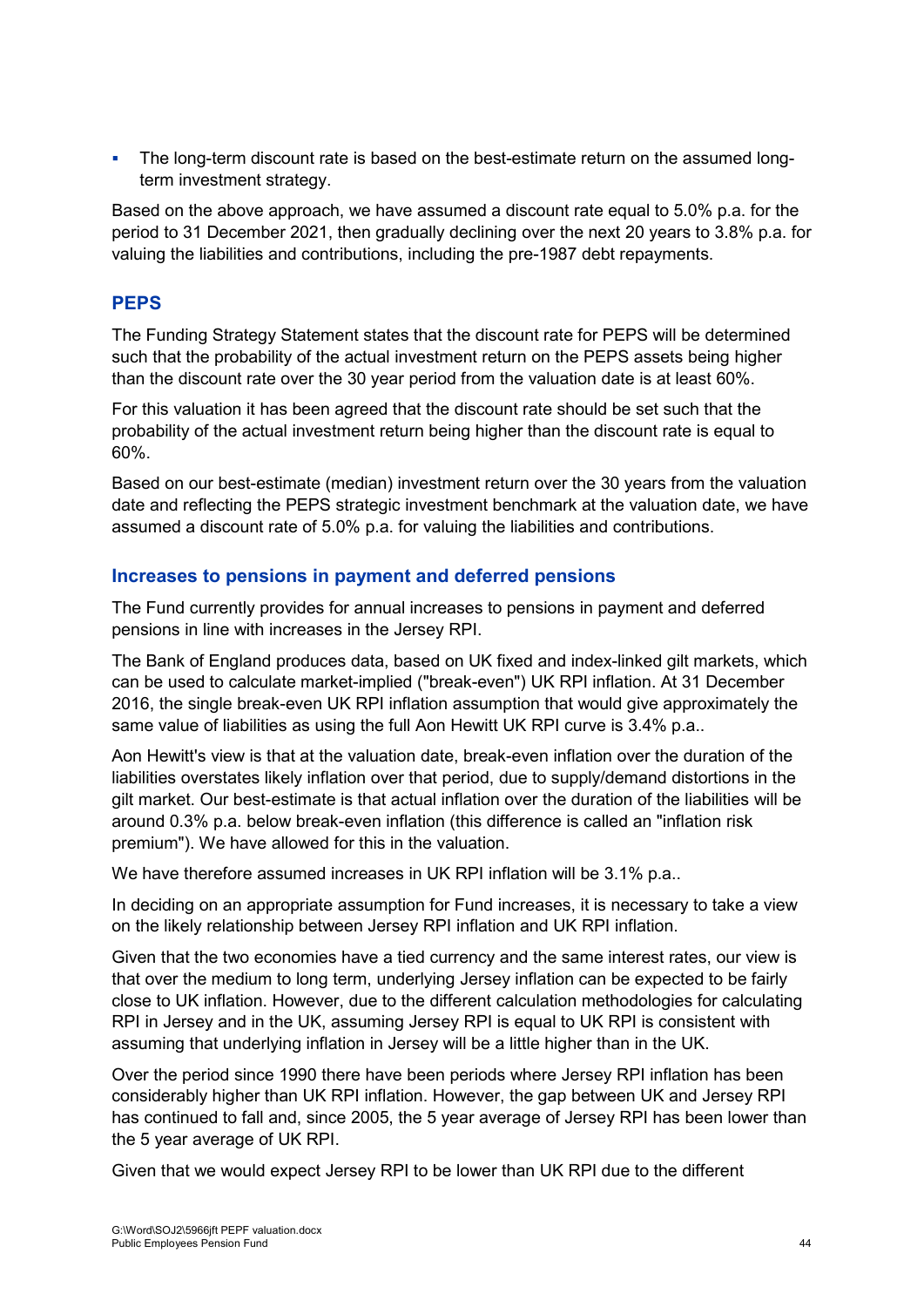calculation methodologies for calculating RPI and consistent with actual experience since 2005, we have assumed that Jersey RPI will be on average equal to UK RPI less 0.25% p.a.. This is consistent with assuming that underlying inflation in Jersey will be marginally higher than in the UK.

### **General salary increases**

In recent years, States pay awards have generally been at or below Jersey RPI, reflecting a policy of pay restraint.

On the basis that recent experience may not be representative of the long-term future we have retained an allowance for general salary inflation of 1% p.a. above Jersey RPI, in line with the assumption adopted for the previous valuation.

## **Promotional salary increases**

In addition to the allowance for general salary increases, an explicit age-related promotional scale was adopted at the 2013 valuation (the same scale for males as for females).

Based on our analysis of PECRS experience over the period 2014-2016 we observed that promotional increases have been lower than assumed at younger ages but higher at older ages with promotional increases continuing beyond age 40 (the point at which the allowance for promotional increases in the 2013 valuation ceased). We also observed a similar pattern over 2011-2013.

Reflecting recent experience, we have updated the allowance for promotional increases with a reduced allowance for promotional increases at younger ages and an increased allowance at older ages continuing up to age 65.

In the absence of any experience data for PEPS, we have used the assumptions adopted for PECRS.

| Age | <b>Promotional salary increases</b> |
|-----|-------------------------------------|
| 20  | 5.0% p.a.                           |
| 30  | 3.0% p.a.                           |
| 40  | 1.5% p.a.                           |
| 50  | 1.0% p.a.                           |
| 60  | $0.3%$ p.a.                         |
| 65  | $0.0\%$ p.a.                        |

The allowance included for promotional salary increases (in addition to general salary increases) at specimen ages is: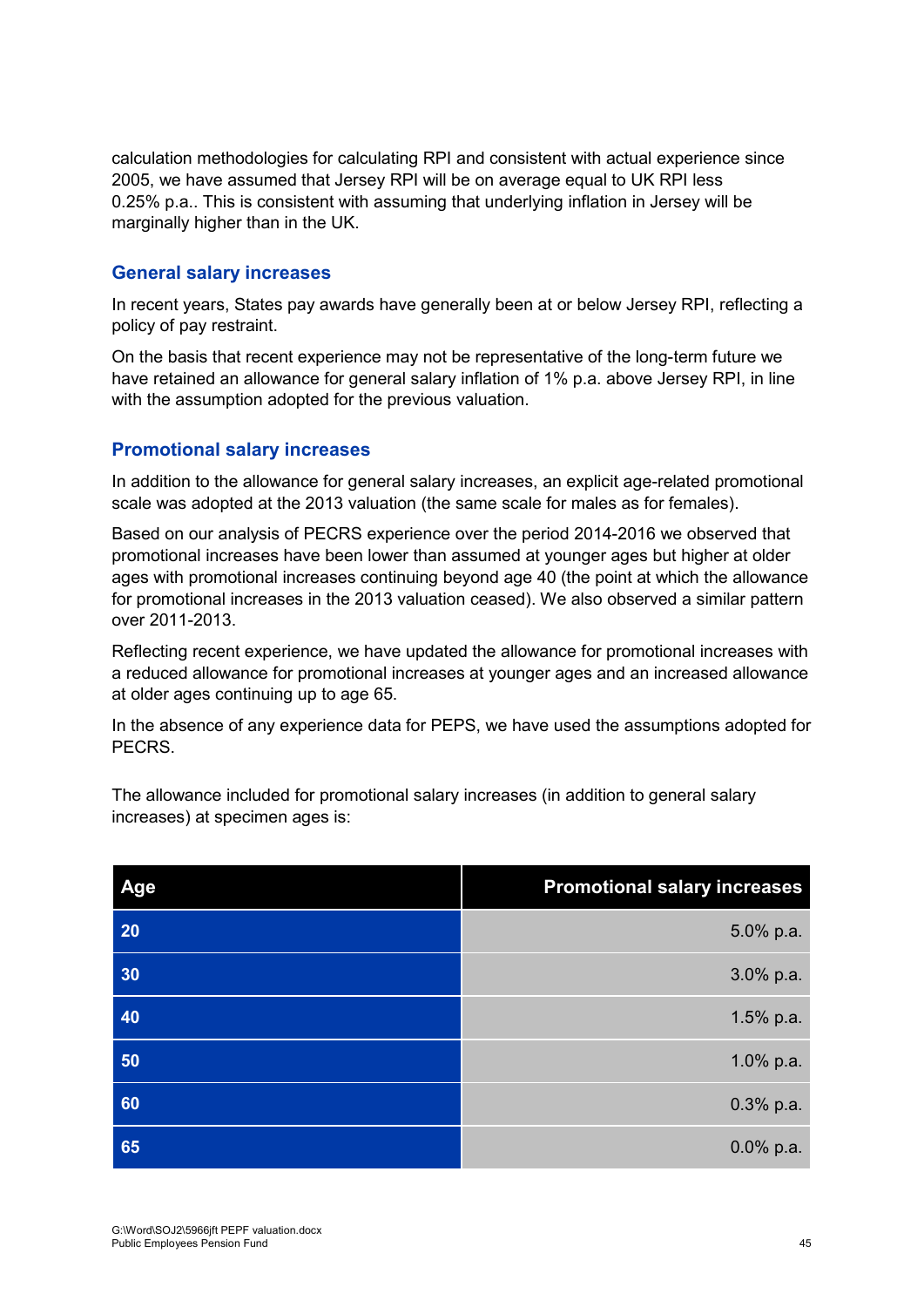### **Expenses**

Excluding investment-related expenses (which are taken into account in the net investment return assumption), we have analysed the expenses of administering the PECRS during 2014-2016 and compared this with the assumption of 0.6% of salaries adopted at the 2013 valuation. Our analysis confirms that the 2013 valuation assumption remains appropriate.

In the absence of any experience data for PEPS, we have used the assumptions adopted for PECRS.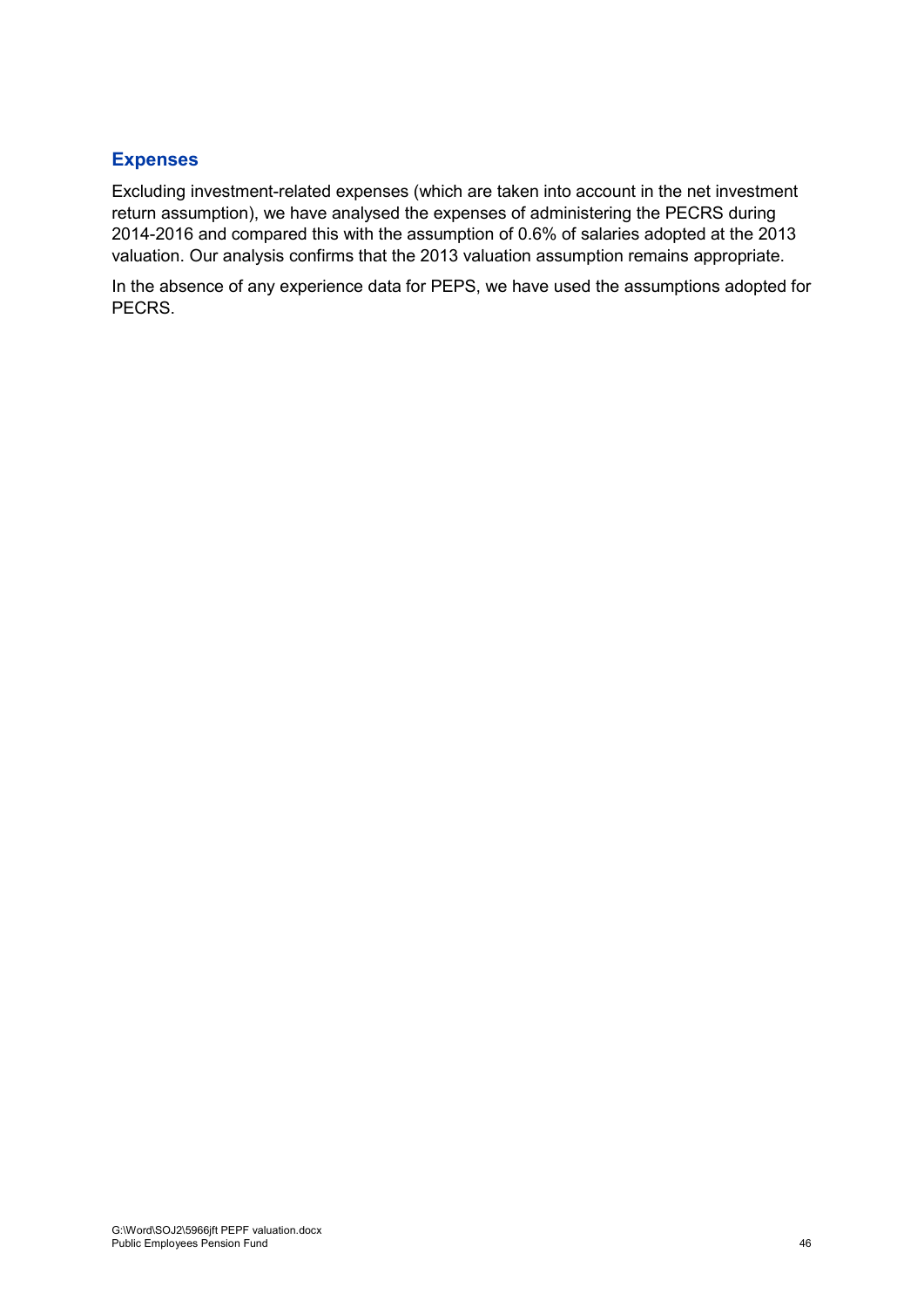# Appendix 7: Demographic assumptions

## **Introduction**

In this appendix, the demographic assumptions are described and we comment on how they compare with actual experience. The demographic assumptions that have been chosen are consistent with the **funding target** set out in the "Valuation approach" section of this report and each assumption is intended to represent a reasonable best-estimate of the future.

### **Mortality rates before retirement**

For mortality before retirement we have compared the mortality experience of PECRS over the period 2014-2016 against expected rates of mortality based on the tables used for the 2013 valuation, which were 70% of the standard tables AMC00 for males and AFC00 for females. The experience analysis suggested that the actual number of deaths over the three year period was slightly lower than assumed.

Given the amount of data over the period is relatively small and the current assumption is consistent with experience over the previous six years we have retained the current assumption.

In the absence of any experience data for PEPS, we have used the assumptions adopted for PECRS.

### **Mortality rates after retirement – current mortality rates**

We have analysed the mortality experience of PECRS over the nine year period from 1 January 2008 to 31 December 2016. We have set out below the ratio of actual deaths to expected deaths over the period (weighted by pension amount), with expected deaths based on the SAPS S2 standard tables (used for the 2013 valuation). We also show an approximate 90% confidence interval—this provides an indication of the result's statistical credibility.

| <b>Mortality assumption</b> | Males            | <b>Females</b>   |
|-----------------------------|------------------|------------------|
| 100% of SAPS S2 "All lives" | $109\% \pm 11\%$ | $104\% \pm 12\%$ |

The experience investigation over the nine years to 31 December 2016 indicates that there have been slightly more deaths (by pension amount) than suggested by the assumptions adopted at the previous valuation. The results are consistent with the experience investigation for the 2013 valuation (108%  $\pm$  19% for males, and 105%  $\pm$  20% for females) but we now have more confidence due to the larger volume of data.

Taking account of experience over the nine years to 31 December 2016, we have assumed current mortality rates in line with the SAPS S2 "All lives" tables (S2PXA) with 105% scaling factor.

In the absence of any experience data for PEPS, we have used the assumptions adopted for PECRS.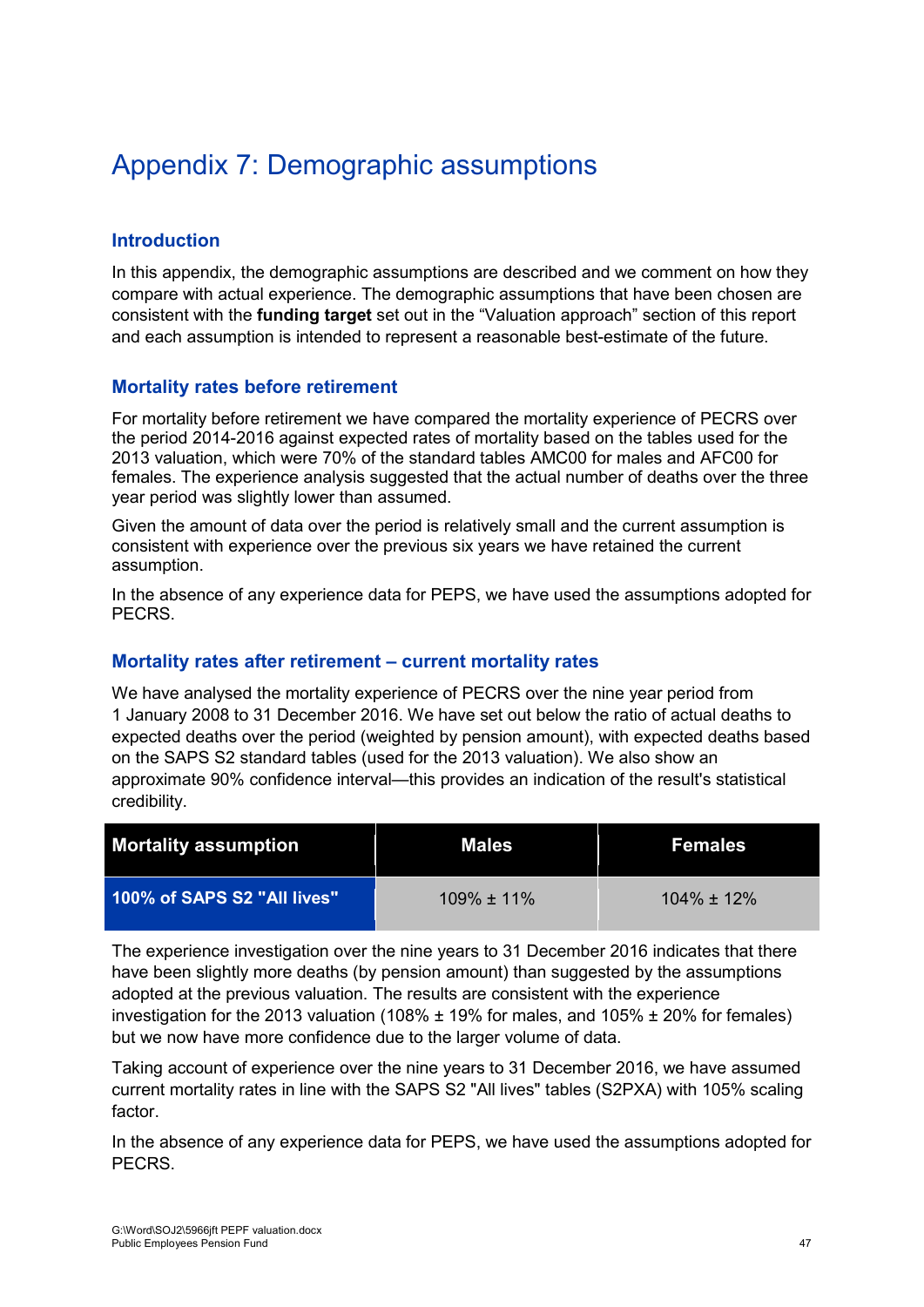### **Mortality rates after retirement – allowance for future improvements**

It is not straightforward to make an assumption about future rates of mortality improvement. In forming a best-estimate assumption, we believe it is appropriate to have regard to:

- Current trends;
- Long-term trends;
- Observed generational differences, which suggest faster improvements within certain generations of pensioner (known as the cohort effect); and
- The outlook for future medical advances.

However, the allowance made must inevitably be subjective.

In determining an allowance for future improvements in life expectancy, it makes sense to consider the near future and longer term separately:

- Recent improvements in life expectancy are likely to be the best guide for what will happen in the near future and so improvements in the near future are best modelled by continuing recent trends.
- The forces driving longer term improvements may be very different to those behind recent improvements. This means that the assumption for long-term improvements is more subjective and should take into account analysis of historic long-term rates of improvements (and what has caused them) as well as opinions on what might happen in the future.

In November 2009, the Continuous Mortality Investigation (CMI), a group set up by the UK Actuarial Profession, published its Mortality Projections Model. The model uses complex methods for taking recent rates of mortality improvements and blending these to the longterm rate of improvements. The latest annual update to the model was published in March 2017. Projections from the 2016 version of the CMI's model are known as the 'CMI\_2016' projections. Apart from the long-term rate of improvements and the period smoothing parameter  $(S_k)$ , the CMI has provided default values for the model inputs which are known as the 'Core Projections'.

The responsiveness of CMI\_2016 to new data can be controlled by changing the parameter Sκ. A higher value applies more smoothing of experience data. The CMI suggest a core assumption of Sκ=7.5 based on national data but encourages users to consider the appropriate value for their purpose. At Aon Hewitt we have observed from our Aon Hewitt Longevity Model dataset that recent longevity improvements have varied by socio-economic group. In particular, we note that the average Defined Benefit pension scheme membership does not appear to have seen such a large fall in recent longevity improvements as the national population. Our conclusion is that there is good reason to apply more smoothing of recent data by using Sκ=8. This results in higher assumed life expectancies at age 65 compared with the suggested core assumption.

Our analysis also suggests that future long-term improvements in mortality rates of between 1.0% p.a. and 2.0% p.a. for both men and women may be considered reasonable.

We have therefore assumed future improvements in mortality rates in line with the CMI\_2016 Core Projections model with Sk=8 and a long-term rate of improvement of 1.5% p.a..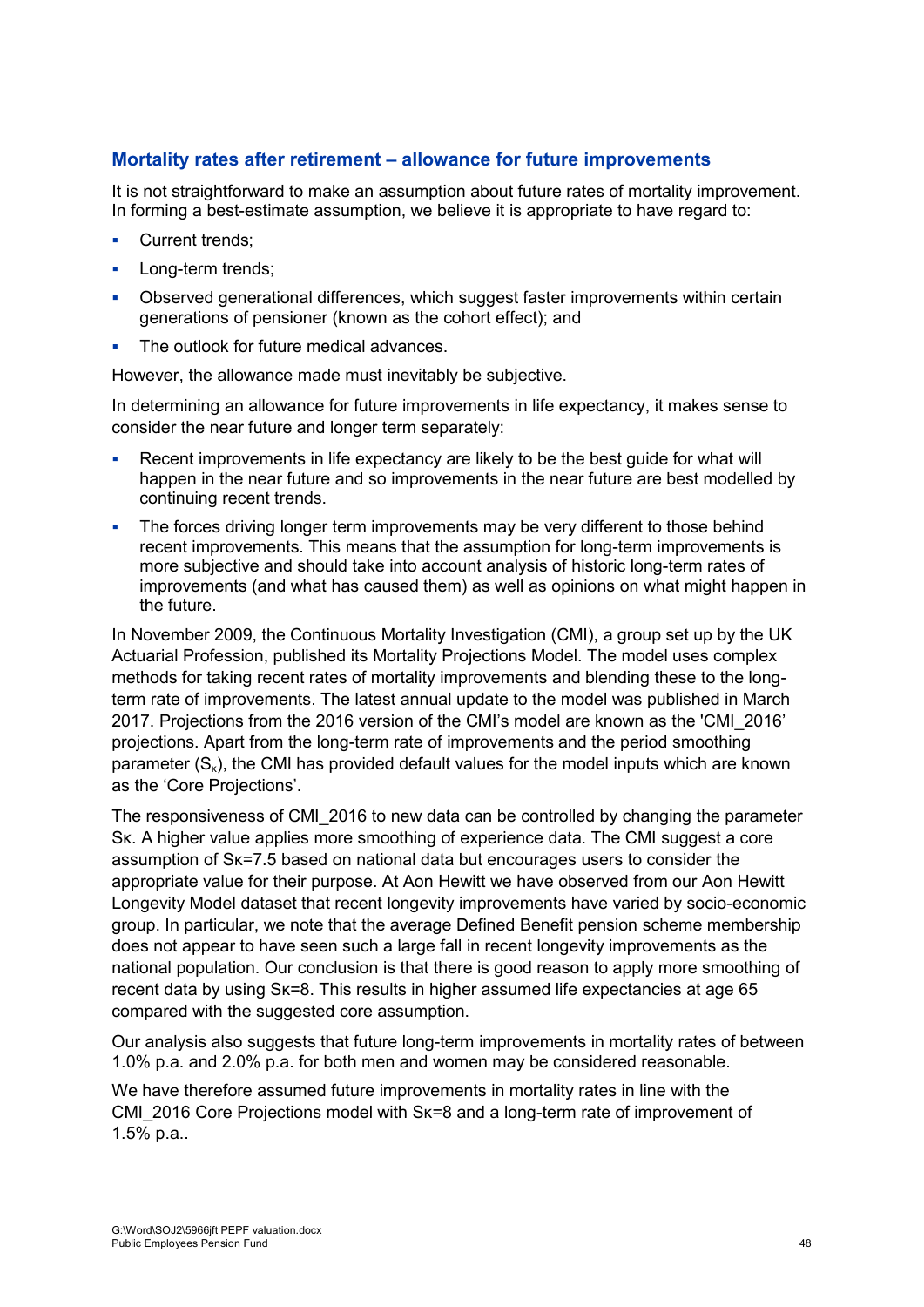## **Retirement in normal health**

## **PECRS**

We have assumed that active members will retire at the ages set out in the following table:

| <b>Membership category</b>                                                                                                                      | <b>Normal retiring age</b> | <b>Assumed age at</b><br>retirement |
|-------------------------------------------------------------------------------------------------------------------------------------------------|----------------------------|-------------------------------------|
| <b>Category A members</b><br>(male & female)                                                                                                    | 55                         | 53 <sup>°</sup>                     |
| <b>Category B and C members</b><br>(male & female)                                                                                              | 60                         | 58                                  |
| <b>Non-uniformed male members</b>                                                                                                               | 65                         | 63                                  |
| <b>Non-uniformed female members:</b><br><b>Existing and New Members</b><br><b>Regulations</b><br>1967 and Former Hospital<br>Scheme regulations | 65<br>60                   | 63<br>59                            |

\* Except post 1 March 2009 entrants to category A status who are assumed to retire at age 55.

The analysis of the retirement experience over the period 2014-2016 for the uniformed membership categories shows the average retirement ages over the period 2014-2016 to be in line with the assumptions adopted for the 2013 valuation.

For non-uniformed members (excluding females who fall under the 1967 and Former Hospital Scheme Regulations) experience over the last three years shows the assumed retirement age of 63 (as adopted for the 2013 valuation) remains reasonable.

There have been only 3 retirements of non-uniformed females who fall under the 1967 and Former Hospital Scheme Regulations but the average retirement age has been in line with the assumption used for the 2013 valuation.

### **PEPS**

We have assumed that all PEPS members retire at Normal Retirement Age.

There is not yet any experience to be able to comment on whether this assumption is a bestestimate assumption but the extent to which PEPS members take their pension early or late will only have a minimal impact on the valuation results due to the cost-neutral adjustment that is applied in determining their pension.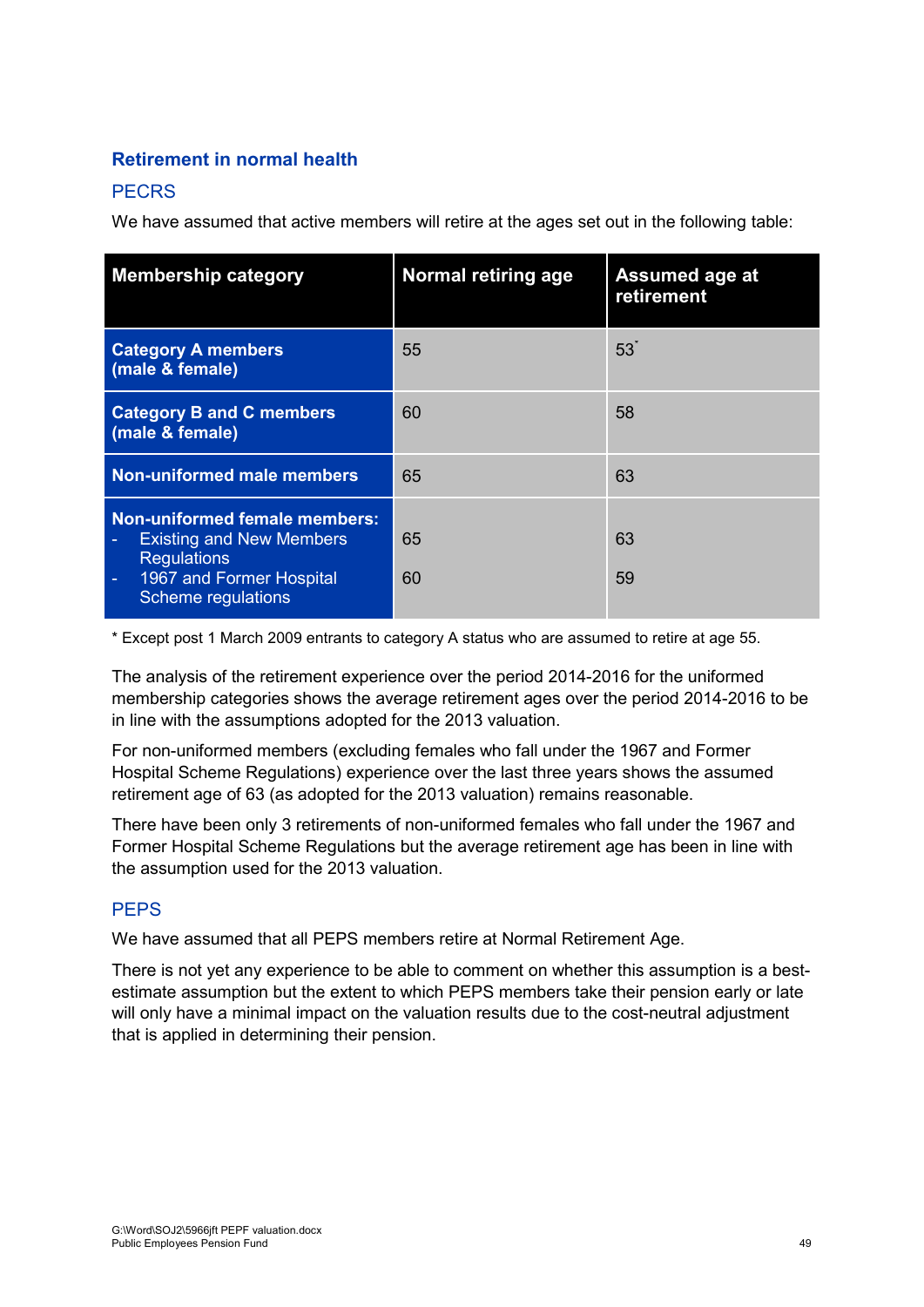## **Retirement in ill-health**

## **PECRS**

An explicit allowance has been made for retirements in ill-health.

Over the last 6 years, the overall levels of ill-health retirement across the non-uniformed membership have been higher than those implied by the assumptions adopted for the previous valuation. We have therefore increased the 2013 valuation assumption for nonuniformed members by 25% for this valuation.

The analysis for the uniformed membership categories suggests that the assumptions adopted for the 2013 valuation remain appropriate.

## **PFPS**

In the absence of any experience data for PEPS, we have used the assumptions adopted for PECRS.

We have also assumed that 50% of ill-health retirements will be unable to work in any other capacity (and so will receive additional CARE pension deemed to accrue over the additional period defined in the Regulations).

Specimen rates of retirement due to ill-health assumed at this valuation are set out below:

| Age | Number leaving service each year per thousand<br>members at age last birthday as shown |                                 |
|-----|----------------------------------------------------------------------------------------|---------------------------------|
|     | <b>Uniformed members</b>                                                               | <b>Non-Uniformed</b><br>members |
| 30  | 2.60                                                                                   | 0.41                            |
| 35  | 2.96                                                                                   | 0.46                            |
| 40  | 4.60                                                                                   | 0.72                            |
| 45  | 8.28                                                                                   | 1.29                            |
| 50  | 15.12                                                                                  | 2.36                            |
| 55  | 27.00                                                                                  | 4.22                            |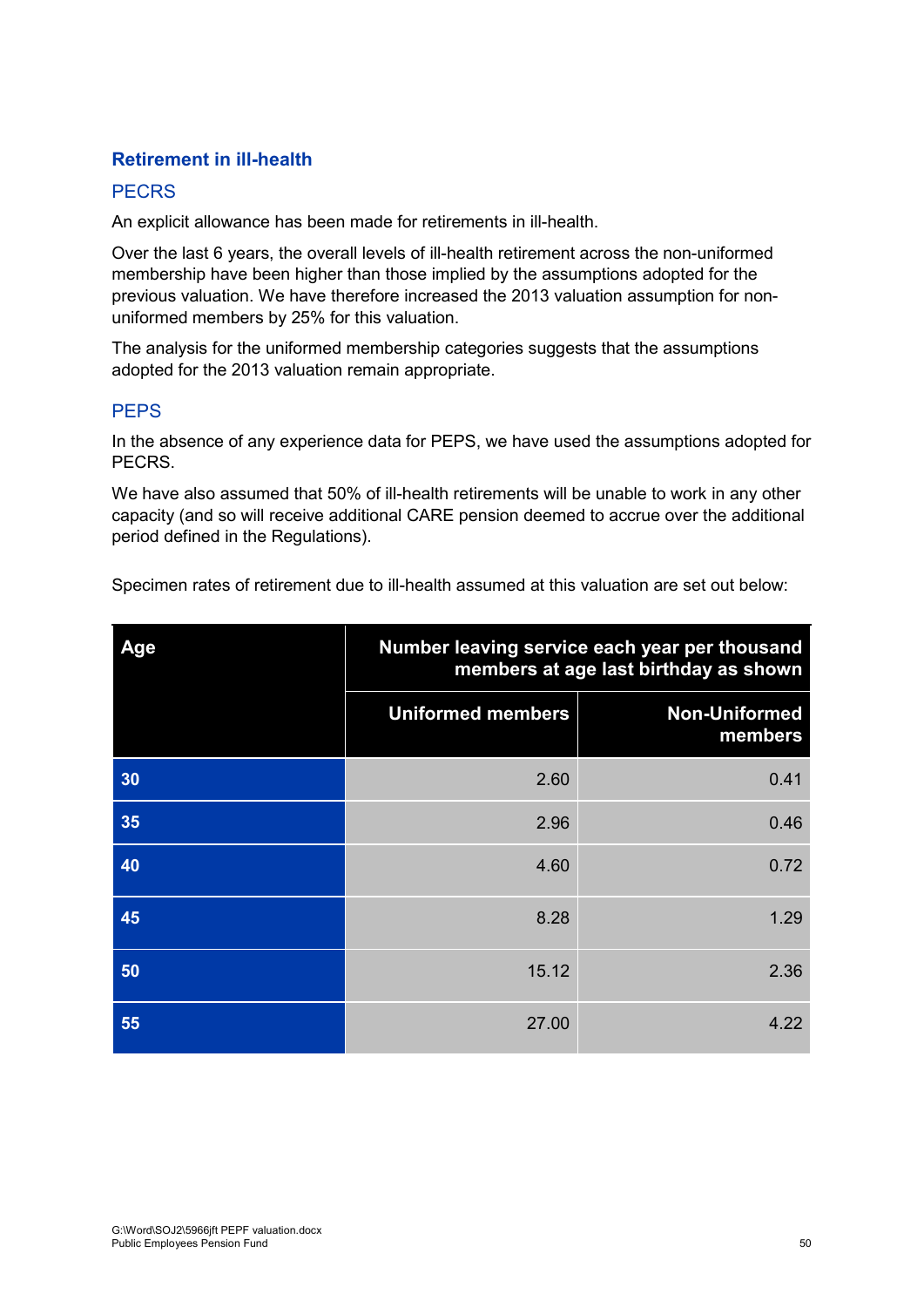### **Allowance for commutation**

#### **PECRS**

The maximum proportion of pension which can be commuted was increased from 25% to 30% with effect from 1 January 2016. The assumption for the proportion of pension commuted for members covered by the Existing Members and the New Members Regulations was increased from 17.5% to 21% at the 2013 valuation in anticipation of this change (i.e. 70% of the revised maximum).

Over the last 6 years, the proportion of pension commuted has consistently been a little higher than 70% of the maximum which could be commuted (i.e. 17.5% up to 31 December 2015 and 21% thereafter).

We have therefore increased the assumption for the 2016 valuation so that members under the Existing Members Regulations and the New Members Regulations are assumed to commute 22% of their pension on retirement.

#### **PFPS**

As PEPS members may also commute up to 30% of their pension for a lump sum payment, and in the absence of any experience data for PEPS, we have assumed that PEPS members will commute 22% of their pension on retirement.

#### **Withdrawal rates**

#### **PECRS**

Over the period 2014-2016, the actual number of withdrawals of non-uniformed members was considerably higher than the expected numbers implied by the assumptions.

For both males and females, the increase in number of withdrawals is largely in relation to members over age 35. The assumed rates of withdrawal for non-uniformed members were set such that we expected withdrawal rates to be around 110% of those assumed. Setting the assumption at a slightly lower level than that likely to be experienced is intended to make implicit allowance for leavers that are subsequently re-admitted to the scheme and recredited with their original pensionable service.

In practice, withdrawal rates have been much higher than this. However we expect that this is due to the redundancy exercises that have been carried out since the previous valuation and so we would not anticipate the higher rates of withdrawal to continue in the long-term.

We have therefore retained the current withdrawal assumptions for non-uniformed members.

We have also retained the 2013 valuation assumptions for non-uniformed members.

#### **PEPS**

In the absence of any experience data for PEPS, we have used the assumptions adopted for PECRS.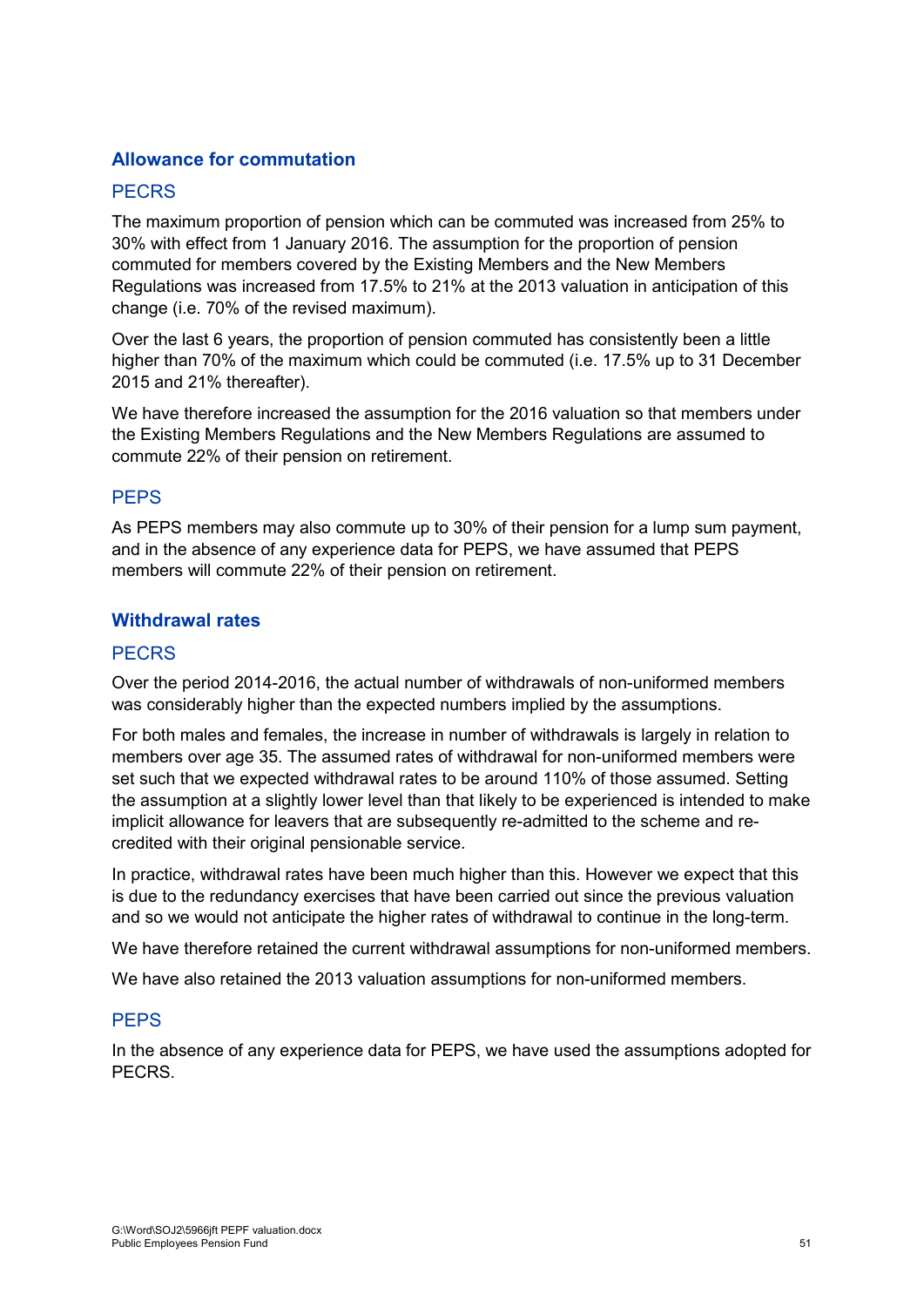| Age | <b>Uniformed members</b><br>Men | Women | <b>Non-Uniformed members</b><br>Men | <b>Women</b> |
|-----|---------------------------------|-------|-------------------------------------|--------------|
| 30  | 3.29                            | 3.75  | 8.21                                | 11.25        |
| 35  | 2.13                            | 2.81  | 5.33                                | 8.44         |
| 40  | 1.23                            | 1.88  | 3.08                                | 5.63         |
| 45  | 0.52                            | 0.94  | 1.30                                | 2.81         |
| 50  | 0.00                            | 0.00  | 1.30                                | 2.81         |
| 55  | 0.00                            | 0.00  | 1.30                                | 2.81         |
| 59  | 0.00                            | 0.00  | 1.30                                | 2.81         |
| 60  | 0.00                            | 0.00  | 0.00                                | 0.00         |

Specimen rates of withdrawal assumed at this valuation are as follows:

## **Family assumptions**

#### **PECRS**

Family assumptions cover:

- the proportions of deaths of members and pensioners which give rise to a spouse's, civil partners' or dependant's pension;
- the age difference between the member and spouse/dependant at date of death; and
- the allowance for children's pensions.

There is not sufficient data to carry out a detailed analysis by age of the proportion of cases which give rise to a spouse's/dependant's pension but we have reviewed the assumptions having regard to:

- Office for National Statistics data on expected proportions of people married (or having a dependant) in the UK population, both now and in the future;
- Other UK government data on the extent to which economically active individuals are more likely to be married;
- The definition of "dependant" in the Fund Regulations, which requires dependency on the member "for the provision of all or most of the ordinary necessities of life"; and
- The provisions in the Fund's Regulations that, in determining entitlement to a spouse's pension, marriages after the member's normal retirement age are disregarded.

The data available does not suggest the assumptions adopted for the 2013 valuation are unreasonable. We have therefore retained the assumption that 80% of male members and 70% of females under the New/Existing Members Regulations are married, or have a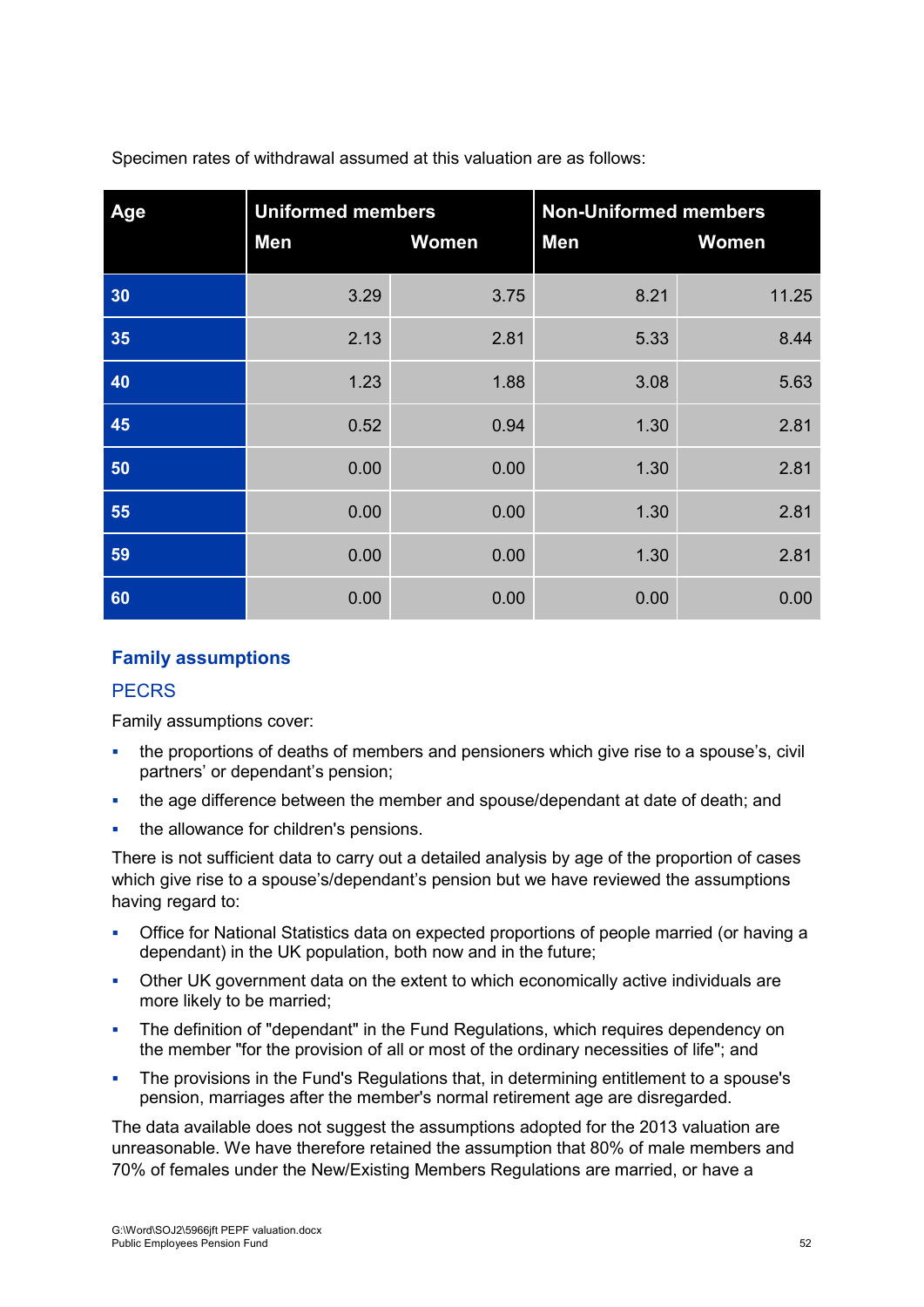dependant at retirement or earlier death (widowers' and dependants' pensions are not provided under the 1967 and FHS Regulations). For current pensioners, the proportion is assumed to reduce in line with the mortality assumptions.

We have assumed that husbands are aged 3 years older than their wives on average. A 10% loading is applied to death before retirement liabilities in the Existing and New Members Regulations to cover children's pensions.

### **PEPS**

In the absence of any experience data for PEPS, we have used the assumptions adopted for PECRS, with the exception of the proportion of members which give rise to a spouse's or dependant's pension. In PEPS, the payment of a 'spouse' or 'dependant' pension has wider scope with nominated cohabiting partners recognised for benefits purposes. Benefits are also payable for marriages and relationships commencing after normal pension age. We have therefore assumed that 90% of male members and 80% of female members are assumed to have a qualifying spouse or dependant at retirement or earlier death (with the percentage reducing in line with mortality assumptions for current pensioners).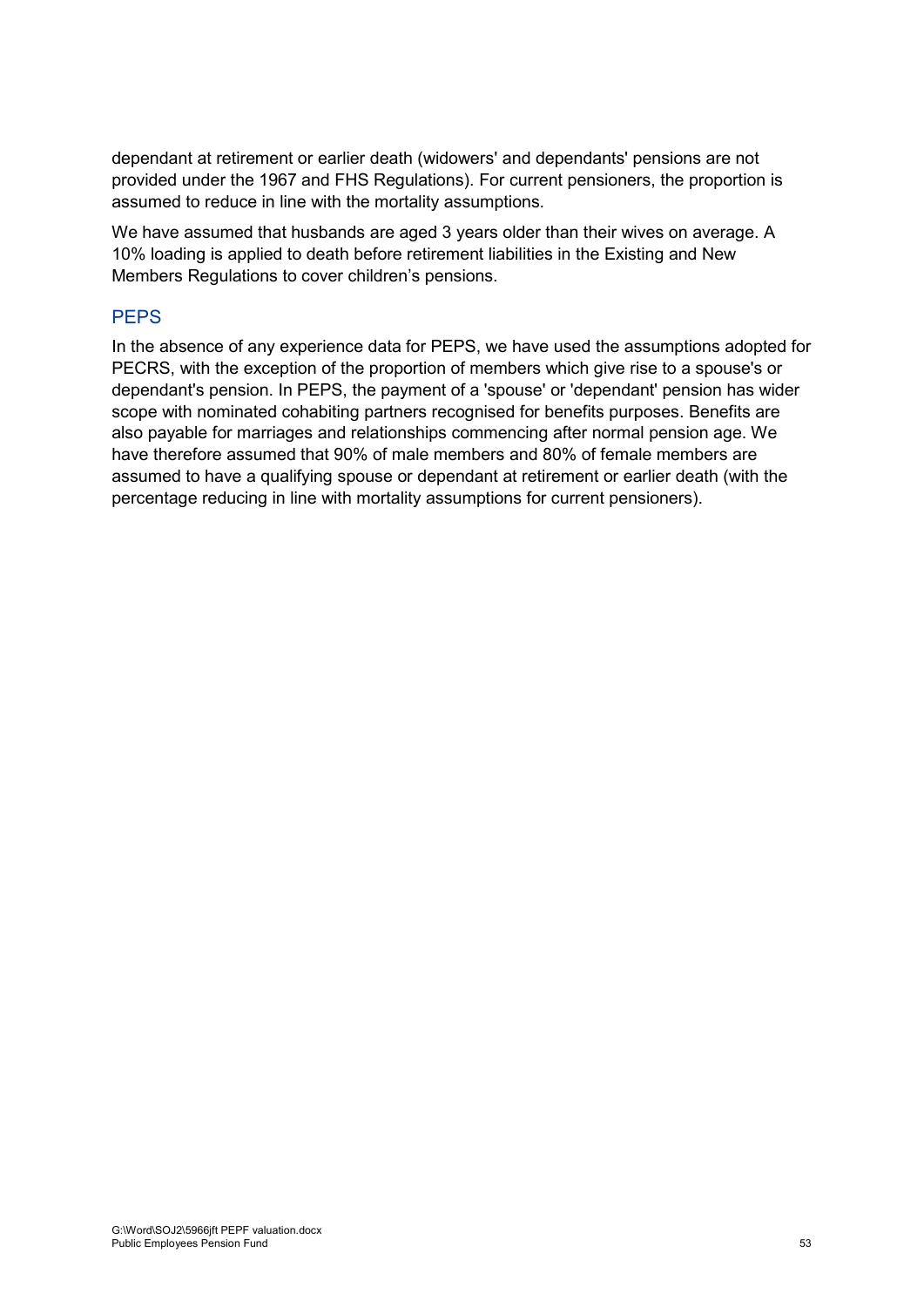# Appendix 8: Summary of assumptions

## Financial assumptions

| <b>PECRS discount rate</b>                                                   | For the period to 31 December 2021:<br>5.0% p.a. (i.e. Jersey RPI inflation plus 2.15% p.a.)<br>then gradually declining over the following 20 years to<br>3.8% p.a. (i.e. Jersey RPI inflation plus 0.95% p.a.) |
|------------------------------------------------------------------------------|------------------------------------------------------------------------------------------------------------------------------------------------------------------------------------------------------------------|
| <b>PEPS discount rate</b>                                                    | 5.0% p.a. for the period prior to and after retirement                                                                                                                                                           |
| <b>UK RPI inflation</b>                                                      | 3.1% p.a. (i.e. UK gilt market break-even inflation less 0.3% p.a.)                                                                                                                                              |
| <b>Jersey RPI inflation</b>                                                  | 2.85% p.a. (i.e. UK RPI inflation less 0.25% p.a.)                                                                                                                                                               |
| Rate of pension and<br>deferred pension<br><b>increases</b>                  | 2.85% p.a. (i.e. Jersey RPI inflation)                                                                                                                                                                           |
| <b>Rate of salary</b><br><i>increases</i>                                    | 3.85% p.a. (i.e. 1.0% p.a. above Jersey RPI Inflation)<br>plus an allowance for promotional increases                                                                                                            |
| <b>Management</b><br>expenses (other than<br>investment related<br>expenses) | 0.6% of members' salaries                                                                                                                                                                                        |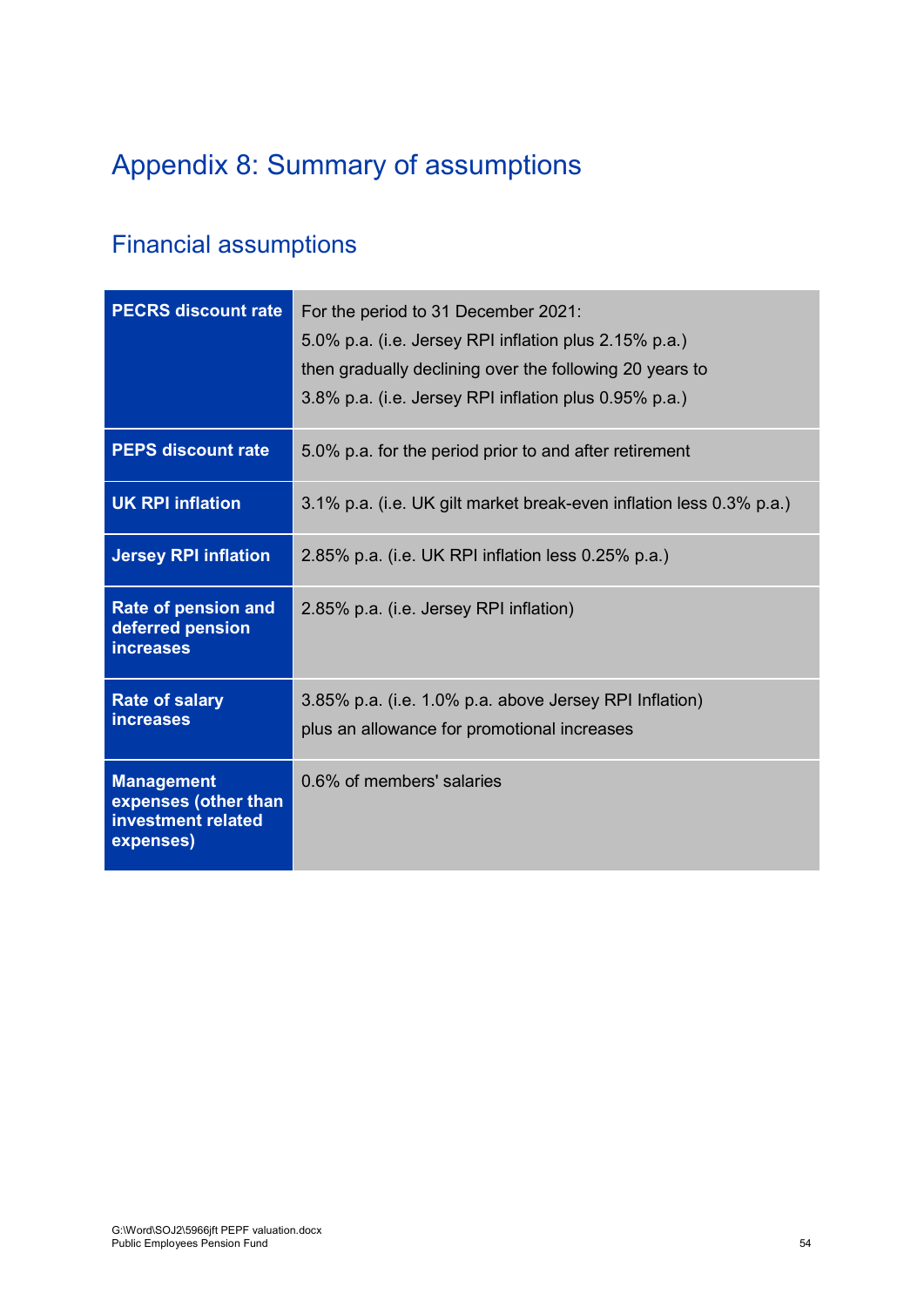# Demographic assumptions

| <b>Pre-retirement</b><br>mortality  | Males: 70% of standard table AMC00<br>Females: 70% of standard table AFC00                                                                                                                                                                                                               |
|-------------------------------------|------------------------------------------------------------------------------------------------------------------------------------------------------------------------------------------------------------------------------------------------------------------------------------------|
| <b>Post-retirement</b><br>mortality | SAPS S2 "All lives" tables (S2PMA for males and S2PFA for<br>females) with 105% scaling factor allowing for year of birth. Future<br>improvements from 2007 in line with CMI_2016 Core Projections<br>with Sk=8 and a long-term rate of future improvements in mortality<br>of 1.5% p.a. |
| <b>Withdrawals</b>                  | Allowance is made for withdrawals from service<br>(see sample rates in Appendix 7)                                                                                                                                                                                                       |
| <b>Early retirements</b>            | Allowance has been made for active members to retire before<br>Normal Retiring Age in normal health and in ill-health (see tables in<br>Appendix 7)                                                                                                                                      |
|                                     | Deferred members are assumed to retire at the earliest age at<br>which they can retire with unreduced benefits                                                                                                                                                                           |
| <b>Commutation</b>                  | Members under the Existing Members and New Members<br>Regulations are assumed to commute 22% of their pension on<br>retirement                                                                                                                                                           |
| <b>Family details</b>               | <b>PECRS</b>                                                                                                                                                                                                                                                                             |
|                                     | 80% of male members and 70% of female members married at<br>retirement or earlier death (or a dependant's pension is payable),<br>with percentage reducing in line with the mortality assumptions for<br>current pensioners                                                              |
|                                     | Husbands are aged 3 years older than their spouse/dependant                                                                                                                                                                                                                              |
|                                     | 10% loading applied to death before retirement liabilities in the<br>Existing and New Members regulations to cover children's<br>pensions                                                                                                                                                |
|                                     | <b>PEPS</b>                                                                                                                                                                                                                                                                              |
|                                     | As for PECRS except:                                                                                                                                                                                                                                                                     |
|                                     | 90% of male members and 80% of female members married at<br>retirement or earlier death (or a dependant's pension is payable),<br>with percentage reducing in line with the mortality assumptions for<br>current pensioners                                                              |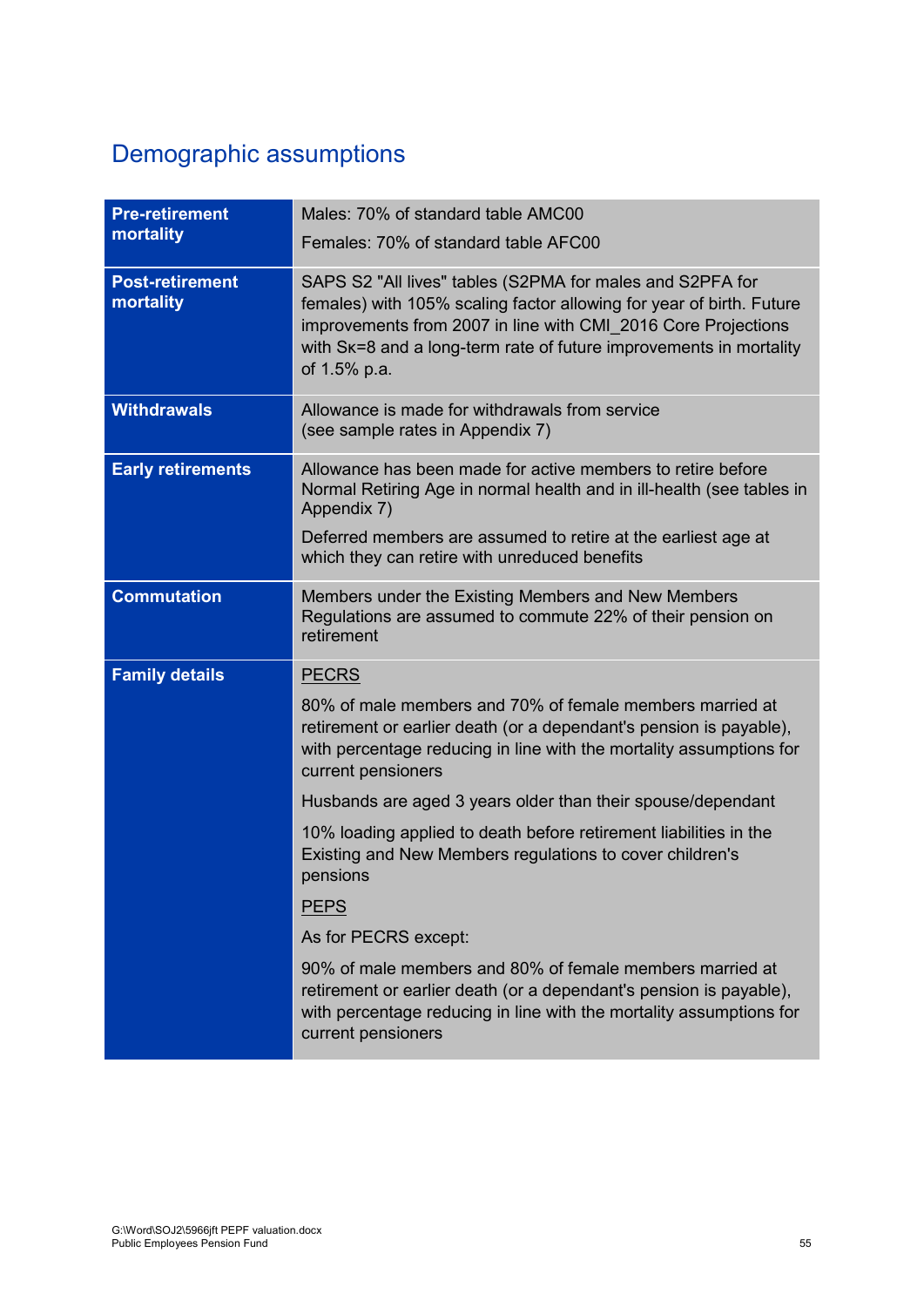# Appendix 9: Discontinuance test

## *The discontinuance funding ratio at 31 December 2016 for PEPF is 94%.*

Even though the Regulations governing the Fund do not envisage the Fund's discontinuance (i.e. the future accrual of benefits and payment of contributions into the Fund being discontinued), it is our practice at valuations also to review what the financial position of the Fund would have been had discontinuance occurred on the valuation date. This is done by comparing the value of the basic accrued benefits as at 31 December 2016 with the value of the Fund's existing assets at that date.

By basic accrued benefits we mean:

- a) benefits in respect of current pensioners and their spouses and dependants;
- b) retirement and death benefits in respect of former employees entitled to deferred pensions;
- c) accrued retirement and death benefits in respect of current members based on pensionable pay at 31 December 2016, no allowance being made for pay increases after that date.

We have taken the value of the basic accrued benefits on discontinuance at the valuation date as an estimate of the terms that might be offered by insurance companies for determining the cost of immediate and deferred annuities, plus a provision to cover expenses.

In practice, if the Fund were ever to be discontinued, it is possible that the Fund would continue as a closed fund.

## Derivation of assumptions

In setting the assumptions for the discontinuance test we have taken into account actual buy-out terms available in the market at the valuation date. However, we have not carried out a detailed analysis of the cost of risks that might apply specifically to the Fund and so our estimate is only a guide. Market changes to both interest rates, and demand and supply for this type of business, mean that no reliable estimate can be made, and that ultimately the actual true position can only be established by completing a buy-out.

We have set the **discount rate** for this estimate equal to:

- Current pensioners: Aon Hewitt's Bulk Annuity Market Monitor curves for pensioners.
- Future pensioners: Aon Hewitt's Bulk Annuity Market Monitor curves for non-pensioners (this applies before and after retirement).

The allowance we have made for expenses is separate.

The Regulations governing the Fund provide for annual increases in line with the Jersey RPI at present, although lower increases may be paid where an actuarial review has disclosed that the financial condition of the Fund is no longer satisfactory. We have assumed that in a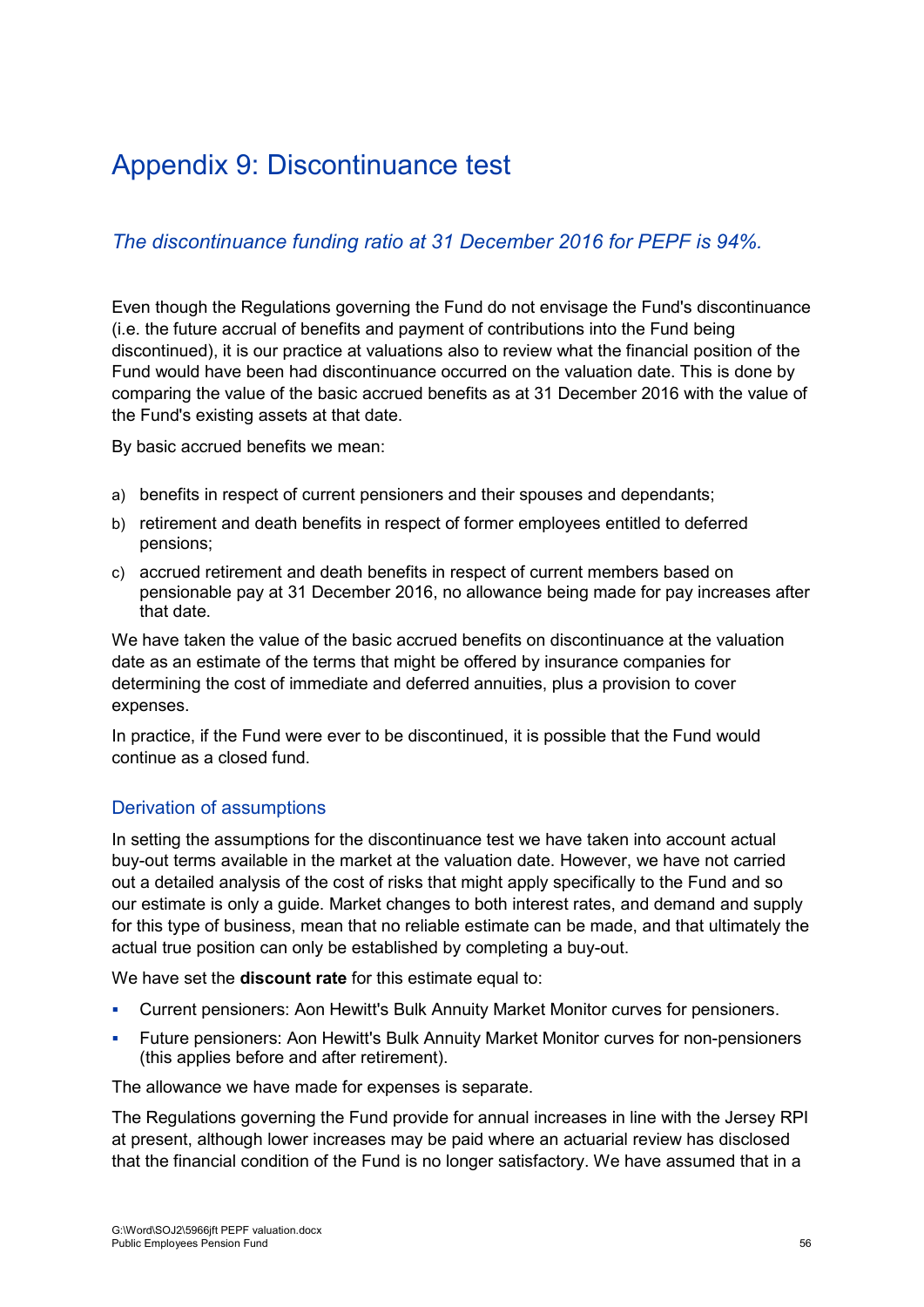discontinuance situation the pension increases provided would be equal to the minimum increases specified in the Regulations i.e. nil increases for PECRS benefits and 50% of RPI for PEPS benefits.

For PEPS benefits, we have assumed that increases based on 50% of the UK RPI would be provided. The reason we have not made allowance for increases in line with 50% of the Jersey RPI is that, based on the principles an insurer might use, these would be, at best, extremely expensive, and at worst, impossible to reserve for, as there are no available assets which match the increases in the Jersey RPI. Therefore, it is unlikely to be possible to purchase annuities based on such increases in the market.

#### Expenses

The reserve for expenses allows for deductions to allow for the cost of forced sales of equity, bond and property holdings, an allowance for the management expenses associated with winding up, and an estimate of the per member charges expected to be levied by an insurance company on buy-out.

For the purposes of disclosure in the valuation, assets are taken at their audited market value. The above allowances for expenses are therefore all presented as additions to the liabilities.

#### Discontinuance test results

We have considered the discontinuance position on the assumption that in the event of the Fund's discontinuance the capitalised value of the outstanding pre-1987 debt contributions for PECRS would be assessed at the point of discontinuance and would be paid off in full by the States of Jersey at that point or over a period of time. This is consistent with the agreed arrangements for dealing with the pre-1987 debt, as set out in Appendix 10.

The results of the hypothetical discontinuance valuation for PEPF is as follows:

|                                                                               | £M      |
|-------------------------------------------------------------------------------|---------|
| <b>Market value of assets</b>                                                 | 1,935.1 |
| Value of pre-1987 debt                                                        | 288.0   |
| <b>Total value of assets</b>                                                  | 2,223.1 |
| <b>Cost of buying-out benefits (including expenses)</b>                       | 2,374.2 |
| Discontinuance funding ratio<br>(value of assets / value of accrued benefits) | 94%     |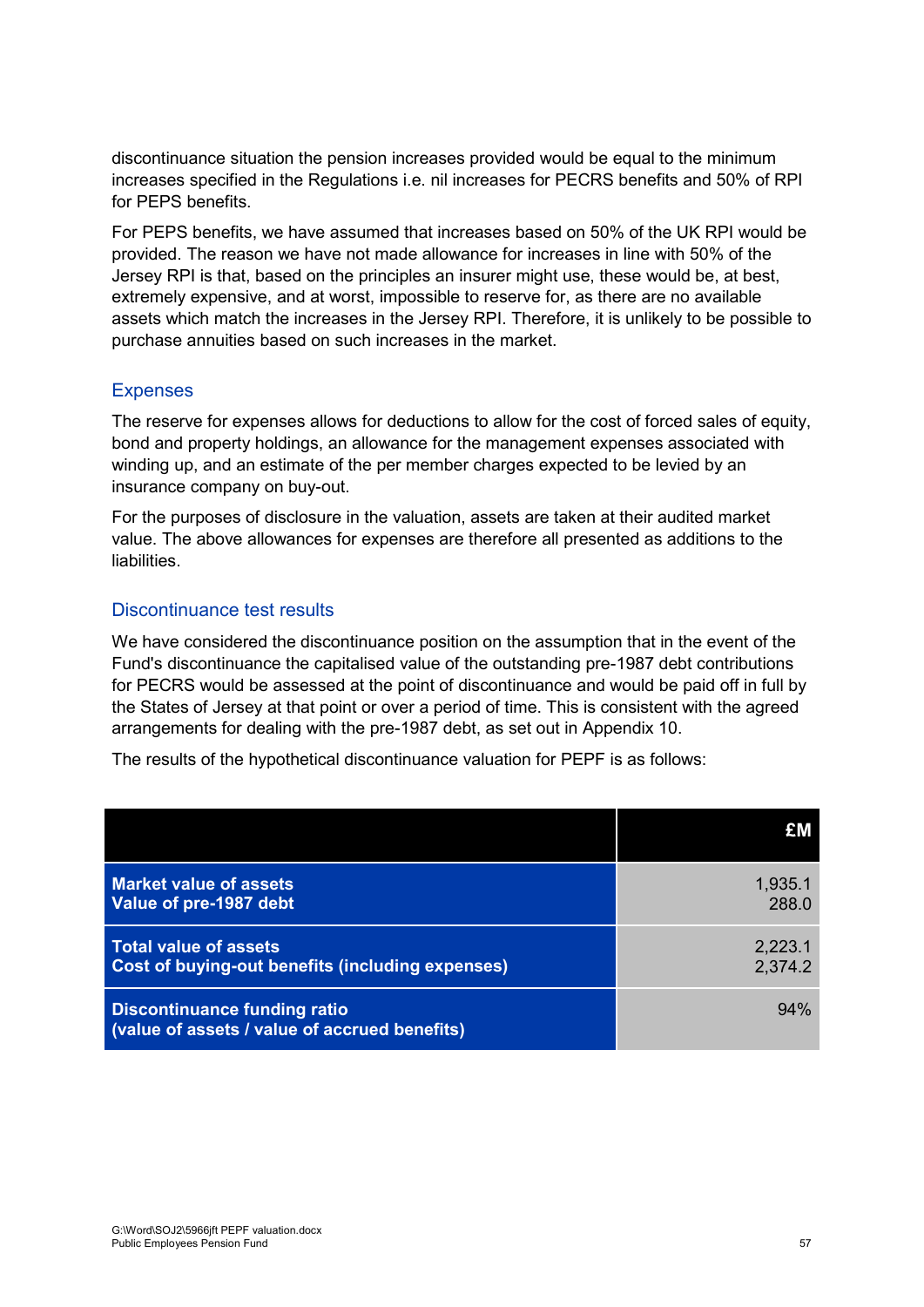## Summary of assumptions

The table below shows the main assumptions underlying the discontinuance test, where these are different from those used for the main valuation basis.

| <b>Pensioner discount</b><br>rate                                        | Aon Hewitt's Bulk Annuity Market Monitor curves for pensioners,<br>which is constructed from swap and UK corporate bond market<br><b>CULVES</b>                                                                                           |
|--------------------------------------------------------------------------|-------------------------------------------------------------------------------------------------------------------------------------------------------------------------------------------------------------------------------------------|
| <b>Non-pensioner</b><br>discount rate (before<br>and after retirement)   | Aon Hewitt's Bulk Annuity Market Monitor curves for non-<br>pensioners, which is constructed from swap and UK corporate<br>bond market curves                                                                                             |
| <b>Increase in UK RPI</b>                                                | Term-dependent rates derived from the RPI swap markets                                                                                                                                                                                    |
| <b>Pension increases in</b><br>payment and deferred<br>pension increases | For PECRS: Nil<br>For PEPS: 50% of pension increases derived from the UK RPI<br>assumption with allowance for a floor of 0% and with the aim of<br>approximately reflecting the cost of hedging these increases<br>using LPI-linked swaps |
| <b>Withdrawals</b>                                                       | All members assumed to immediately withdraw from service with<br>entitlement to deferred pension                                                                                                                                          |
| <b>Commutation</b>                                                       | No allowance                                                                                                                                                                                                                              |
| <b>Post-retirement</b><br>mortality                                      | As for the main valuation basis except the long-term rate of<br>future improvements in mortality is 1.75% p.a.                                                                                                                            |

### Comparison with alternative discontinuance measure used at previous valuation

The discontinuance funding ratio calculated at previous valuations has included allowance for pension increases in line with full UK RPI increases. The discontinuance funding ratio on this alternative basis at 31 December 2016 would be 38%, which compares with a corresponding ratio of 58% at the 2013 valuation.

The value of accrued benefits on this alternative discontinuance measure has increased significantly since the last valuation. This reflects an increase in the estimated costs of buying out benefits with an insurance company due to the reduction in yields since the last valuation. The effect of the increase in the value of accrued benefits on this measure has been slightly offset by the increase in the value of assets.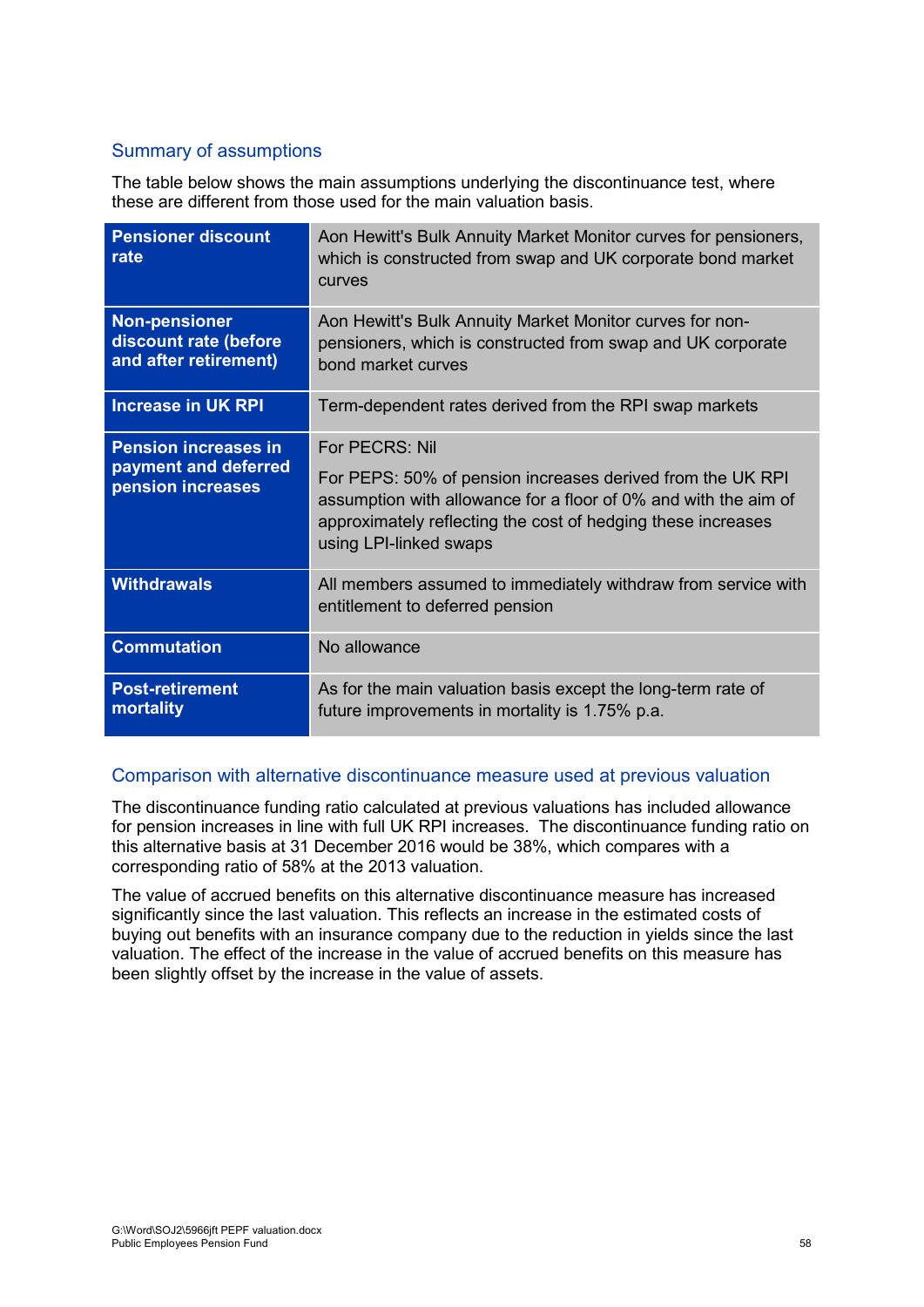# Appendix 10: Agreed arrangements for dealing with the pre-1987 debt

The framework agreed between the Policy and Resources Committee and the Committee of Management for dealing with the pre-1987 debt was documented in a ten-point agreement approved by Act of the Policy and Resources Committee dated 20 November 2003. The provisions of the agreement, which have subsequently been reflected in Regulations approved by the States of Jersey on 27 September 2005, enable us to treat the pre-1987 debt as an asset of PECRS for valuation purposes. The text of the agreement is reproduced below.

- *"1. The States confirms responsibility for the Pre-1987 Debt of £192.1 million as at 31 December 2001 and for its servicing and repayment with effect from that date on the basis that neither the existence of any part of the outstanding Debt nor the agreed method of servicing and repayment shall adversely affect the benefits or contribution rates of any person who has at any time become a member of the PECRS.*
- *2. At the start of the servicing and repayment period, calculated to be 82 years with effect from 1 January 2002, the Employers' Contribution rate will be increased by 0.44% to the equivalent of 15.6%. These contributions will be split into 2 parts, namely a contribution rate of 13.6% of annual pensionable salary and an annual debt repayment. The Employer's Contribution rate will revert to 15.16% after repayment in full of the Debt.*
- *3. During the repayment period the annual Debt repayment will comprise a sum initially equivalent to 2% of the Employers' total pensionable payroll, re-expressed as a cash amount and increasing each year in line with the average pay increase of PECRS members.*
- *4. A statement of the outstanding debt as certified by the Actuary to the PECRS is to be included each year as a note in the States Accounts.*
- *5. In the event of any proposed discontinuance of the PECRS, repayment and servicing of the outstanding Debt shall first be rescheduled by the parties on the advice of the Actuary to ensure that paragraph (1) above ("Point 1") continues to be fulfilled.*
- *6. For each valuation the States Auditor shall confirm the ability of the States to pay off the Debt outstanding at that date.*
- *7. If any decision or event causes the Actuary at the time of a valuation to be unable to continue acceptance of such servicing and repayment of the Debt as an asset of the PECRS, there shall be renegotiation in order to restore such acceptability.*
- *8. In the event of a surplus being revealed by an Actuarial Valuation, negotiations for its disposal shall include consideration of using the employers' share to reduce or pay off the Debt.*
- *9. As and when the financial position of the States improves there shall be consideration of accelerating or completing repayment of the Debt.*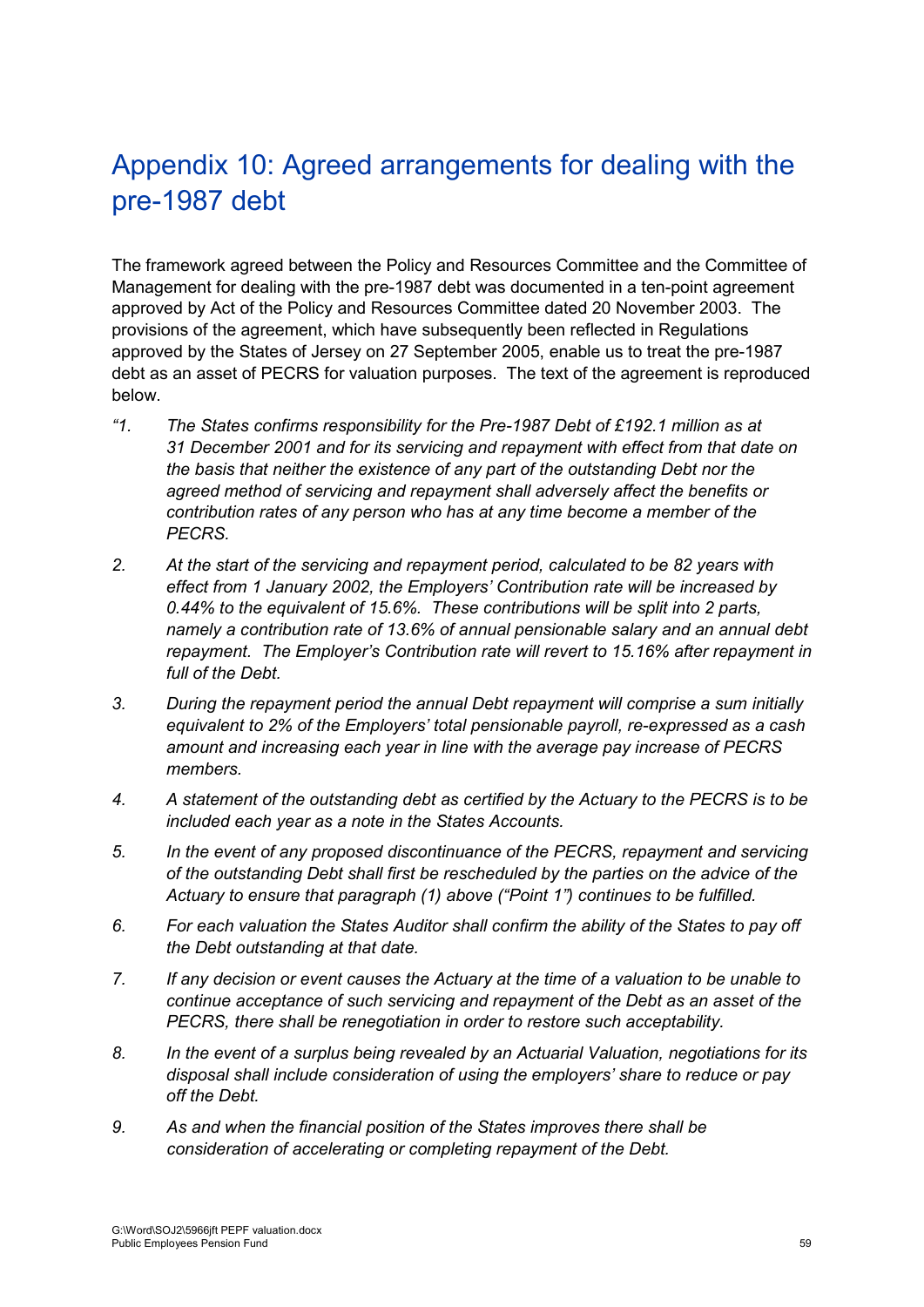*10. The recent capital payment by JTL of £14.3m (plus interest) reduced the £192.1m total referred to in (1) by £14.3m and if any other capital payments are similarly made by other Admitted Bodies these shall similarly be taken into account."*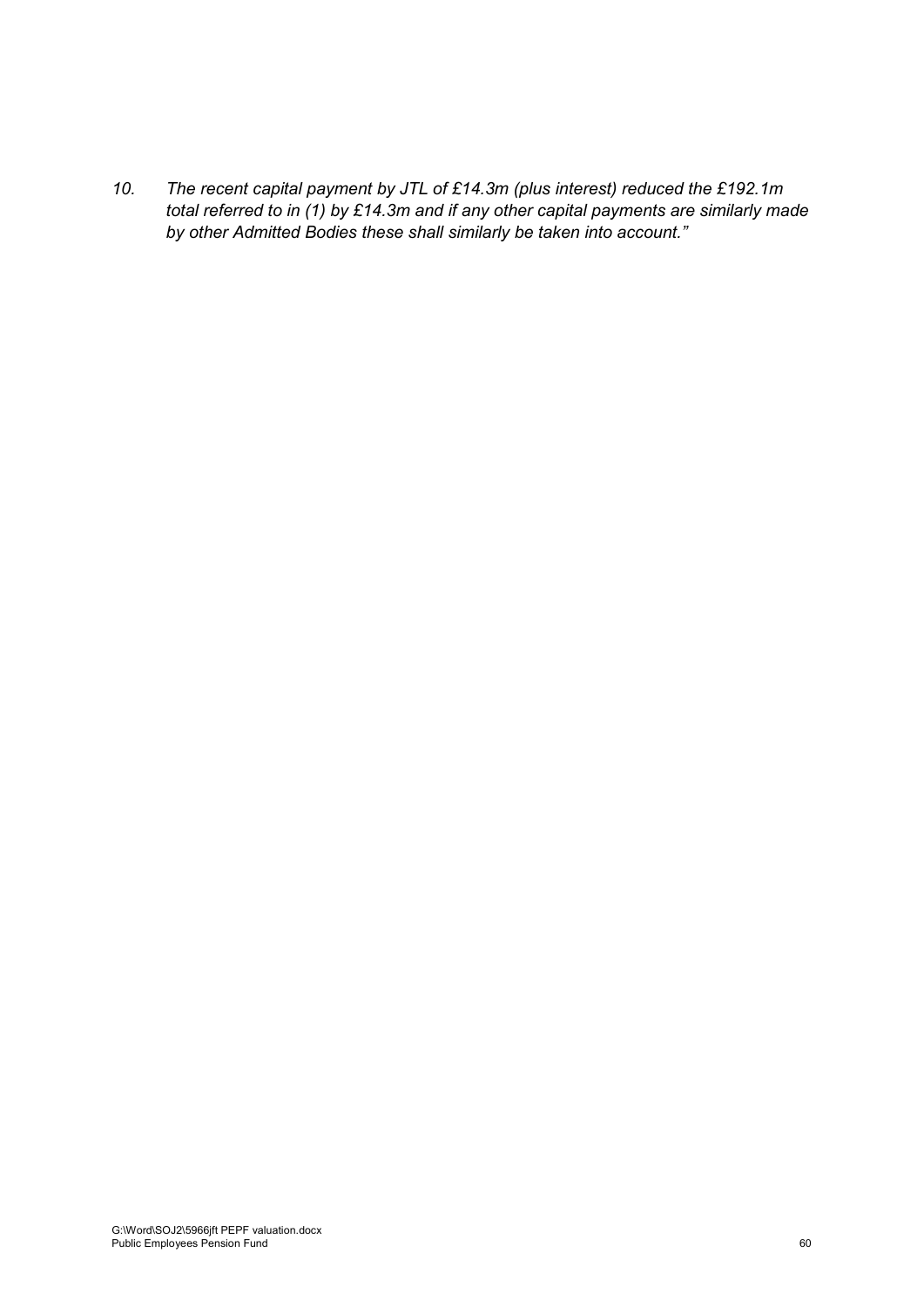# Appendix 11: Rates and adjustments certificate

In accordance with Regulation 3(1)(c) of the Funding and Valuation Regulations, this certificate specifies any adjustments required to benefits and contributions in the Public Employees Pension Scheme (PEPS) and the Public Employees Contributory Retirement Scheme (PECRS) arising from the valuation as at 31 December 2016.

In determining whether any adjustments are required, we have used the method and assumptions detailed in our actuarial valuation report dated 23 February 2018 and the Funding Strategy Statement dated 31 October 2017.

#### **Employer and member contribution rates**

The employer and member contribution rates to be paid until completion of the next valuation are as specified in the Funding and Valuation Regulations.

- For PEPS:
	- **–** the rates payable in relation to active members (excluding transition members) until 31 December 2023 are specified in Paragraph 4 of Schedule 1;
	- **–** the member contribution rates payable by transition members from 1 January 2019 until 31 December 2023 are specified in Schedule 2;
	- **–** the employer contribution rates payable for transition members from 1 January 2019 until 31 December 2023 are specified in Schedule 4.
- For PECRS:
	- **–** the rates payable in relation to active members until 31 December 2018 are specified in Paragraph 5 of Schedule 1;
	- **–** the member contribution rates payable by continuing members from 1 January 2019 until 31 December 2023 are specified in Schedule 3;
	- **–** the employer contribution rates payable for continuing members from 1 January 2019 until 31 December 2023 are specified in Schedule 4.

Regulation 3(7) requires a "primary rate" and "secondary rate" of employer and member contributions to be specified in this certificate. Such rates below have been calculated in accordance with this Regulation and the Funding Strategy Statement, but do not affect the contributions that should actually be paid.

For PEPS, the primary rate of employer and member contributions to fund the cost of future accrual of benefits is 23.2% of pensionable earnings. No additional contributions are required to meet the costs referred to in Regulation 3(7)(b) so the secondary rate defined in the regulations is nil.

For PECRS, the primary rate of employer and member contributions to meet the cost of future accrual of benefits is 28.1% of pensionable earnings. No additional contributions are required to meet the costs referred to in Regulation 3(7)(b) so the secondary rate defined in the regulations is nil.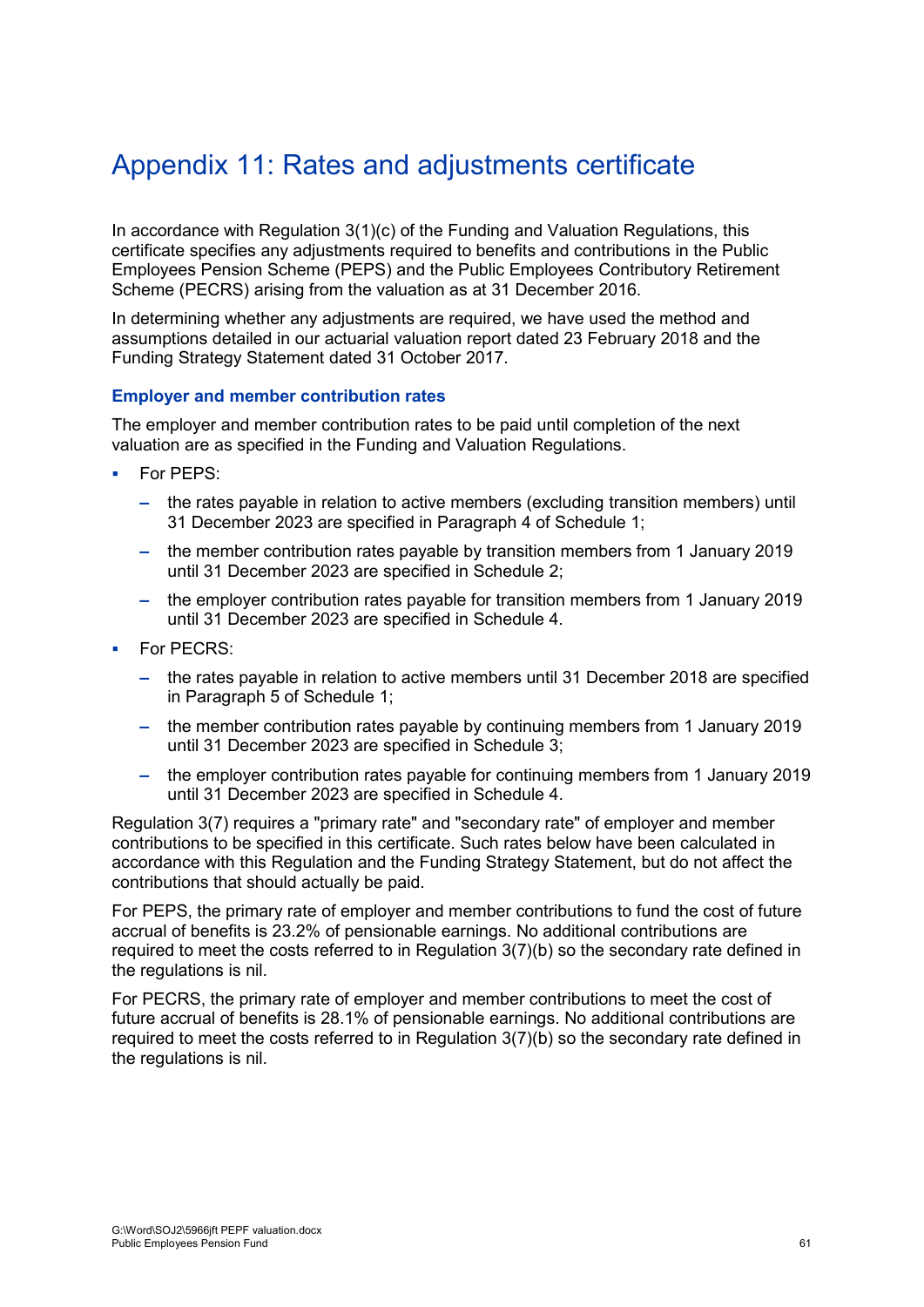#### **Rates of annual pension increase**

Both for PEPS and PECRS members, the rates of annual pension increase to be applied on each 1 January until completion of the next valuation will be equal to 100% of the rate of increase (if any) in the All Items Retail Prices Index for Jersey as recorded over the year to September of the year preceding the date of increase.

Proportionate increases will be applied where applicable, in accordance with the relevant regulations.

#### **Accrual rate under PEPS**

The accrual rate in PEPS until completion of the next valuation will be equal to 1/66th.

#### **Revaluation rate under PEPS**

The revaluation rate in PEPS until completion of the next valuation will be equal to 100% of (Jersey RPI plus 1%) where Jersey RPI is the rate of increase (if any) in the All Items Retail Prices Index for Jersey as recorded over the year to the September of the year preceding the date of increase.

For Aon Hewitt Limited

Jonathan Teasdale FIA 23 February 2018